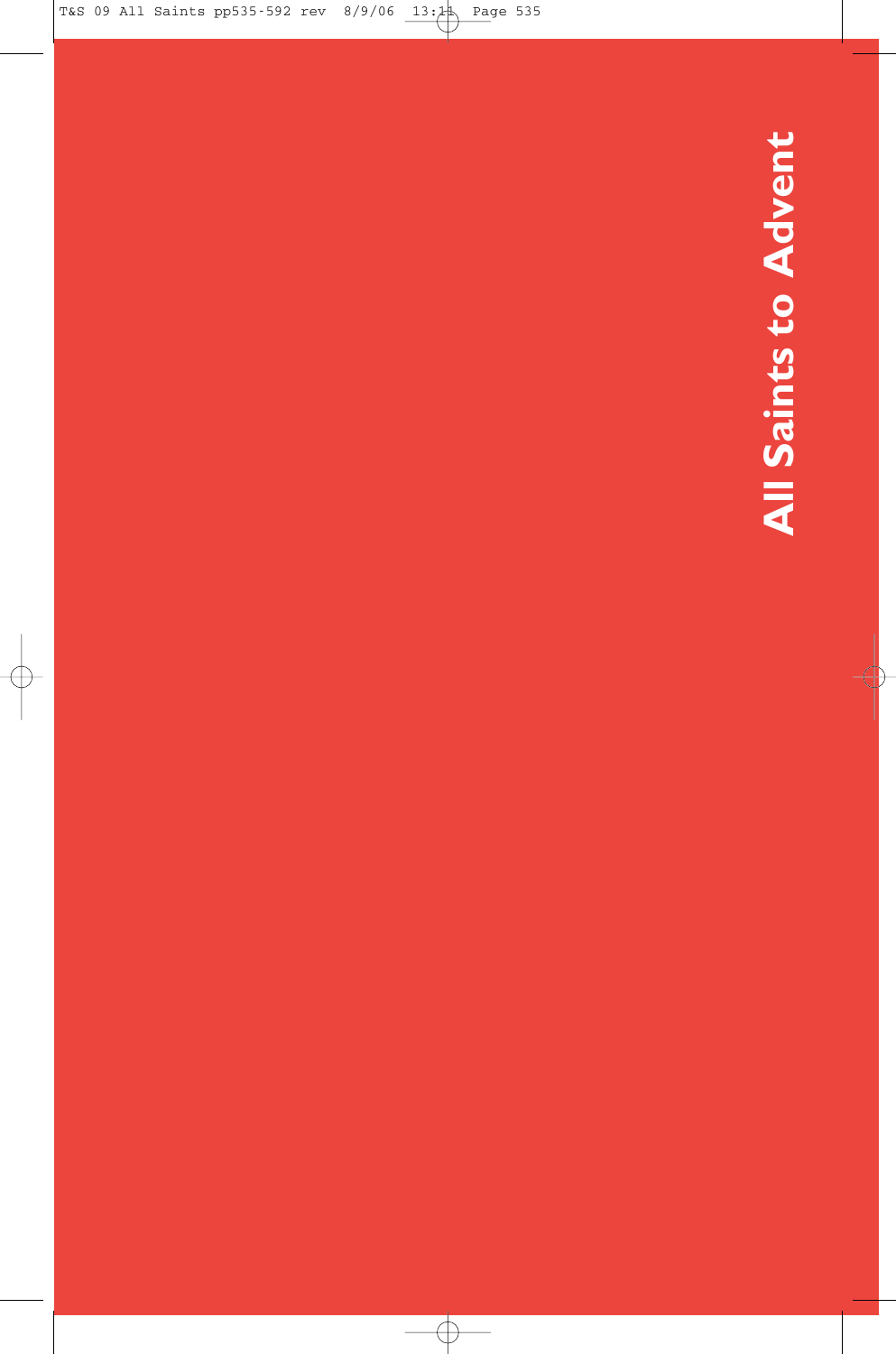# **All Saints to Advent**

# **Contents**

| 537 | Introduction to the Season                                                                                                                                                                                                                                                                                                                                                                 |
|-----|--------------------------------------------------------------------------------------------------------------------------------------------------------------------------------------------------------------------------------------------------------------------------------------------------------------------------------------------------------------------------------------------|
| 538 | <b>Seasonal Material</b><br>Invitations to Confession 538<br>Kyrie Confessions 539<br>Confession 539<br>Gospel Acclamations 540<br>Intercessions 541<br>Introductions to the Peace 544<br>Prayer at the Preparation of the Table 544<br>Prefaces 544<br><b>Extended Preface 545</b><br>Blessings and Ending 546<br>Short Passages of Scripture 547                                         |
| 548 | <b>The Eucharist of All Saints</b>                                                                                                                                                                                                                                                                                                                                                         |
| 558 | Thanksgiving for the Holy Ones of God                                                                                                                                                                                                                                                                                                                                                      |
| 561 | The Eucharist of the Commemoration of the Faithful Departed<br>(All Souls' Day)                                                                                                                                                                                                                                                                                                            |
| 573 | An Order of Service for Remembrance Sunday<br>Notes 573<br>An Order of Service for Remembrance Sunday 575<br><b>Additional Resources 582</b><br>A Prayer of Commemoration 582<br>An Act of Penitence 582<br>Alternative Intercessions 583<br>An Act of Commitment 584<br>A Prayer for the Armed Forces 584<br>Introduction to an Act of Remembrance 585<br>Introduction to the Peace 585   |
| 586 | <b>Christ the King</b><br>Invitation to Confession 586<br>Kyrie Confession 586<br>Confession 586<br>Collects 587<br>Gospel Acclamations 587<br>Intercession 588<br>Introduction to the Peace 588<br>Prayer at the Preparation of the Table 589<br>Prefaces 589<br><b>Extended Preface 590</b><br>Post Communion 590<br>Blessings 591<br>Acclamation 591<br>Short Passages of Scripture 592 |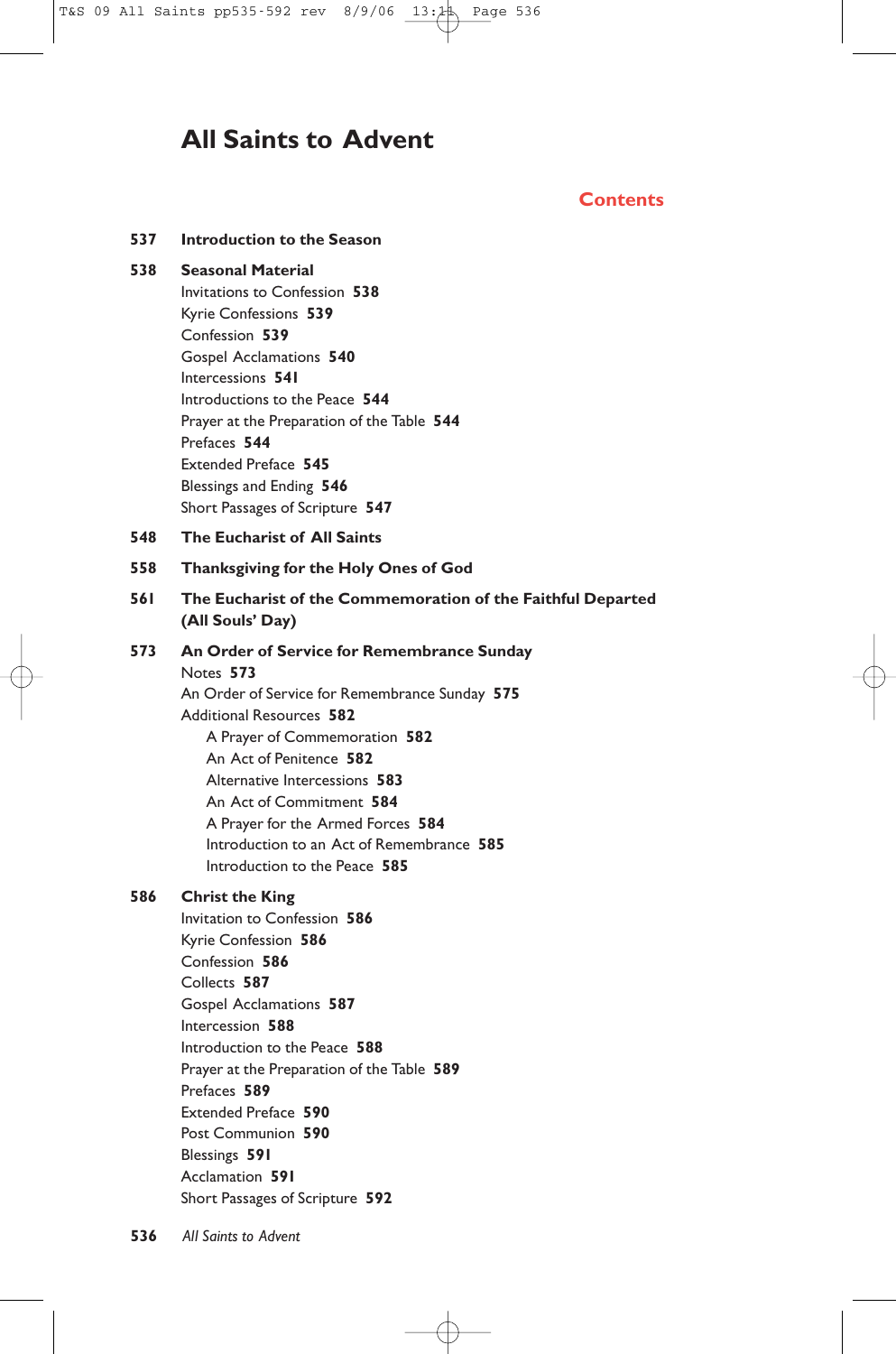

# **Introduction to the Season**

No Christian is solitary.Through baptism we become members one of another in Christ, members of a company of saints whose mutual belonging transcends death:

One family, we dwell in him, one Church, above, beneath; though now divided by the stream, the narrow stream of death. *(Charles Wesley)*

All Saints' Day and the Commemoration of the Faithful Departed on All Souls' Day both celebrate this mutual belonging. All Saints' Day celebrates men and women in whose lives the Church as a whole has seen the grace of God powerfully at work. It is an opportunity to give thanks for that grace, and for the wonderful ends to which it shapes a human life; it is a time to be encouraged by the example of the saints and to recall that sanctity may grow in the ordinary circumstances, as well as the extraordinary crises, of human living.The Commemoration of the Faithful Departed celebrates the saints in a more local and intimate key. It allows us to remember with thanksgiving before God those whom we have known more directly: those who gave us life, or who nurtured us in faith.

Redemption is a work of God's grace; it is God who redeems us in Christ and there is nothing to be done beyond what Christ has done. But we still wait for the final consummation of God's new creation in Christ; those who are Christ's, whether or not they have passed through death, are joined in prayer that God's kingdom will be revealed finally and in all its fullness.We also sense that it is a fearful thing to come before the unutterable goodness and holiness of God, even for those who are redeemed in Christ; that it is searing as well as life-giving to experience God's mercy; and this instinct also is expressed in the liturgy of All Souls' Day.

Remembrance Sunday goes on to explore the theme of memory, both corporate and individual, as we confront issues of war and peace, loss and self-gift, memory and forgetting.

The annual cycle of the Church's year now ends with the Feast of Christ the King.The year that begins with the hope of the coming Messiah ends with the proclamation of his universal sovereignty.The ascension of Christ has revealed him to be Lord of earth and heaven, and final judgement is one of his proper kingly purposes.The Feast of Christ the King returns us to the Advent theme of judgement, with which the cycle once more begins.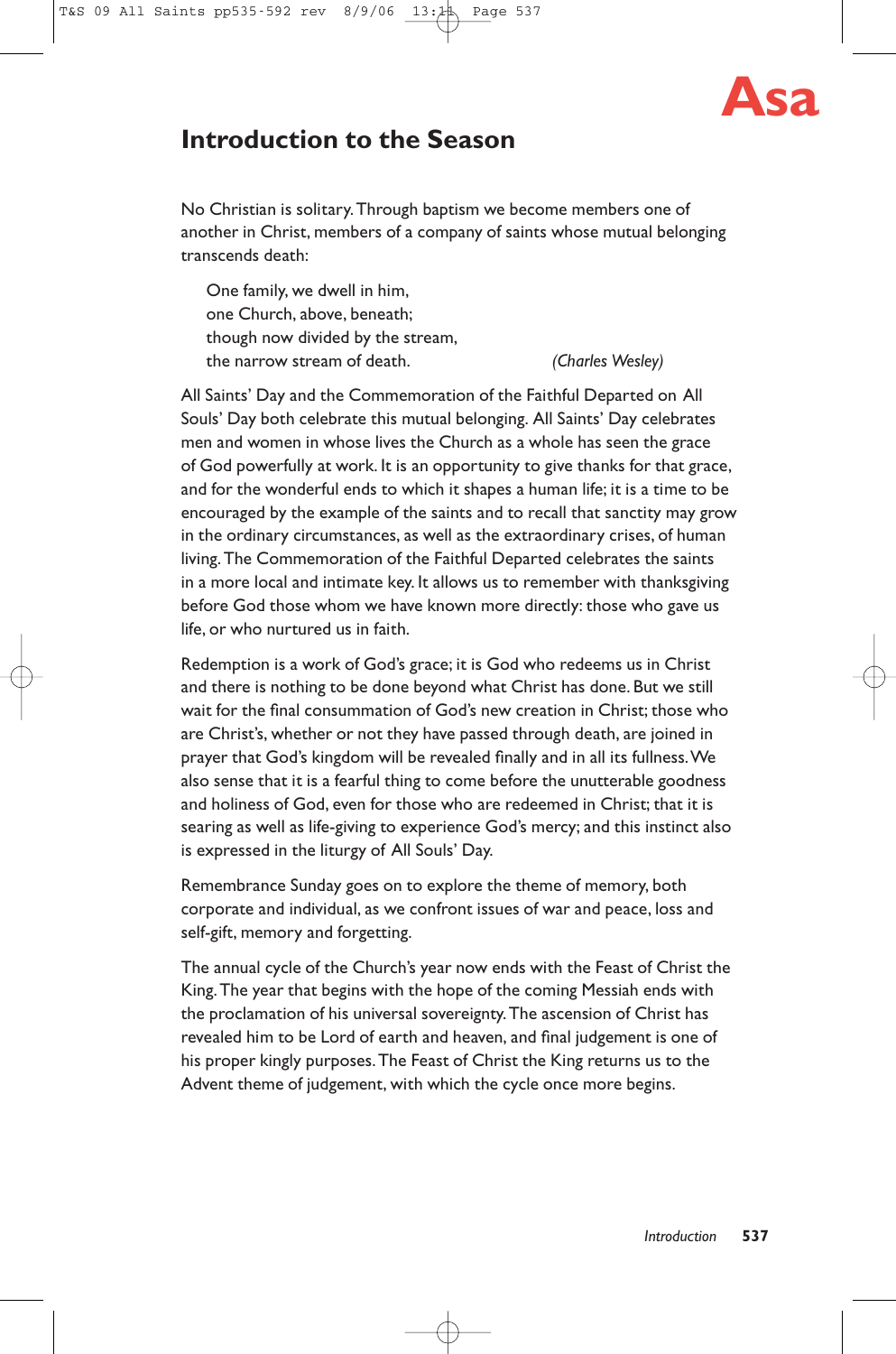# **Seasonal Material**

# **Invitations to Confession**

| $\mathbf{A}$   | Jesus says, 'Repent, for the kingdom of heaven is close at hand.'<br>So let us turn away from sin and turn to Christ,                                                                                                                                                                   |                 |  |
|----------------|-----------------------------------------------------------------------------------------------------------------------------------------------------------------------------------------------------------------------------------------------------------------------------------------|-----------------|--|
|                | confessing our sins in penitence and faith.                                                                                                                                                                                                                                             | cf Matthew 4.17 |  |
| A <sub>2</sub> | Christ calls us to share the heavenly banguet of his love<br>with all the saints in earth and heaven.<br>Knowing our unworthiness and sin,<br>let us ask from him both mercy and forgiveness.                                                                                           |                 |  |
| A <sub>3</sub> | Let us confess to God the sins and shortcomings of the world;<br>its pride, its selfishness, its greed;<br>its evil distortions and hatreds.<br>Let us confess our share in what is wrong,<br>and our failure to seek and establish that peace<br>which God wills for all his children. |                 |  |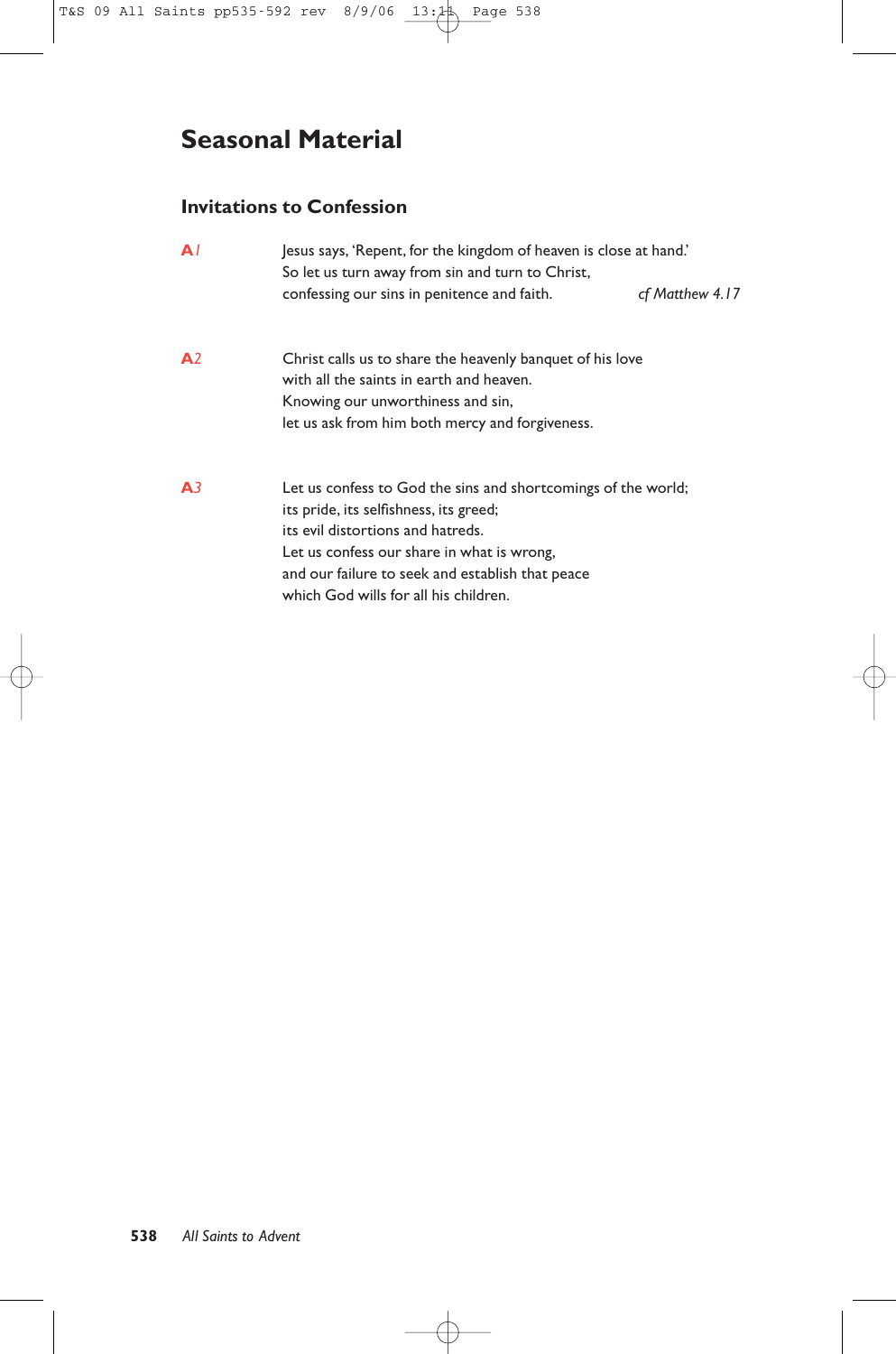# **Asa**

# **Kyrie Confessions**

**B***1* Lord, you are gracious and compassionate: Lord, have mercy. **Lord, have mercy.**

> You are loving to all and your mercy is over all your creation: Christ, have mercy. **Christ, have mercy.**

Your faithful servants bless your name and speak of the glory of your kingdom: Lord, have mercy. **Lord, have mercy.**

**B***2* Turn to us again, O God our Saviour, and let your anger cease from us: Lord, have mercy. **Lord, have mercy.**

> Show us your mercy, O Lord, and grant us your salvation: Christ, have mercy. **Christ, have mercy.**

Your salvation is near for those that fear you, that glory may dwell in our land: Lord, have mercy. **Lord, have mercy.**

# **Confession**

**C***1* **Lord God, we have sinned against you; we have done evil in your sight. We are sorry and repent. Have mercy on us according to your love. Wash away our wrongdoing and cleanse us from our sin. Renew a right spirit within us and restore us to the joy of your salvation, through Jesus Christ our Lord.** *cf Psalm 51* **Amen.**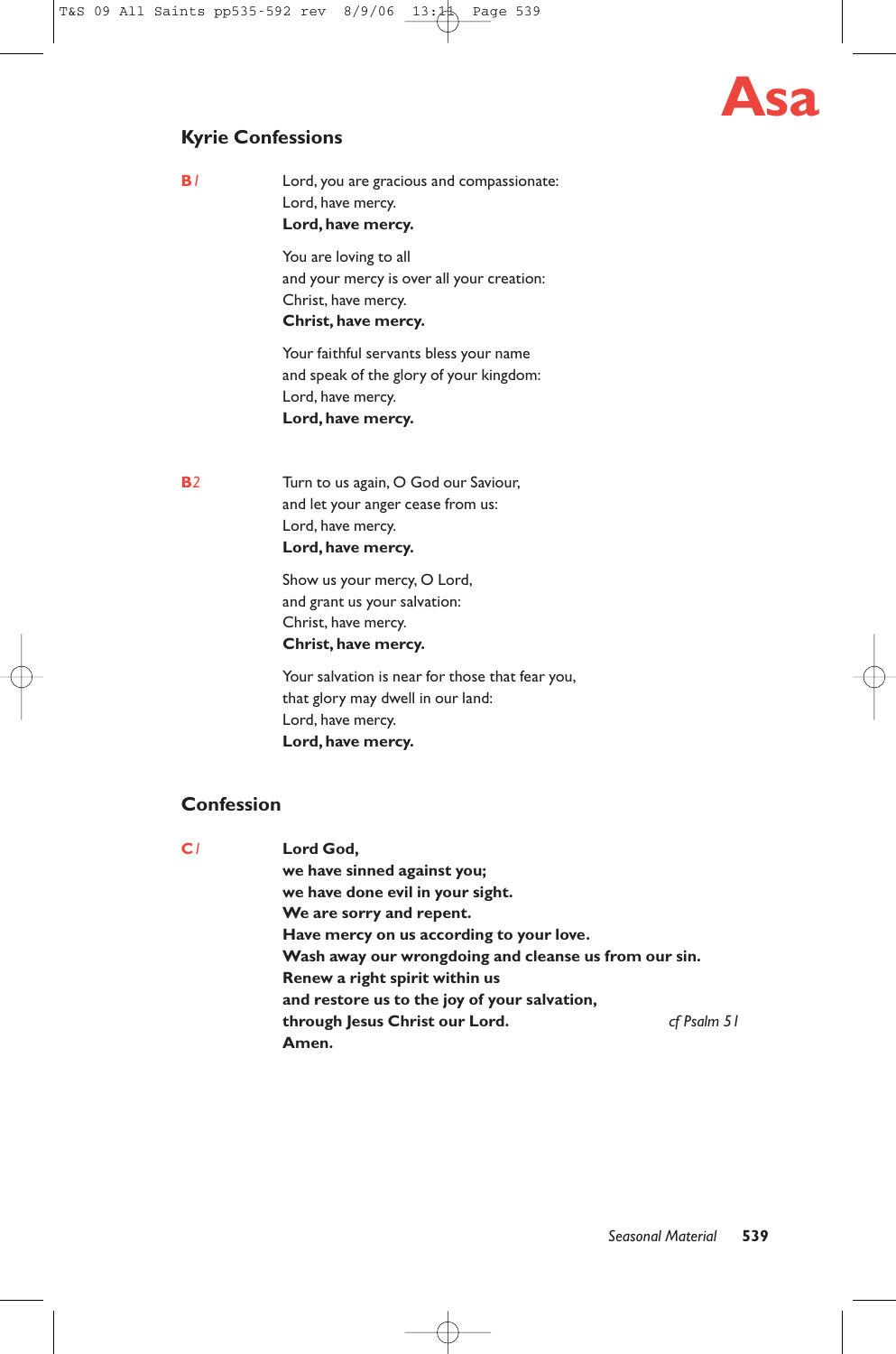# **Gospel Acclamations**

| GI             | Alleluia, alleluia.<br>Blessed is the King who comes in the name of the Lord.<br>Peace in heaven and glory in the highest heaven.<br>Alleluia. | Luke 19.38         |
|----------------|------------------------------------------------------------------------------------------------------------------------------------------------|--------------------|
| G <sub>2</sub> | Alleluia, alleluia.<br>Blessed are the poor in spirit,<br>for theirs is the kingdom of heaven.<br>Alleluia.                                    | Matthew 5.3        |
| G <sub>3</sub> | Alleluia, alleluia.<br>Jesus Christ is the firstborn from the dead;<br>to him be glory and power for ever and ever.<br>Alleluia.               | cf Colossians 1.18 |
| G <sub>4</sub> | Alleluia, alleluia.<br>Stay awake, praying at all times<br>for the strength to stand with confidence before the Son of man.<br>Alleluia.       | cf Luke 21.34      |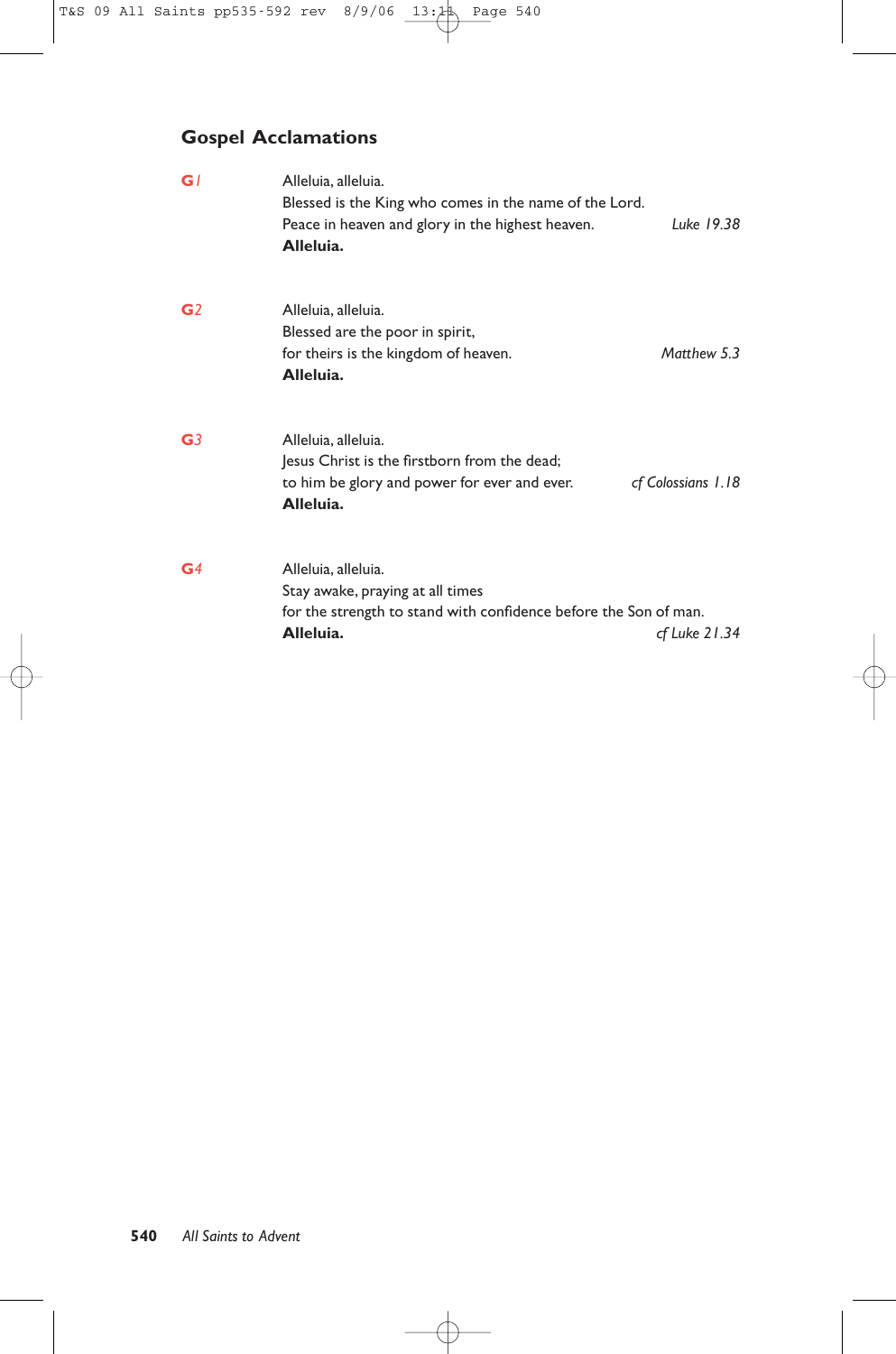

# **Intercessions**

**H***1* We pray for the coming of God's kingdom.

You sent your Son to bring good news to the poor, sight to the blind, freedom to captives and salvation to your people: anoint us with your Spirit; rouse us to work in his name. Father, by your Spirit **bring in your kingdom.**

Send us to bring help to the poor and freedom to the oppressed. Father, by your Spirit **bring in your kingdom.**

Send us to tell the world the good news of your healing love. Father, by your Spirit **bring in your kingdom.**

Send us to those who mourn, to bring joy and gladness instead of grief. Father, by your Spirit **bring in your kingdom.**

Send us to proclaim that the time is here for you to save your people. Father, by your Spirit **bring in your kingdom.**

Lord of the Church, **hear our prayer, and make us one in mind and heart to serve you in Christ our Lord. Amen.**

**H***2* Jesus our exalted Lord has been given all authority. Let us seek his intercession, that our prayers may be perfected by his prayer.

> Jesus Christ, great high priest, living for ever to intercede for us: pray for your Church, your broken body in the world … Lord, hear us.

# **Lord, graciously hear us.**

Jesus Christ, King of righteousness, enthroned at the right hand of the majesty on high: pray for the world, and make it subject to your gentle rule ... Lord, hear us. **Lord, graciously hear us.**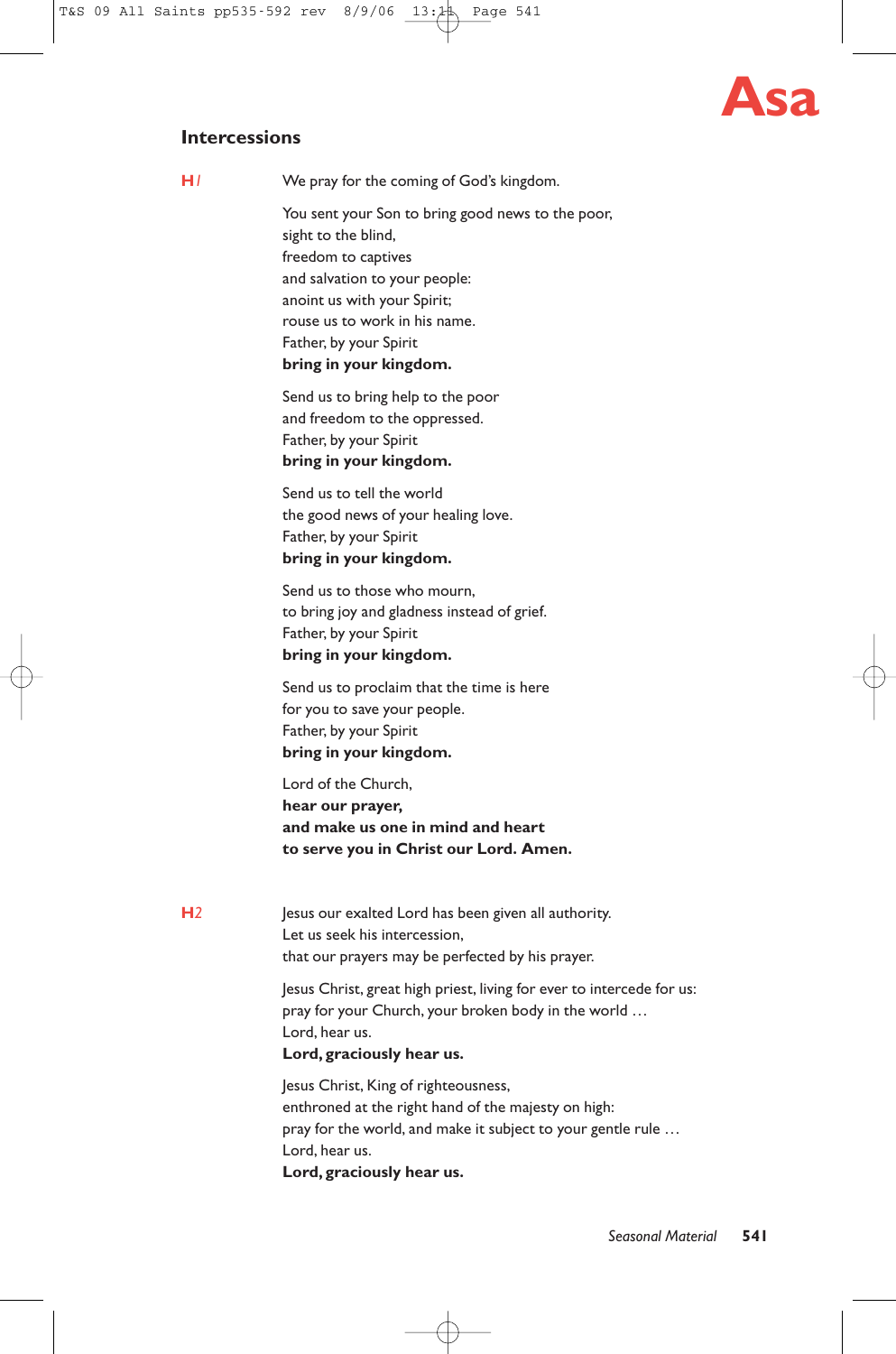Jesus Christ, Son of man, drawing humanity into the life of God: pray for your brothers and sisters in need, distress or sorrow … Lord, hear us.

#### **Lord, graciously hear us.**

Jesus Christ, pioneer of our salvation, bringing us to your glory through your death and resurrection: pray for all who are dying, that they may trust in your promises … Lord, hear us. **Lord, graciously hear us.**

Jesus Christ, Lord of all things, ascended far above from the heavens and filling the universe: pray for us who receive the gifts you give us for work in your service …

Lord, hear us.

#### **Lord, graciously hear us.**

Jesus Christ, first-fruits of the new creation, keep the Church in the unity of the Spirit and in the bond of peace, until you bring the whole created order to worship at your feet; for you are alive and reign with the Father and the Holy Spirit, one God, now and for ever. **Amen.**

**H***3* United in the company of all the faithful and looking for the coming of the kingdom, let us offer our prayers to God, the source of all life and holiness.

> Merciful Lord, strengthen all Christian people by your Holy Spirit,

that we may live as a royal priesthood and a holy nation to the praise of Jesus Christ our Saviour. Lord, in your mercy **hear our prayer.**

Bless *N* our bishop and all ministers of your Church, that by faithful proclamation of your word we may be built on the foundation of the apostles and prophets into a holy temple in the Lord. Lord, in your mercy **hear our prayer.**

Empower us by the gift of your holy and life-giving Spirit, that we may be transformed into the likeness of Christ from glory to glory. Lord, in your mercy **hear our prayer.**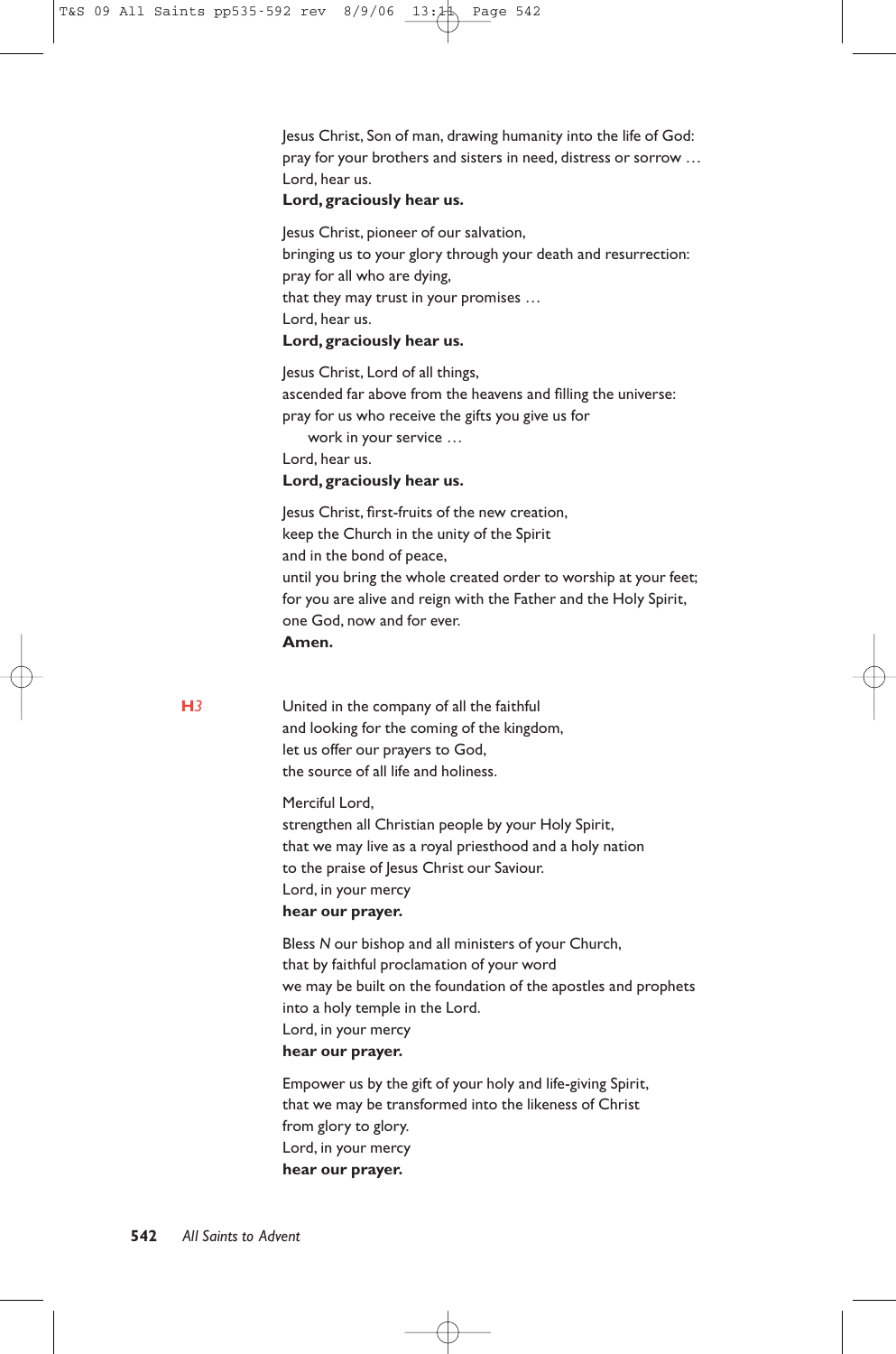

Give to the world and its peoples the peace that comes from above, that they may find Christ's way of freedom and life. Lord, in your mercy **hear our prayer.**

Hold in your embrace all who witness to your love in the service of the poor and needy; all who minister to the sick and dying; and all who bring light to those in darkness. Lord, in your mercy **hear our prayer.**

Touch and heal all those whose lives are scarred by sin or disfigured by pain, that, raised from death to life in Christ, their sorrow may be turned to eternal joy. Lord, in your mercy **hear our prayer.**

Remember in your mercy all those gone before us who have been well-pleasing to you from eternity; preserve in your faith your servants on earth, guide us to your kingdom and grant us your peace at all times. Lord, in your mercy **hear our prayer.**

Hasten the day when many will come from east and west, from north and south, and sit at table in your kingdom. Lord, in your mercy **hear our prayer.**

We give you thanks for the whole company of your saints in glory, with whom in fellowship we join our prayers and praises; by your grace may we, like them, be made perfect in your love.

**Blessing and glory and wisdom, thanksgiving and honour and power, be to our God for ever and ever. Amen.**

# *(or)*

Merciful Father, **accept these prayers for the sake of your Son, our Saviour Jesus Christ. Amen.**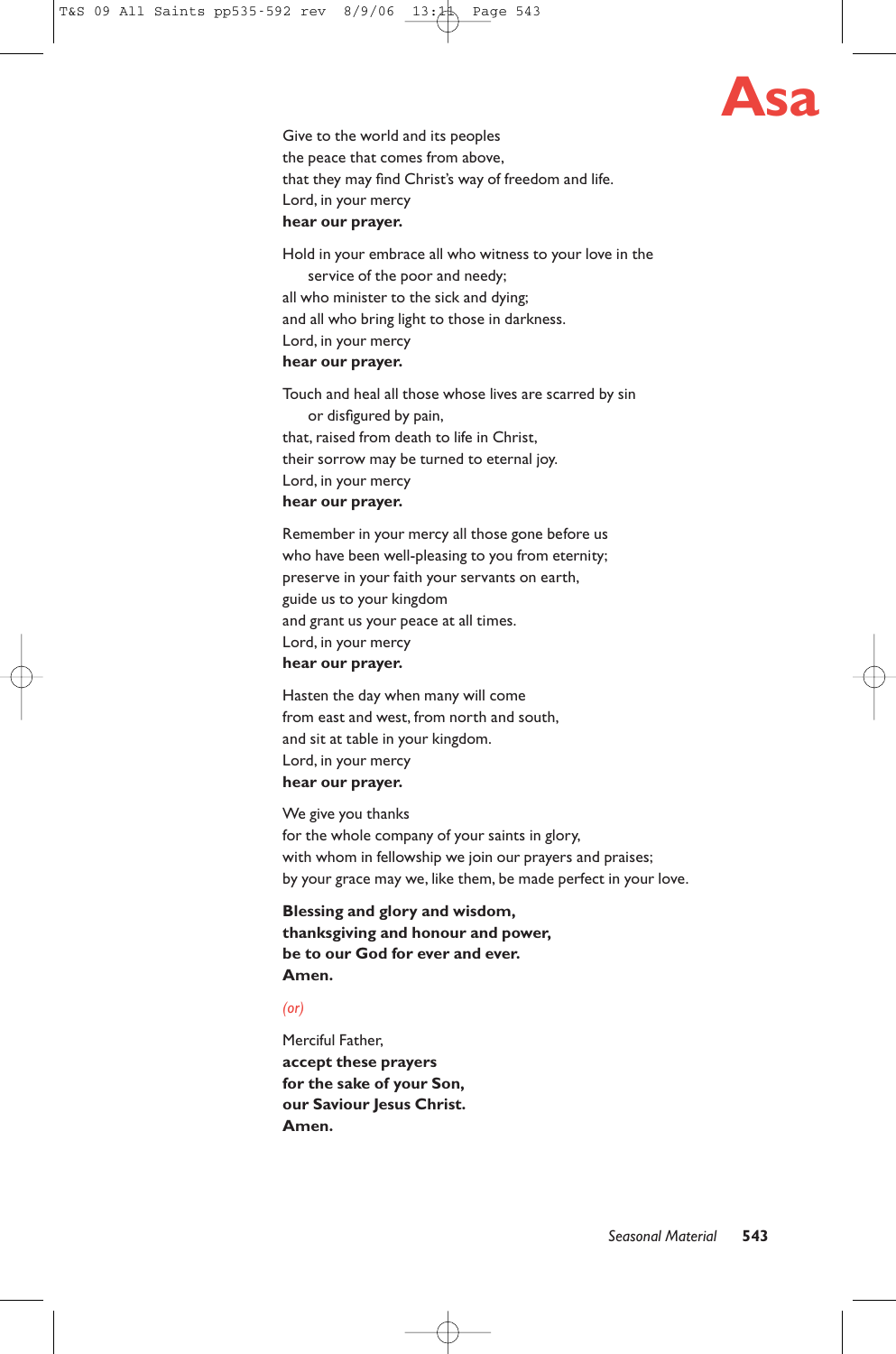# **Introductions to the Peace**

| П  | To crown all things there must be love,<br>to bind all together and complete the whole.<br>Let the peace of Christ rule in our hearts.                                         | Colossians 3.14,15         |
|----|--------------------------------------------------------------------------------------------------------------------------------------------------------------------------------|----------------------------|
| 12 | May the God of peace sanctify you:<br>may he so strengthen your hearts in holiness<br>that you may be blameless before him<br>at the coming of our Lord Jesus with his saints. | I Thessalonians 5.23: 3.13 |

# **Prayer at the Preparation of the Table**

**K***1* To you we come, Father of lights, with angels and saints, where heaven and earth unite. May Jesus meet us in the breaking of the bread. **Amen.**

# **Prefaces**

| L              | And now we give you thanks<br>that he is the King of glory,<br>who overcomes the sting of death<br>and opens the kingdom of heaven to all believers.<br>He is seated at your right hand in glory<br>and we believe that he will come to be our judge. |
|----------------|-------------------------------------------------------------------------------------------------------------------------------------------------------------------------------------------------------------------------------------------------------|
| L <sub>2</sub> | And now we give you thanks<br>because in him you have received us as your sons and daughters,<br>joined us in one fellowship with the saints,<br>and made us citizens of your kingdom.                                                                |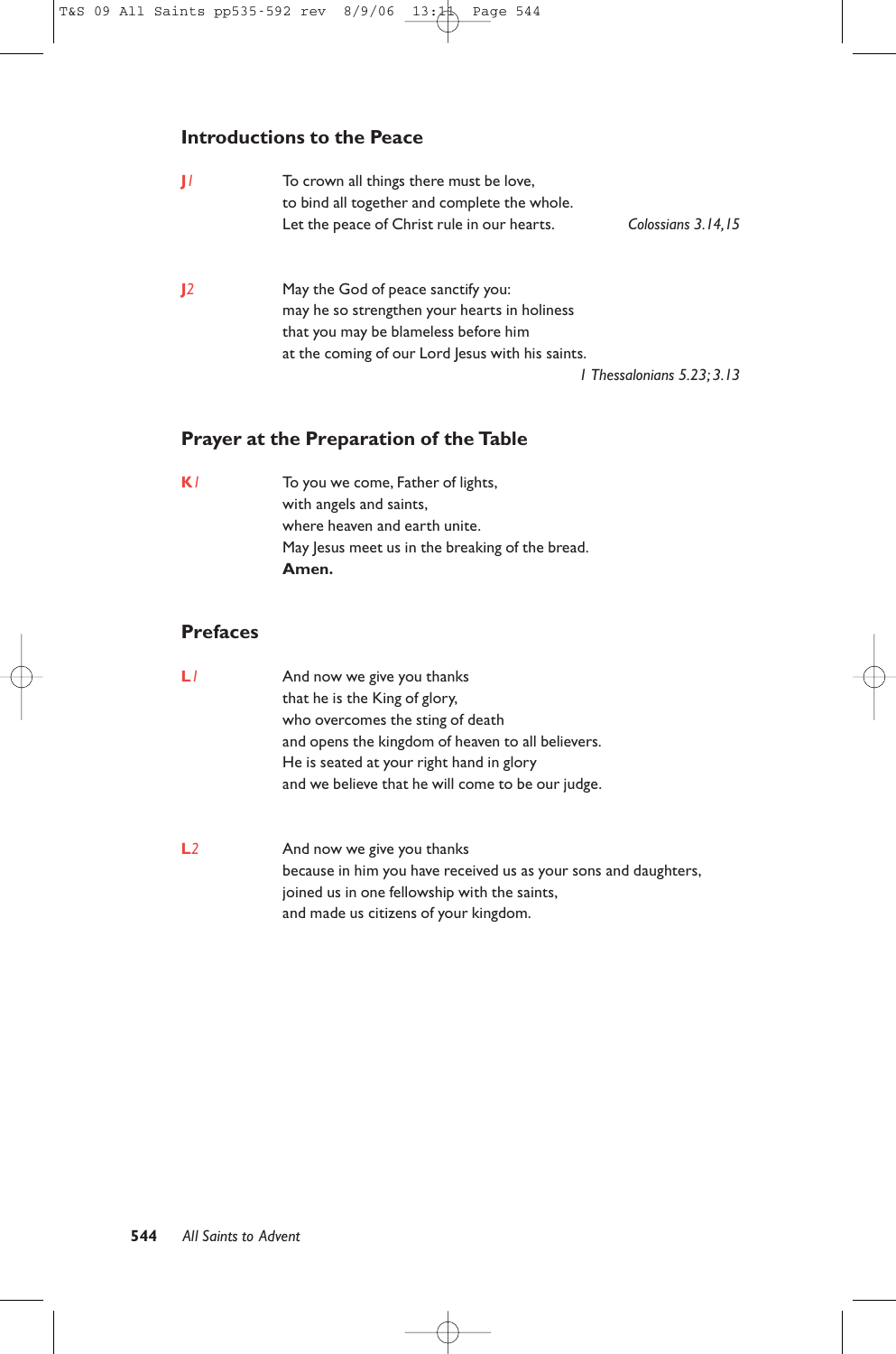# **Asa**

# **Extended Preface**

**M**<sup>1</sup> It is indeed right, our duty and our joy, that we should always sing of your glory, holy Father, almighty and eternal God, through Jesus Christ your Son our Lord. For you are the hope of the nations, the builder of the city that is to come. Your love made visible in Jesus Christ brings home the lost, restores the sinner and gives dignity to the despised. In his face your light shines out, flooding lives with goodness and truth, gathering into one in your kingdom a divided and broken humanity. Therefore with all who can give voice in your creation we glorify your name, for ever praising you and *saying*: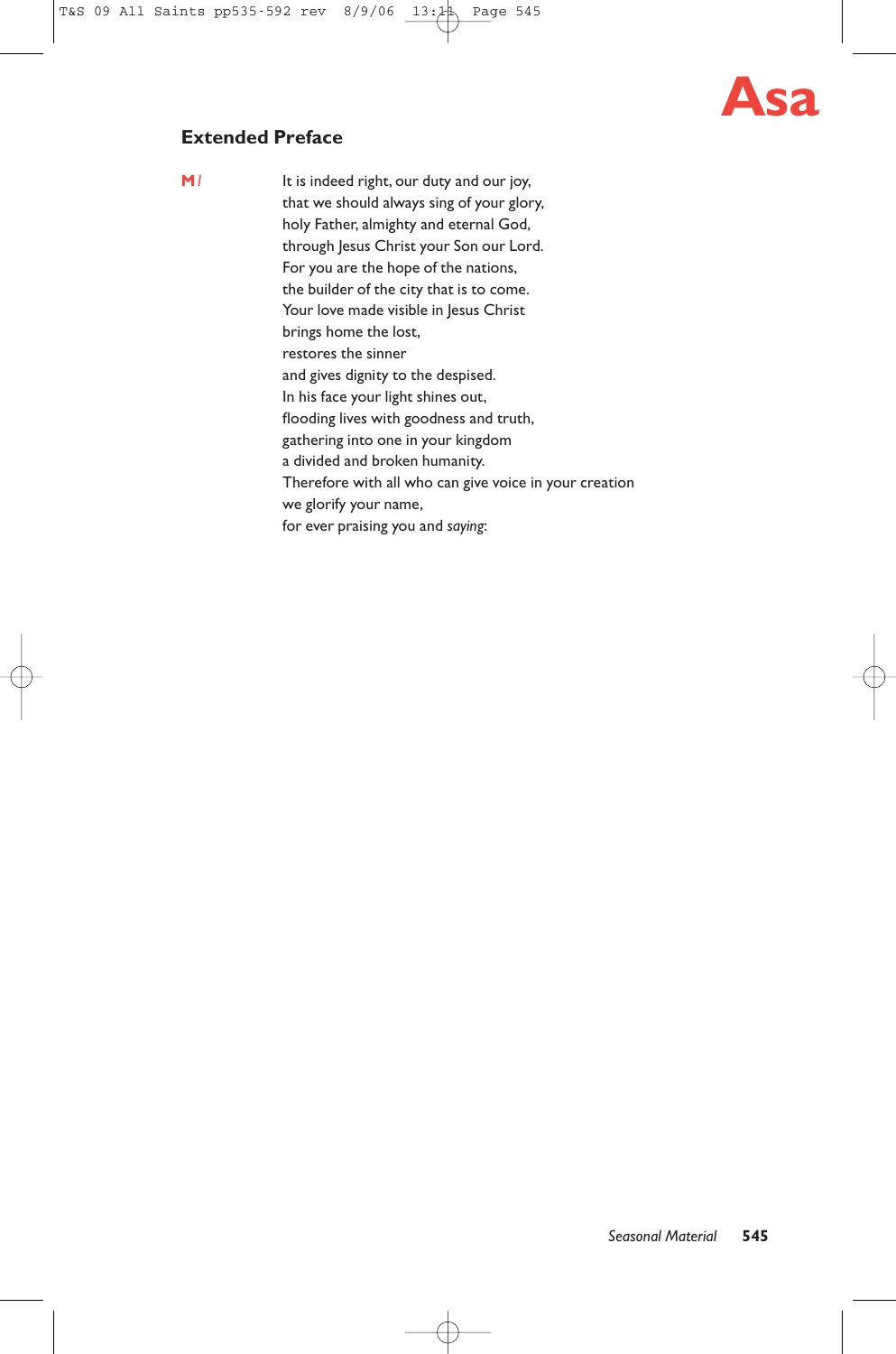# **Blessings and Ending**

| P/             | Christ our King make you faithful and strong to do his will,<br>that you may reign with him in glory;<br>and the blessing                                                 |
|----------------|---------------------------------------------------------------------------------------------------------------------------------------------------------------------------|
| P <sub>2</sub> | May Christ who makes saints of sinners,<br>who has transformed those we remember today,<br>raise and strengthen you that you may transform the world;<br>and the blessing |
| P <sub>3</sub> | May God give to you and to all those whom you love<br>his comfort and his peace, his light and his joy,<br>in this world and the next;<br>and the blessing                |
| P <sub>4</sub> | May God,<br>who kindled the fire of his love in the hearts of the saints,<br>pour upon you the riches of his grace.<br>Amen.                                              |
|                | May he give you joy in their fellowship<br>and a share in their praises.<br>Amen.                                                                                         |
|                | May he strengthen you to follow them in the way of holiness<br>and to come to the full radiance of glory.<br>Amen.                                                        |
|                | And the blessing                                                                                                                                                          |
| <b>P5</b>      | Yours, Lord, is the greatness, the power,<br>the glory, the splendour and the majesty;<br>for everything in heaven and on earth is yours.                                 |
|                | Yours, Lord, is the kingdom:<br>and you are exalted as head over all. Amen.                                                                                               |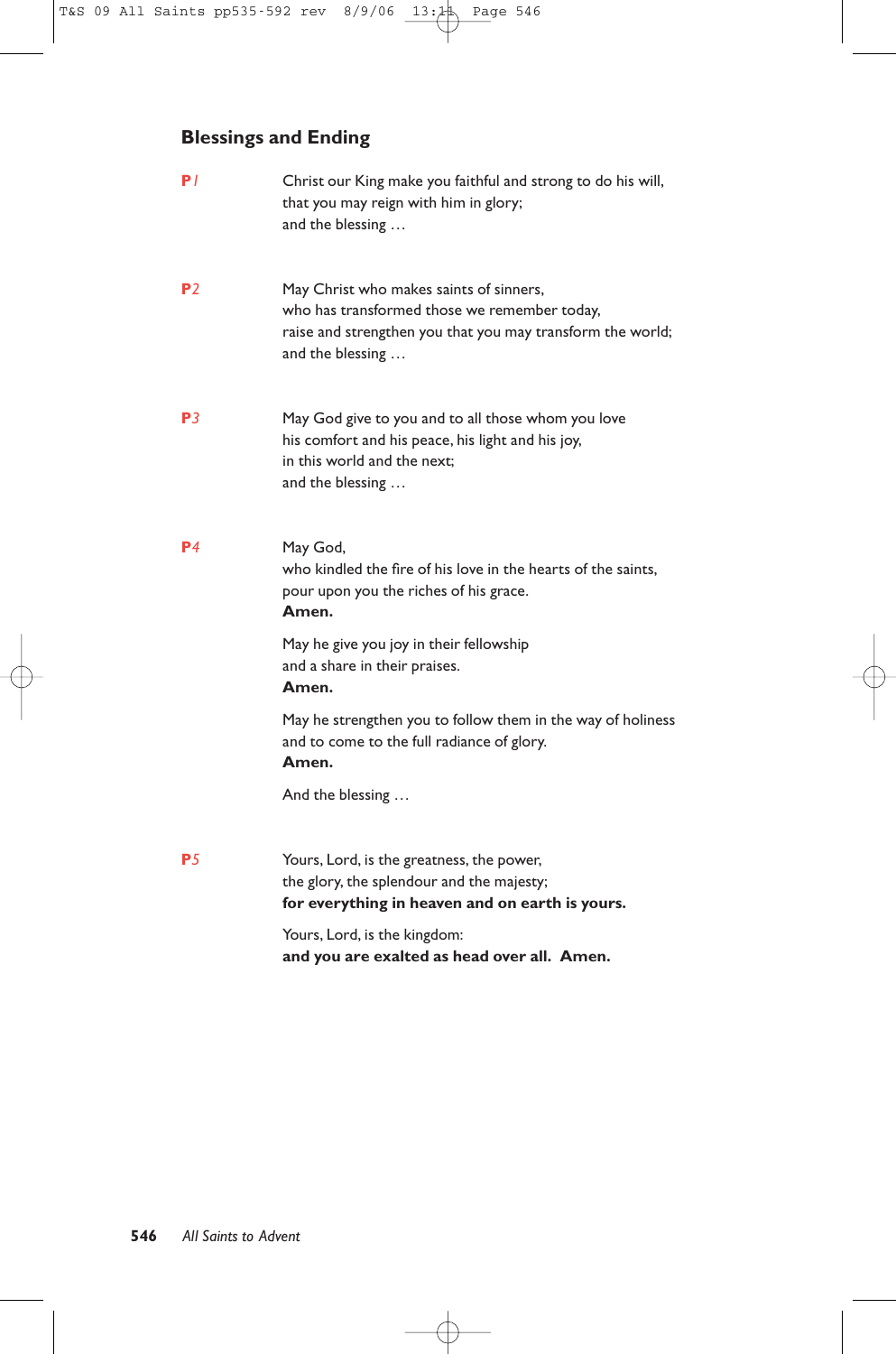

# **Short Passages of Scripture**

| S/             | You have come to Mount Zion<br>and to the city of the living God, the heavenly Jerusalem,<br>to the spirits of the righteous made perfect, |                            |
|----------------|--------------------------------------------------------------------------------------------------------------------------------------------|----------------------------|
|                | and to Jesus, the mediator of a new covenant.                                                                                              |                            |
|                |                                                                                                                                            | Hebrews 12.22a, 23b, 24a   |
| S <sub>2</sub> | Forsake me not, O Lord; be not far from me, O my God.                                                                                      |                            |
|                | Make haste to help me, O Lord of my salvation.                                                                                             | Psalm 38.21,22             |
| S <sub>3</sub> | You will show me the path of life;                                                                                                         |                            |
|                | in your presence is the fullness of joy                                                                                                    |                            |
|                | and in your right hand are pleasures for evermore.                                                                                         | Psalm 16.10                |
| S <sub>4</sub> | Let my supplication come before you;                                                                                                       |                            |
|                | deliver me, according to your promise.                                                                                                     | Psalm 119.170              |
| S <sub>5</sub> | The Lord is my shepherd; therefore can I lack nothing.                                                                                     |                            |
|                | He makes me lie down in green pastures                                                                                                     |                            |
|                | and leads me beside still waters.                                                                                                          | Psalm 23.1,2               |
| S <sub>6</sub> | 'When you call upon me and come and pray to me, I will hear you.                                                                           |                            |
|                | I will let you find me,' says the Lord,                                                                                                    |                            |
|                | 'and I will restore your fortunes.'                                                                                                        | Jeremiah 29.12,14          |
| <b>S</b> 7     | 'Whatever you ask for in prayer,                                                                                                           |                            |
|                | believe that you have received it,                                                                                                         |                            |
|                | and it will be yours,' says the Lord.                                                                                                      | Mark 11.24                 |
| <b>S</b> 8     | Worthy is the Lamb that was slaughtered                                                                                                    |                            |
|                | to receive power and wealth and wisdom and might                                                                                           |                            |
|                | and honour and glory and blessing!                                                                                                         | Revelation 5.12            |
| S <sub>9</sub> | Know with certainty that God has made Jesus both Lord and Messiah.                                                                         |                            |
|                | God has highly exalted him                                                                                                                 |                            |
|                | and gave him the name that is above every name.                                                                                            |                            |
|                |                                                                                                                                            | Acts 2.36; Philippians 2.9 |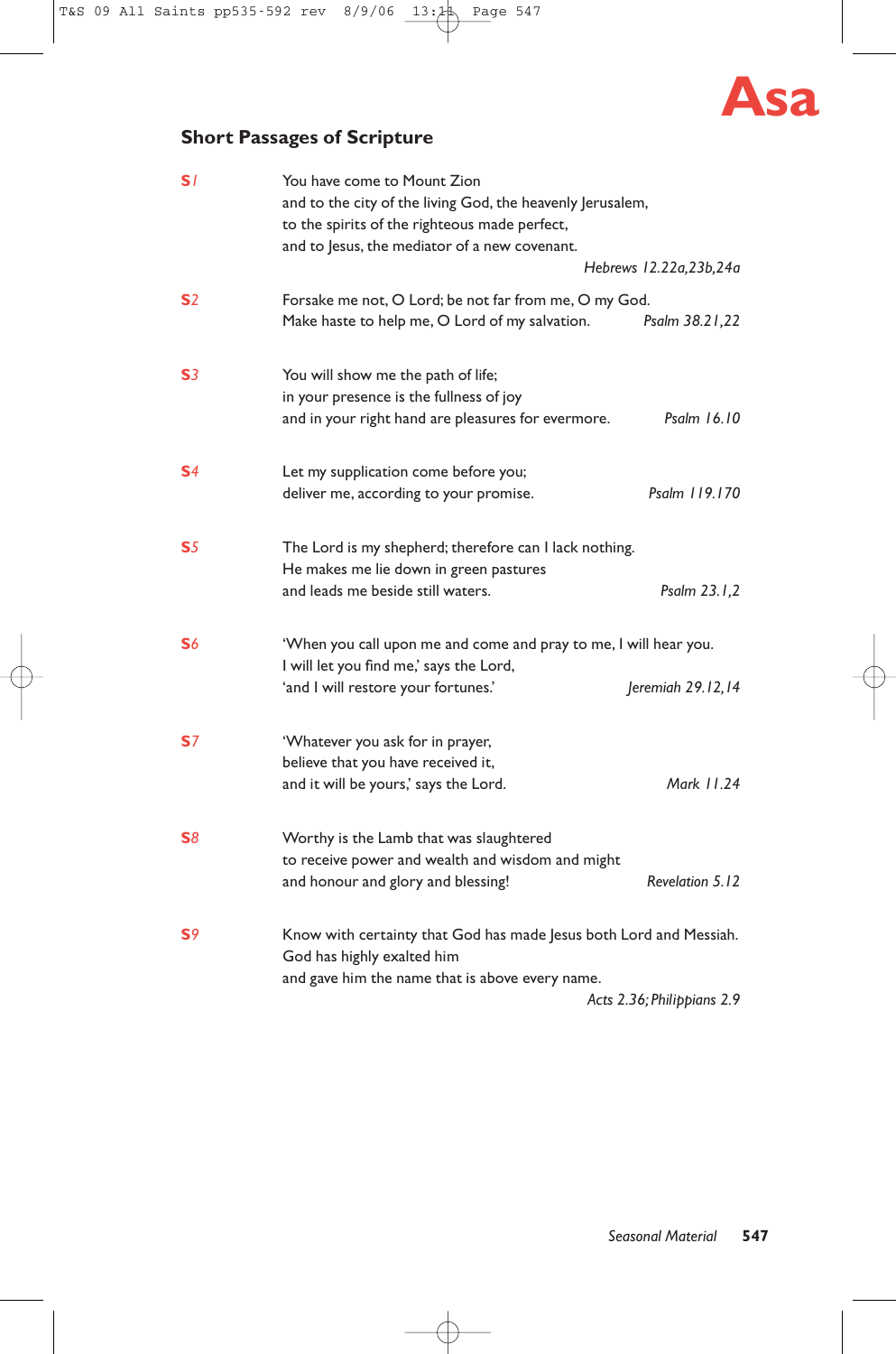# **The Eucharist of All Saints**

# *¶ The Gathering*

*At the entry of the ministers a hymn may be sung.*

#### *The president may say*

In the name of the Father, and of the Son, and of the Holy Spirit.

*All* **Amen.**

# **The Greeting**

#### *The president greets the people*

Grace, mercy and peace from God our Father and the Lord Jesus Christ be with you

*All* **and also with you.**

#### *Words of welcome or introduction may be said, including the following sentence*

Rejoice, people of God, praise the Lord! Let us keep the feast in honour of all God's saints, in whose victory the angels rejoice and glorify the Son of God.

# **Prayers of Penitence**

## *A minister uses this Invitation to Confession or other suitable words*

Since we are surrounded by a great cloud of witnesses, let us also lay aside every weight and the sin that clings so closely, looking to Jesus in penitence and faith. *Hebrews 12.1* 

Lord, you are gracious and compassionate: Lord, have mercy.

## *All* **Lord, have mercy.**

You are loving to all and your mercy is over all your creation: Christ, have mercy.

# *All* **Christ, have mercy.**

Your faithful servants bless your name and speak of the glory of your kingdom: Lord, have mercy.

#### *All* **Lord, have mercy.**

*Or another authorized form of confession may be used.*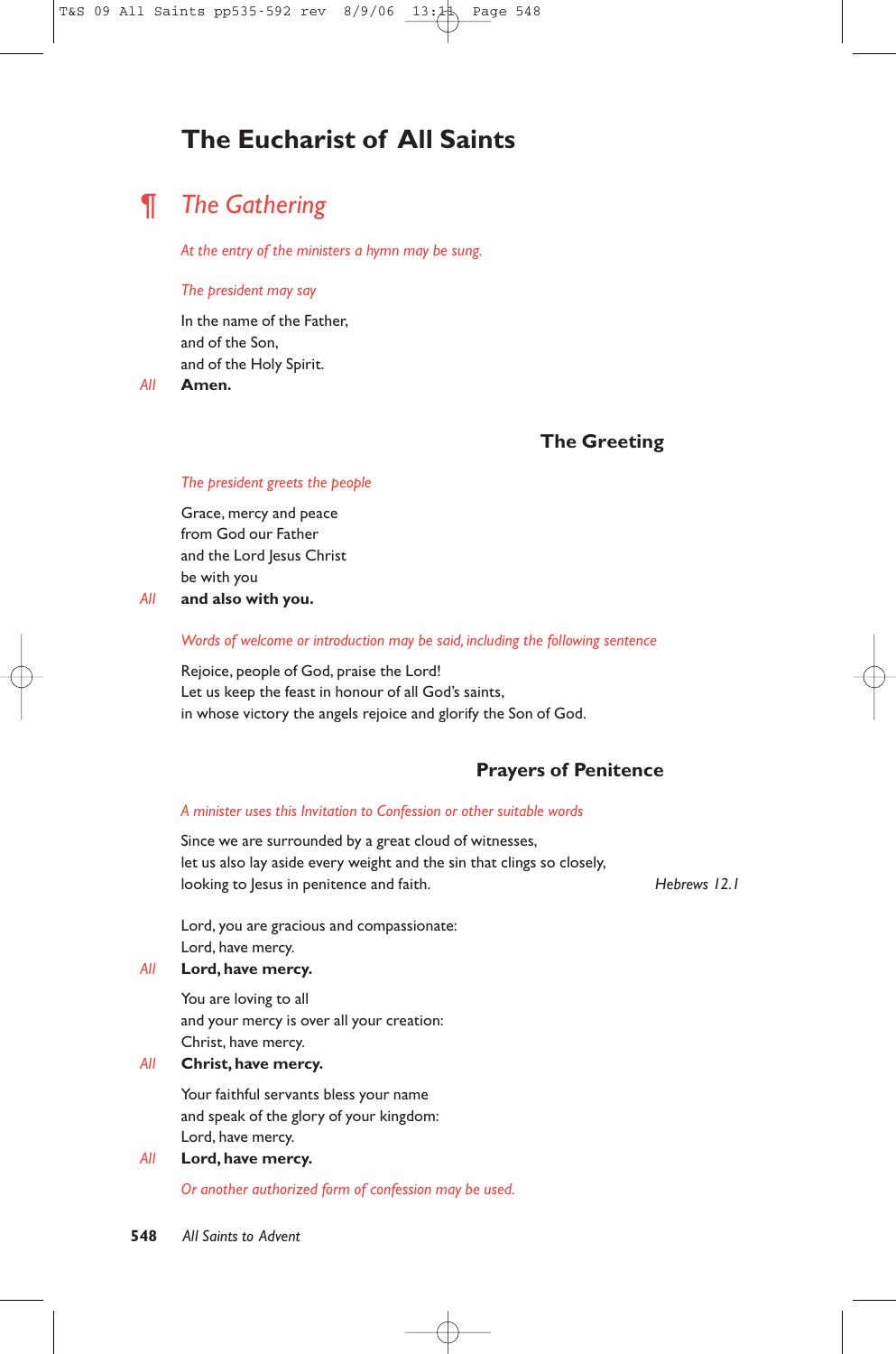

#### *The president uses this or another authorized absolution*

Almighty God, who forgives all who truly repent, have mercy upon *you*, pardon and deliver *you* from all *your* sins, confirm and strengthen *you* in all goodness, and keep *you* in life eternal; through Jesus Christ our Lord.

*All* **Amen.**

# **Gloria in Excelsis or the Beatitudes**

*The Gloria in excelsis or (in Year B) A Song of the Blessed (Common Worship:* Daily Prayer, *page 606*) *may be used.*

# **The Collect**

#### *The president introduces a period of silent prayer with the words*

Let us pray that we may be strengthened by our communion with all the saints.

#### *Silence is kept.*

Almighty God, you have knit together your elect in one communion and fellowship in the mystical body of your Son Christ our Lord: grant us grace so to follow your blessed saints in all virtuous and godly living, that we may come to those inexpressible joys that you have prepared for those who truly love you; through Jesus Christ your Son our Lord, who is alive and reigns with you, in the unity of the Holy Spirit, one God, now and for ever.

#### *All* **Amen.**

#### *(or)*

God of holiness, your glory is proclaimed in every age: as we rejoice in the faith of your saints, inspire us to follow their example with boldness and joy; through Jesus Christ our Lord.

*All* **Amen.**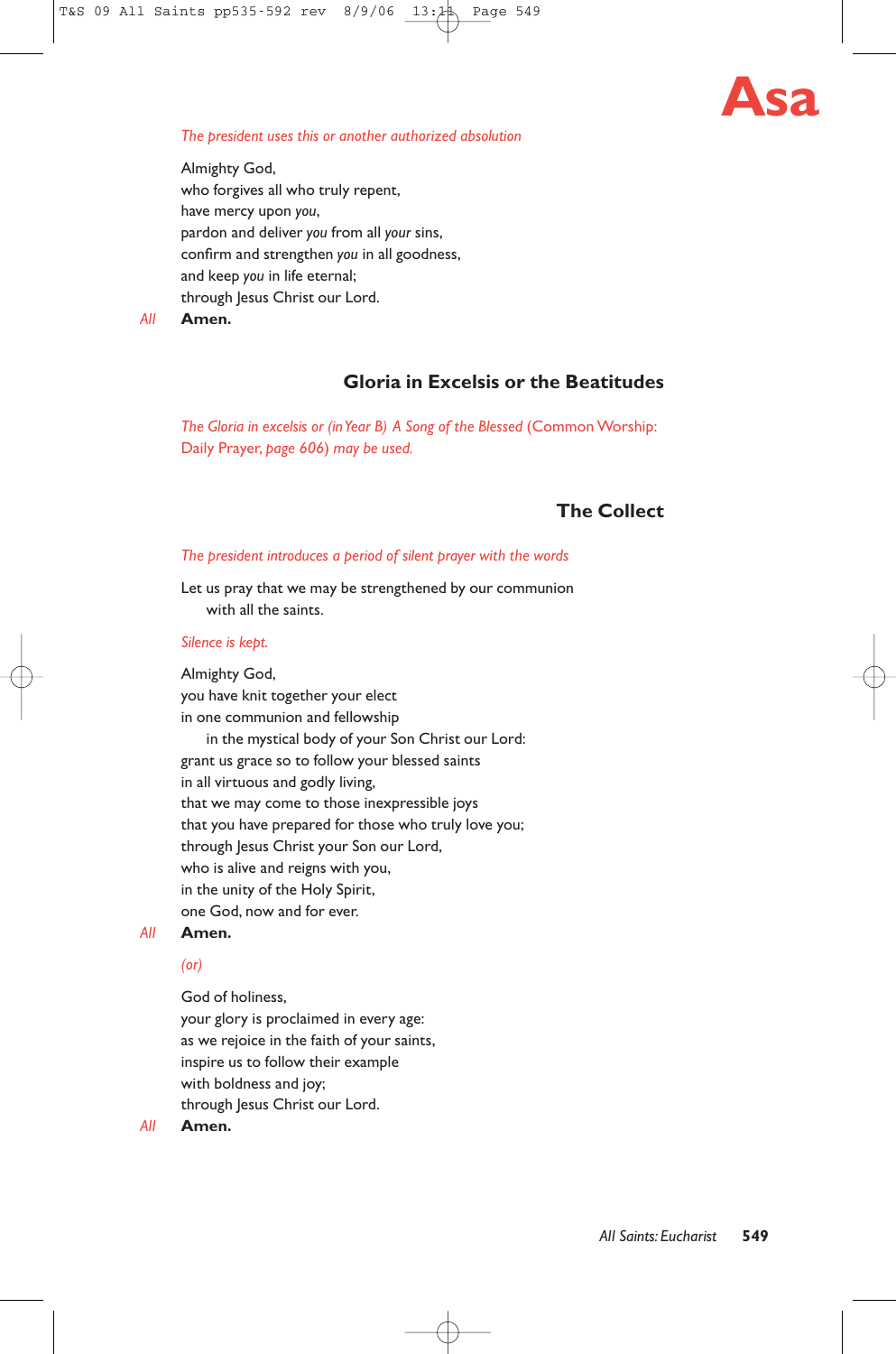# *¶ The Liturgy of the Word*

# **Readings**

*Either one or two readings from Scripture precede the Gospel reading.*

*At the end of each the reader may say*

This is the word of the Lord.

# *All* **Thanks be to God.**

*The psalm or canticle follows the first reading; other hymns and songs may be used between the readings.*

# **Gospel Reading**

## *This acclamation may herald the Gospel reading*

Alleluia, alleluia. You are a chosen race, a royal priesthood, a holy nation, God's own people, called out of darkness into his marvellous light. *1 Peter 2.9*

*All* **Alleluia.**

#### *When the Gospel is announced the reader says*

Hear the Gospel of our Lord Jesus Christ according to *N*.

*All* **Glory to you, O Lord.**

#### *At the end*

This is the Gospel of the Lord.

## *All* **Praise to you, O Christ.**

# **Sermon**

# **The Creed**

*An authorized translation of the Nicene Creed is used.*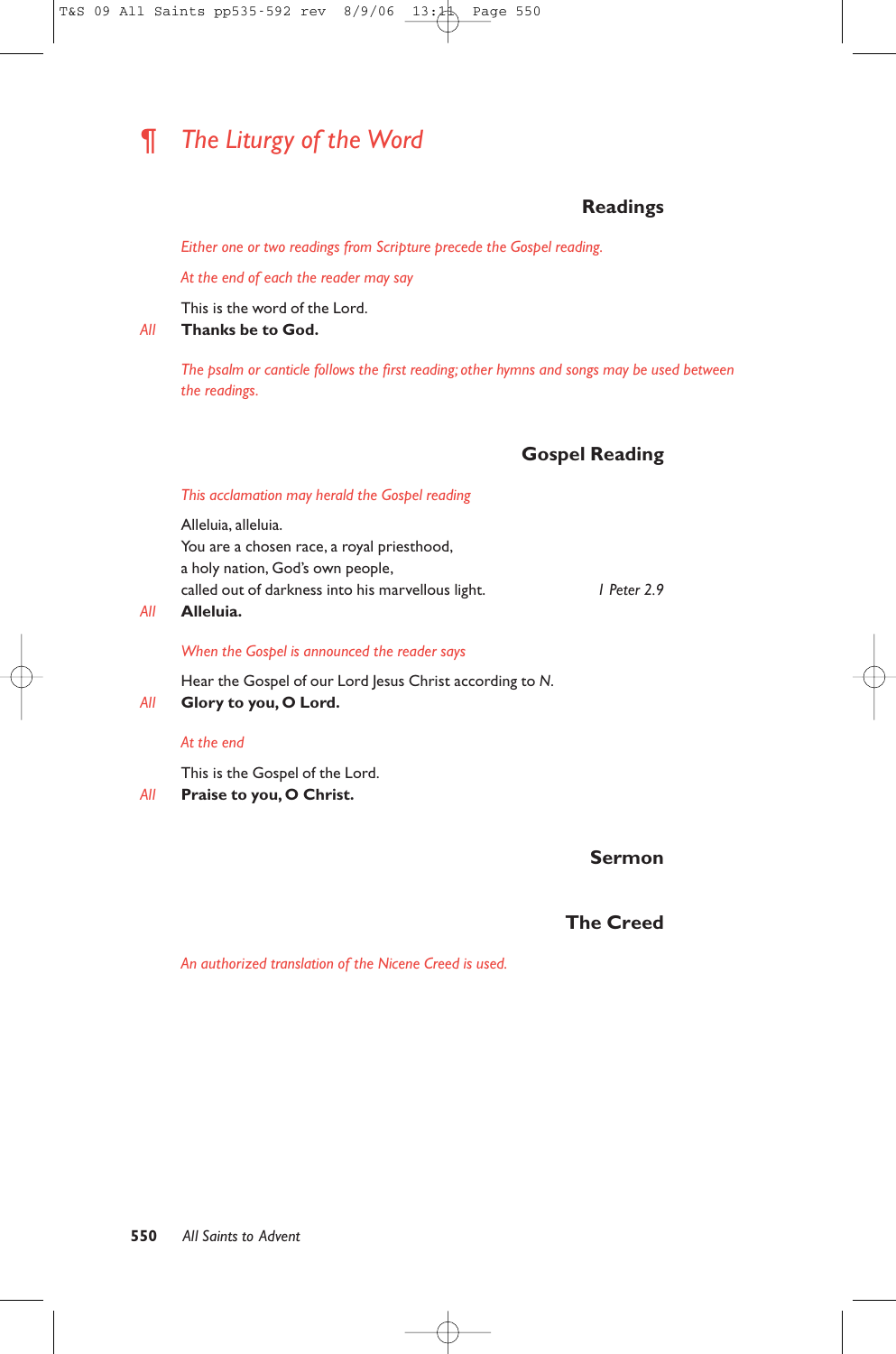# **Asa**

# **Prayers of Intercession**

United in the company of all the faithful and looking for the coming of the kingdom, let us offer our prayers to God, the source of all life and holiness.

Merciful Lord,

strengthen all Christian people by your Holy Spirit, that we may live as a royal priesthood and a holy nation to the praise of Jesus Christ our Saviour. Lord, in your mercy

# *All* **hear our prayer.**

Bless *N* our bishop and all ministers of your Church, that by faithful proclamation of your word we may be built on the foundation of the apostles and prophets into a holy temple in the Lord. Lord, in your mercy

## *All* **hear our prayer.**

Empower us by the gift of your holy and life-giving Spirit, that we may be transformed into the likeness of Christ from glory to glory. Lord, in your mercy

## *All* **hear our prayer.**

Give to the world and its peoples the peace that comes from above, that they may find Christ's way of freedom and life. Lord, in your mercy

# *All* **hear our prayer.**

Hold in your embrace all who witness to your love in the service of the poor and needy; all who minister to the sick and dying; and all who bring light to those in darkness. Lord, in your mercy

# *All* **hear our prayer.**

Touch and heal all those whose lives are scarred by sin or disfigured by pain, that, raised from death to life in Christ, their sorrow may be turned to eternal joy. Lord, in your mercy

# *All* **hear our prayer.**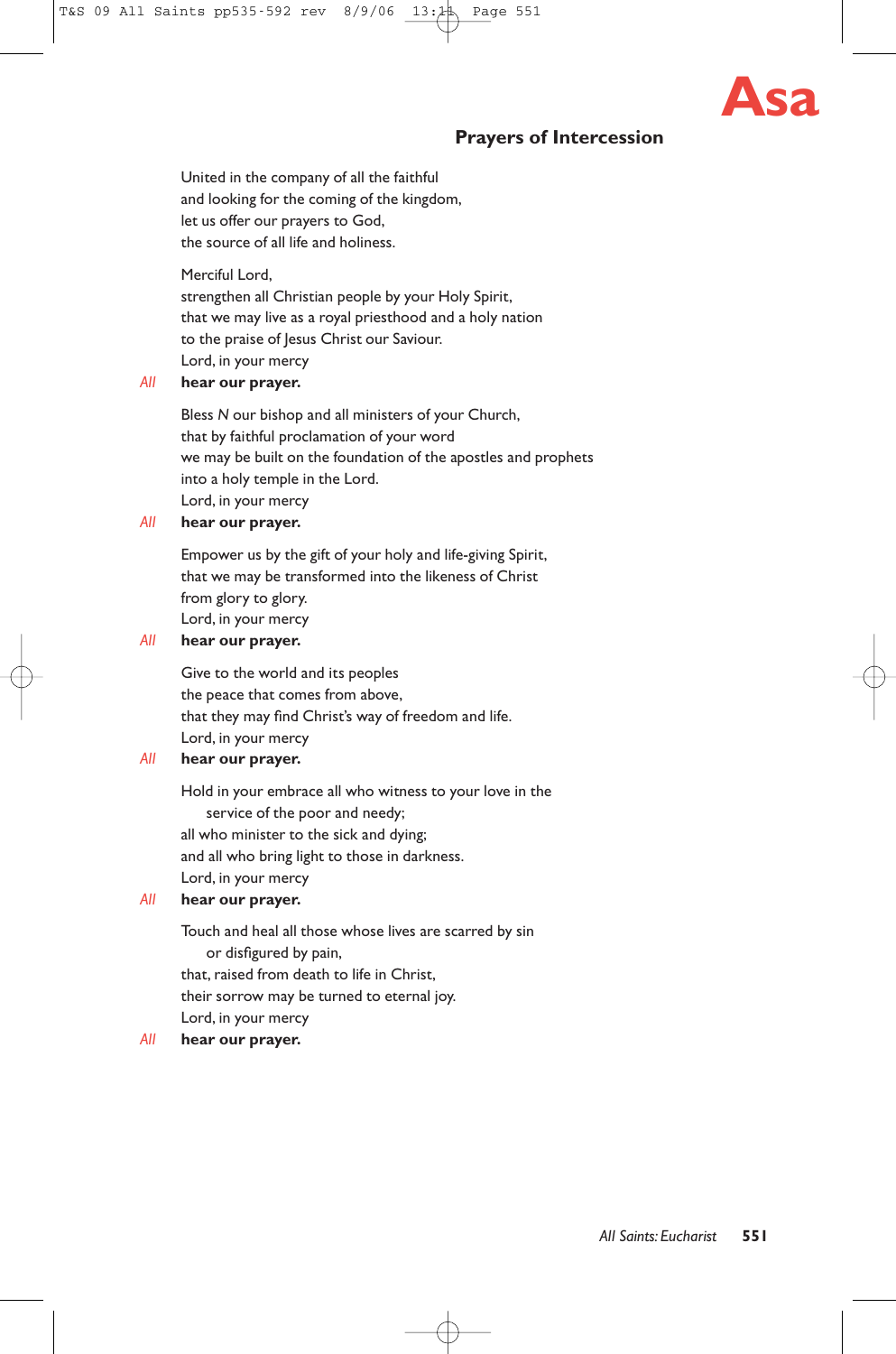Remember in your mercy all those gone before us who have been well-pleasing to you from eternity; preserve in your faith your servants on earth, guide us to your kingdom and grant us your peace at all times. Lord in your mercy

## *All* **Hear our prayer.**

Hasten the day when many will come from east and west, from north and south, and sit at table in your kingdom. Lord in your mercy

## *All* **Hear our prayer.**

We give you thanks for the whole company of your saints in glory, with whom in fellowship we join our prayers and praises; by your grace may we, like them, be made perfect in your love.

**Blessing and glory and wisdom, thanksgiving and honour and power, be to our God for ever and ever.**

# *All* **Amen.**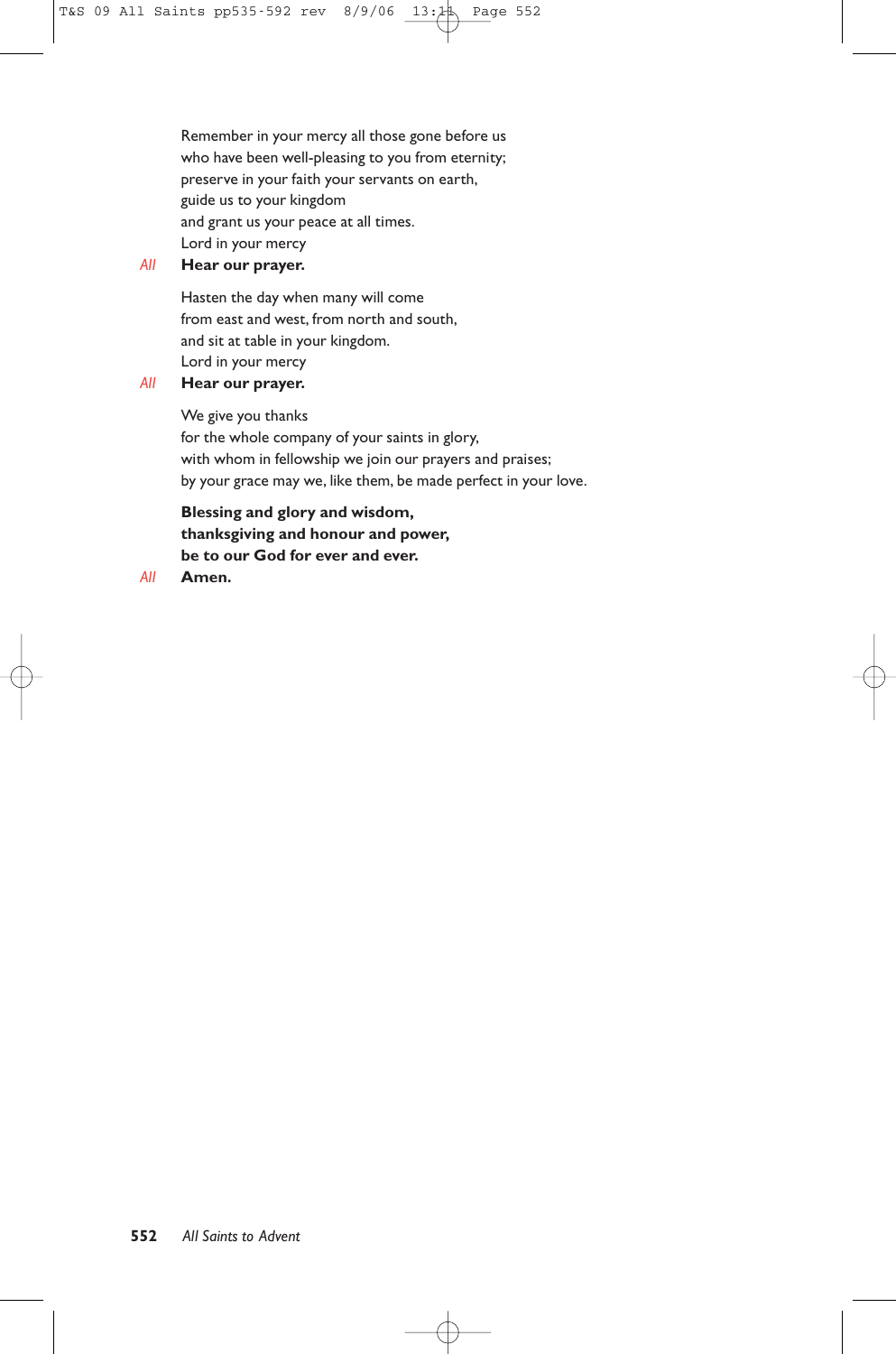

# *¶ The Liturgy of the Sacrament*

# **The Peace**

We are fellow-citizens with the saints and of the household of God, through Christ our Lord, who came and preached peace to those who were far off and those who were near. *Ephesians 2.19,17* 

The peace of the Lord be always with you *All* **and also with you.**

#### *These words may be added*

Let us offer one another a sign of peace.

*All may exchange a sign of peace.*

# **Preparation of the Table Taking of the Bread and Wine**

*A hymn may be sung.*

*The gifts of the people may be gathered and presented.*

*The table is prepared and bread and wine are placed upon it.*

*This prayer may be said*

As the grain once scattered in the fields and the grapes once dispersed on the hillside are now reunited on this table in bread and wine, so, Lord, may your whole Church soon be gathered together from the corners of the earth into your kingdom.

#### *All* **Amen.**

*The president takes the bread and wine.*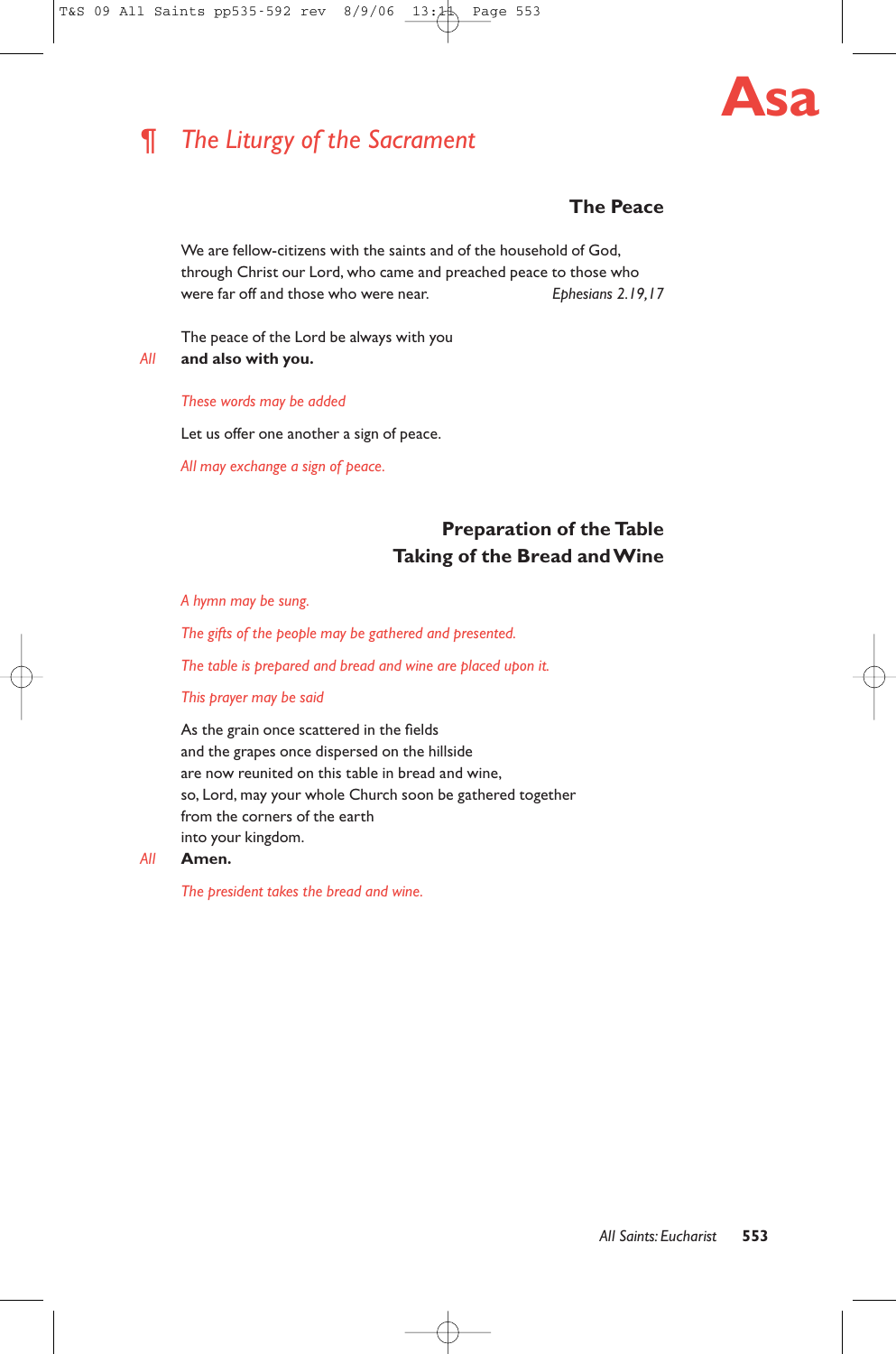## *The president uses one of the authorized Eucharistic Prayers.*

## *One of the following Proper Prefaces may be used where appropriate*

And now we give you thanks for the glorious pledge of the hope of our calling which you have given us in your saints; that, following their example and strengthened by their fellowship, we may run with perseverance the race that is set before us, and with them receive the unfading crown of glory.

#### *(or)*

It is indeed right, our duty and our joy, always and everywhere to give you thanks, holy Father, almighty and eternal God, through Jesus Christ our Lord. And now we give you thanks, most gracious God, surrounded by a great cloud of witnesses and glorified in the assembly of your saints. The glorious company of apostles praise you. The noble fellowship of prophets praise you. The white-robed army of martyrs praise you. We, your holy Church, acclaim you. In communion with angels and archangels, and with all who served you on earth and worship you now in heaven, we raise our voice to proclaim your glory, for ever praising you and *saying*:

# **The Lord's Prayer**

With saints and martyrs through the ages, as our Saviour taught us, so we pray

## *All* **Our Father in heaven …**

# *(or)*

With saints and martyrs through the ages, let us pray with confidence as our Saviour has taught us

#### *All* **Our Father, who art in heaven …**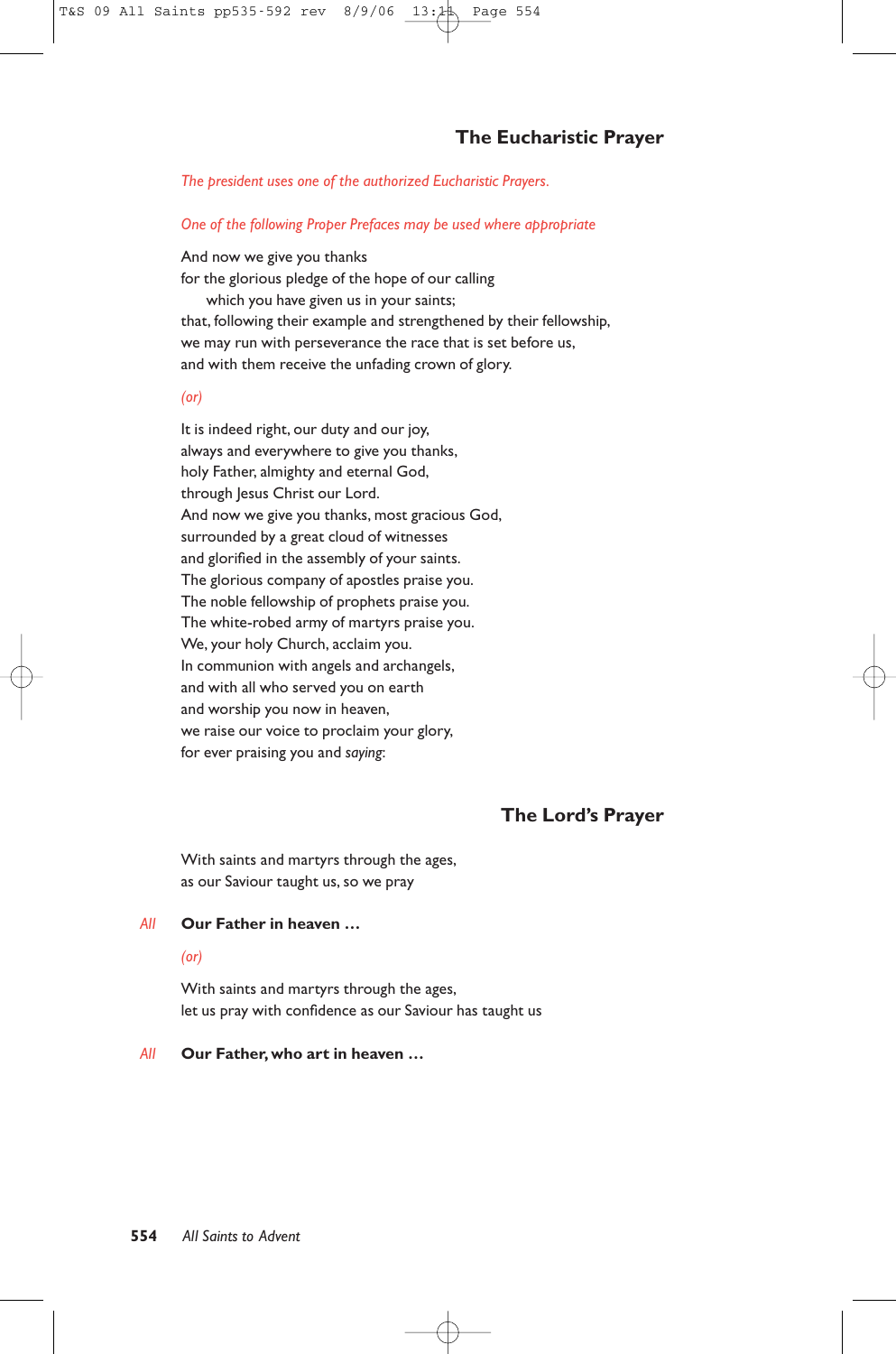

# **Breaking of the Bread**

#### *The president breaks the consecrated bread.*

We break this bread to share in the body of Christ.

*All* **Though we are many, we are one body, because we all share in one bread.**

*The Agnus Dei may be used as the bread is broken.*

# **Giving of Communion**

#### *The president says this or another invitation to communion*

I heard the voice of a great multitude crying, 'Alleluia.' The Lord our God has entered into his kingdom.

*All* **Blessed are those who are called to the supper of the Lamb.**

*The Prayer of Humble Access may be used* (Common Worship: Services and Prayers for the Church of England, *page 181*).

*The president and people receive communion.*

*Authorized words of distribution are used and the communicant replies*

#### **Amen.**

*During the distribution hymns and anthems may be sung.*

*The Common Worship provision is followed for consecration of additional bread and wine and for disposing of what remains* (Common Worship: Services and Prayers for the Church of England, *page 182*)*.*

# **Prayer after Communion**

#### *Silence is kept.*

#### *This Post Communion or another suitable prayer is said*

Lord of heaven,

in this eucharist you have brought us near to an innumerable company of angels and to the spirits of the saints made perfect: as in this food of our earthly pilgrimage we have shared their fellowship, so may we come to share their joy in heaven; through Jesus Christ our Lord.

*All may say one of the prayers on page 86.*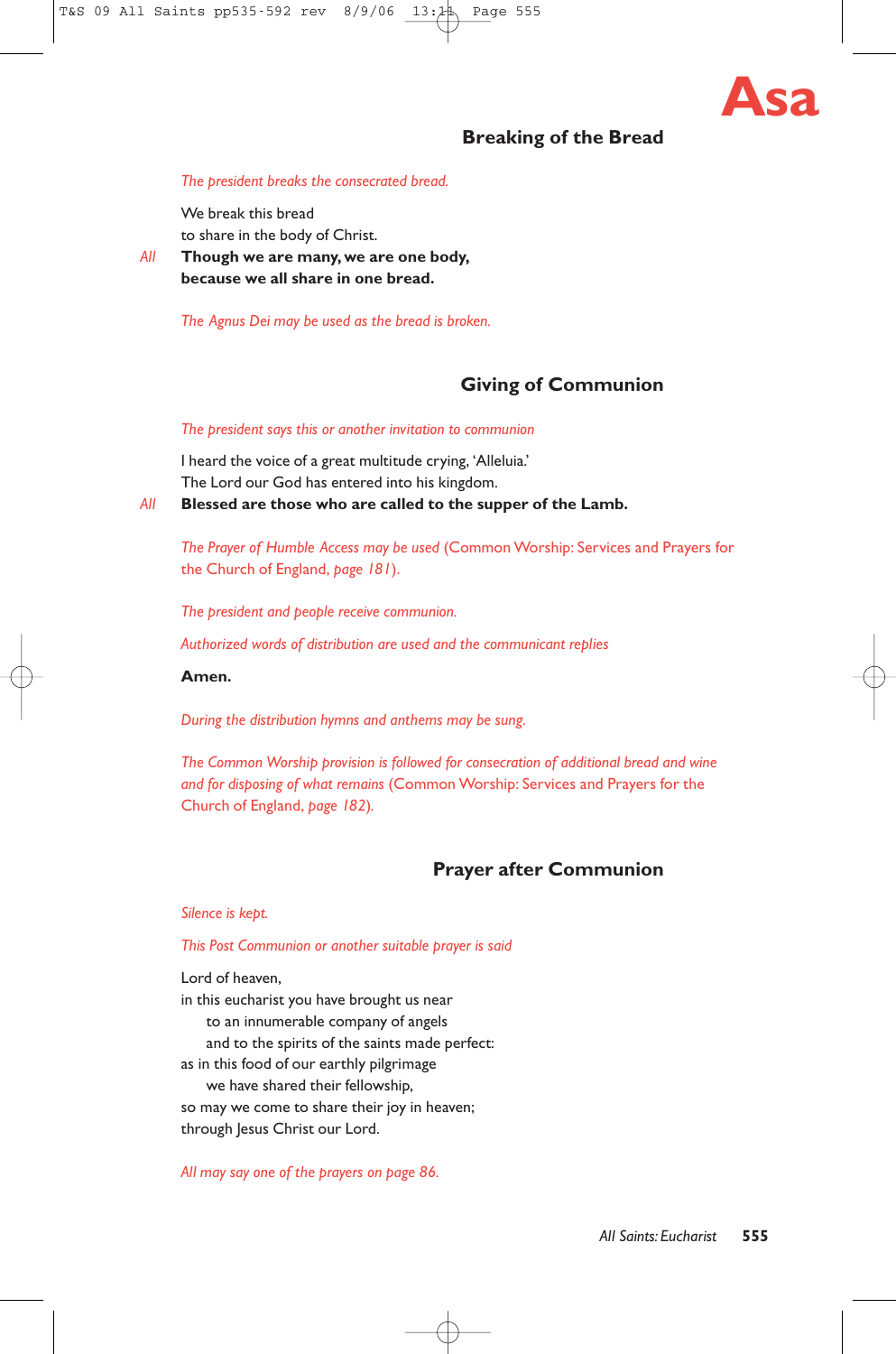# *¶ The Dismissal*

*A hymn may be sung and/or the following acclamation may be used*

# **Acclamation**

Great is the Lord and greatly to be praised:

*All* **there is no end of his greatness.**

One generation shall praise your works to another

*All* **and shall declare your power.**

All your works praise you, Lord,

*All* **and your faithful servants bless you.**

They make known the glory of your kingdom

*All* **and speak of your power.**

My mouth shall speak the praise of the Lord:

*All* **let everything bless his holy name for ever and ever.**

# **The Dismissal Gospel**

Hear the Gospel of our Lord Jesus Christ according to John.

## *All* **Glory to you, O Lord.**

[  $|$ esus said], 'I have made your name known to those you gave me from the world. They were yours, and you gave them to me, and they have kept your word. Now they know that everything you have given me is from you; for the words that you gave to me I have given to them, and they have received them and know in truth that I came from you; and they have believed that you sent me. I am asking on their behalf; I am not asking on behalf of the world, but on behalf of those whom you gave me, because they are yours.' *John17.6-9*

*At the end the reader says*

This is the Gospel of the Lord.

*All* **Praise to you, O Christ.**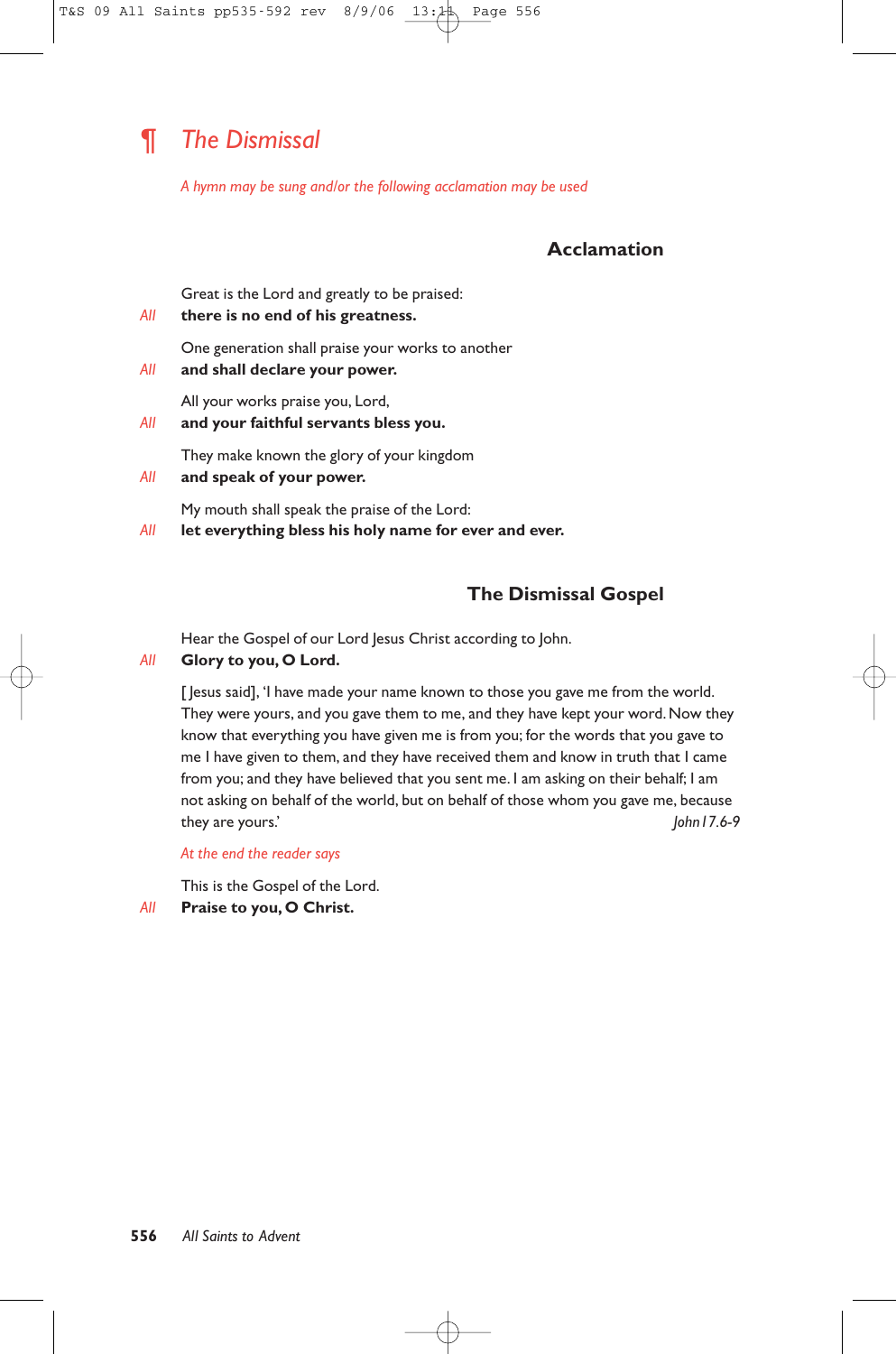

# **The Blessing**

#### *The president uses this or another blessing*

May God, who kindled the fire of his love in the hearts of the saints, pour upon you the riches of his grace.

*All* **Amen.**

May he give you joy in their fellowship and a share in their praises.

# *All* **Amen.**

May he strengthen you to follow them in the way of holiness and to come to the full radiance of glory.

*All* **Amen.**

And the blessing of God almighty, the Father, the Son, and the Holy Spirit, be among you and remain with you always.

*All* **Amen.**

# **The Dismissal**

Following God's saints in the ways of holiness and truth, go in the peace of Christ.

# *All* **Thanks be to God.**

*The ministers and people depart.*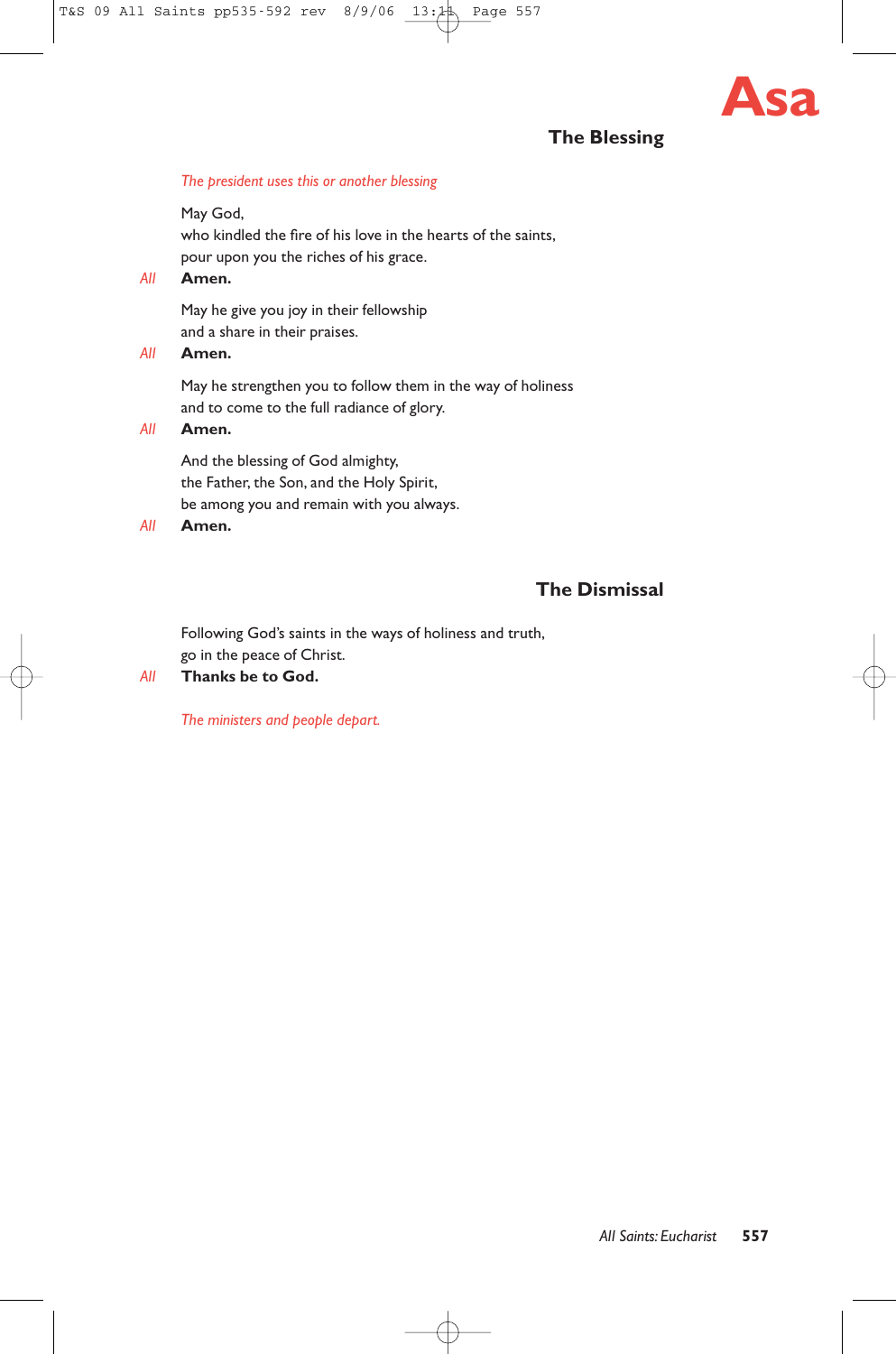# **Thanksgiving for the Holy Ones of God**

# **Note**

This Litany of Thanksgiving is appropriate for various occasions. It is particularly suitable for use at Morning or Evening Prayer at All Saints' tide. It may also be used at services of Christian initiation in procession to or from the font.

#### *The following responses may be said or sung*

Let us bless the Lord.

## *All* **Thanks be to God.**

*(or)*

#### *All* **Alleluia, alleluia, alleluia.**

For Abraham and Sarah, our ancestors in faith, and all who journey into the unknown trusting God's promises:

For Jacob, deceitful younger brother, yet chosen by God, the father of all who are called by virtue not of their own:

For Moses the lawgiver and Aaron the priest, and all who lead God's people to freedom and newness of life: *R*

For Esther and Deborah, saviours of their nation, and for all who dare to act courageously at God's call:

For Hannah and Ruth, and all who through love and devotion witness to the faithfulness of God:

For Isaiah, John the Baptist and all the prophets, and all who speak the truth without counting the cost: *R*

For Mary the Virgin, the mother of our Lord and God, and all who obey God's call without question:

For Andrew and John and the first disciples, and for all who forsake everything to follow Jesus:

For Mary Magdalene, Salome and Mary, first witnesses of the resurrection, and for all who bear witness to Christ: *R*

For Peter and Paul [, *N*] and the apostles, who preached the gospel to Jew and Gentile, and for all who take the good news to the ends of the earth:

For Barnabas, Silas and Timothy, and for all who bring encouragement and steadfastness: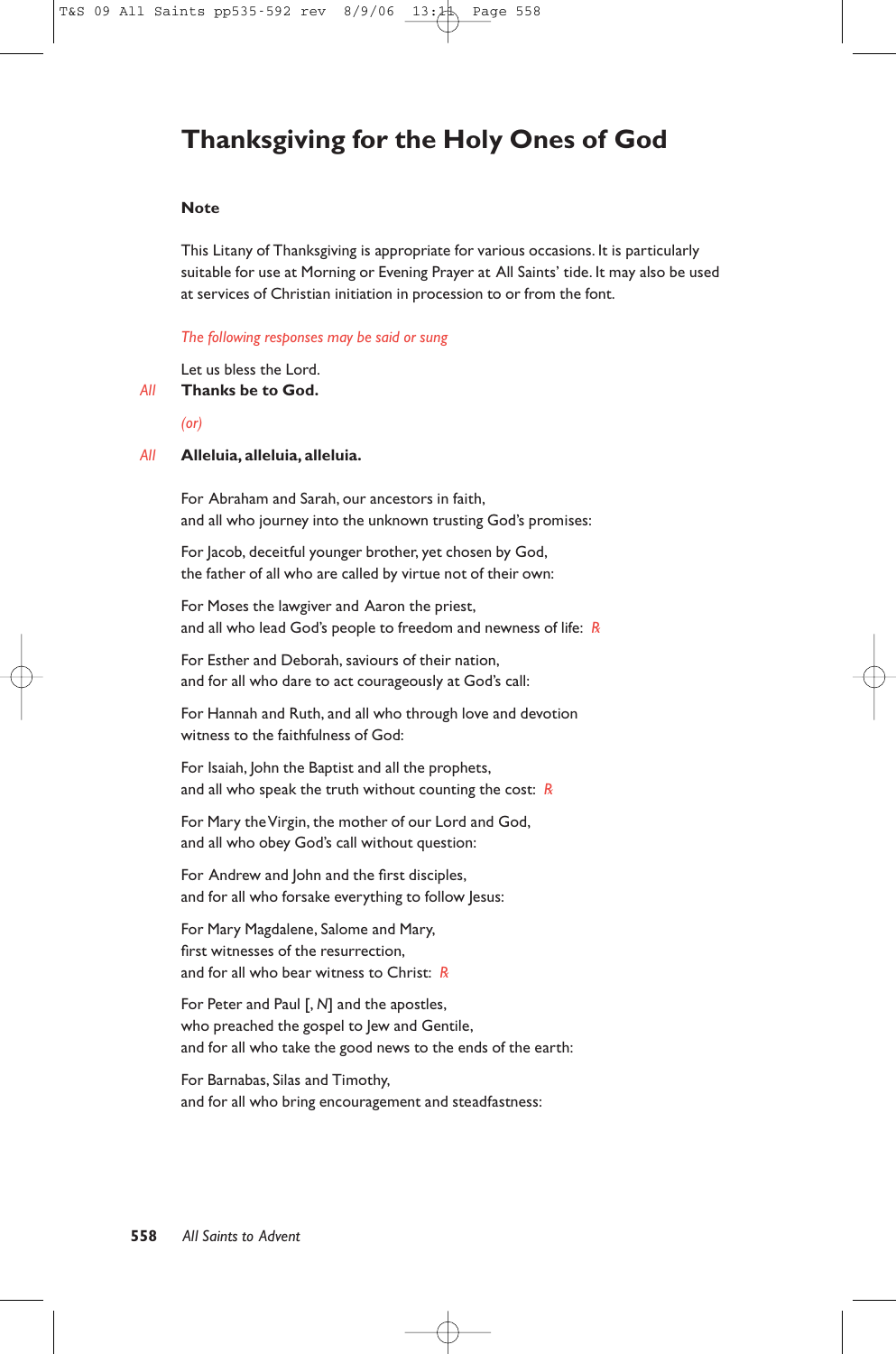

# *In the following sections names may be added or omitted to reflect local traditions.*

For the writers of the Gospels and for all who bring the faith of Christ alive for each generation: *R*

For Ambrose, Augustine, Gregory and Jerome, and for all who contend for the truth of the gospel:

For Basil, Gregory of Nazianzus, Athanasius and John Chrysostom, and all who enable us to reflect on the mystery of Christ:

For Cyprian, Antony and Ephrem, and for all who lead the Church into new paths of discipleship: *R*

For Stephen, Alban, Agnes, Lucy and the whole army of martyrs, and all who have faced death for love of Christ:

For Augustine of Canterbury and Aidan, for Boniface and Patrick, and for all who have carried the gospel to this and other lands:

For Aelred, Bernard and Cuthbert, and for all who live and teach the love of God: *R*

For Anselm and Richard Hooker, and for all who reveal to us the depths of God's wisdom:

For Benedict and Francis, Hilda and Bede, and for all who deepen our common life in Christ:

For Julian of Norwich, Bridget of Sweden and Teresa of Avila, and for all who renew our vision of the mystery of God: *R*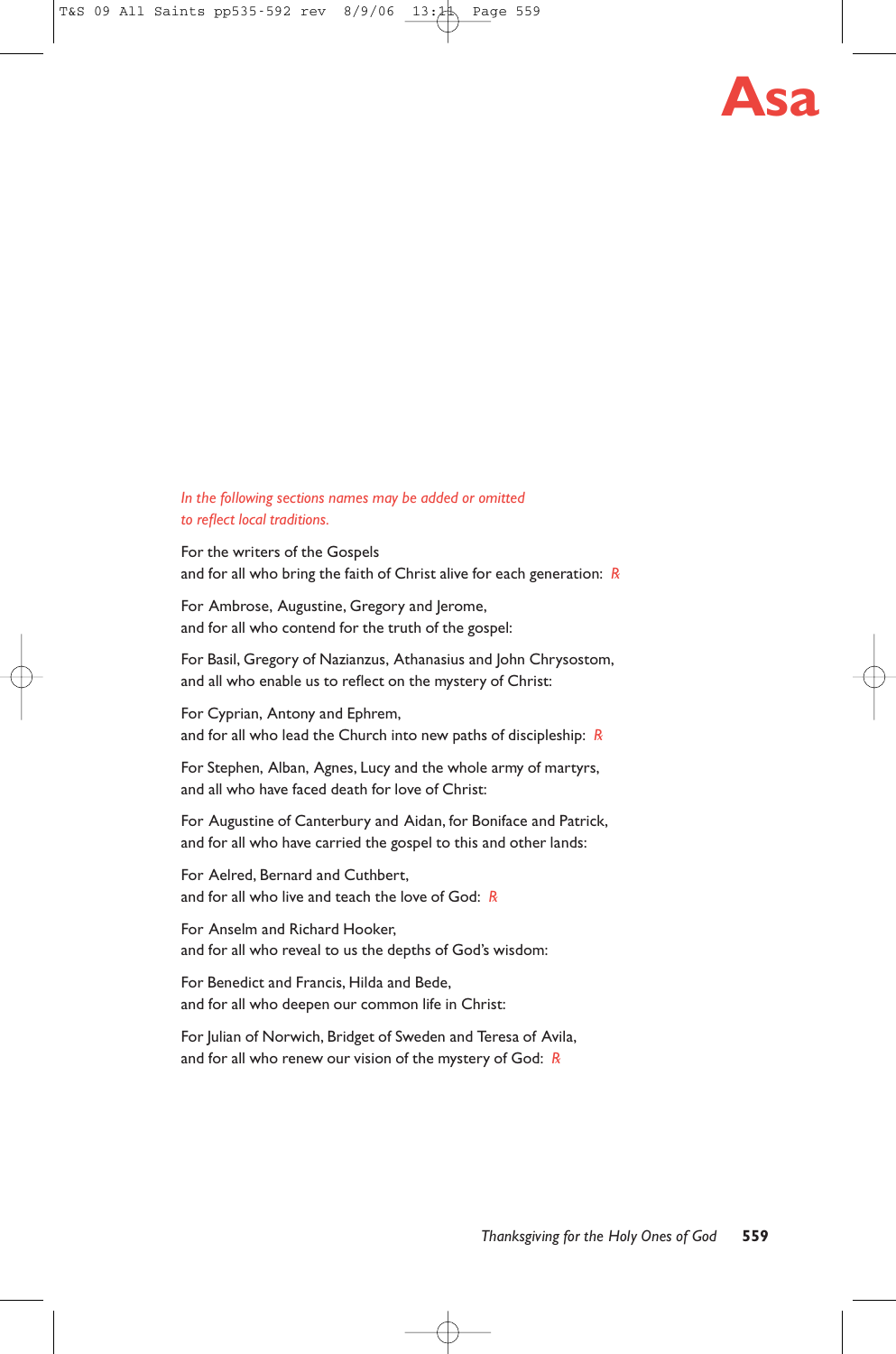For Thomas Cranmer and all who reform the Church of God:

For Thomas More and all who hold firm to its continuing faith:

For Gregory and Dunstan, George Herbert and John Keble, and for all who praise God in poetry and song: *R*

For Lancelot Andrewes, John Wesley and Charles Simeon, and for all who preach the word of God:

For William Wilberforce and Josephine Butler, and for all who work to transform the world:

For Monica, and for Mary Sumner, and for all who nurture faith in home and family: *R*

For the martyrs and peacemakers of our own time, who shine as lights in the darkness:

For all the unsung heroes and heroines of our faith, whose names are known to God alone:

For all those in our own lives who have revealed to us the love of God and shown to us the way of holiness: *R*

For *NN*… *R*

# *Conclusion*

# Let us rejoice and praise them with thankful hearts *All* **and glorify our God in whom they put their trust.**

#### *The following may be used*

¶ *The Lord's Prayer*

¶ *The Collect of All Saints' Day (page 549)*

May the infinite and glorious Trinity, the Father, the Son, and the Holy Spirit, direct our life in good works, and after our journey through this world, grant us eternal rest with the saints.

#### *All* **Amen.**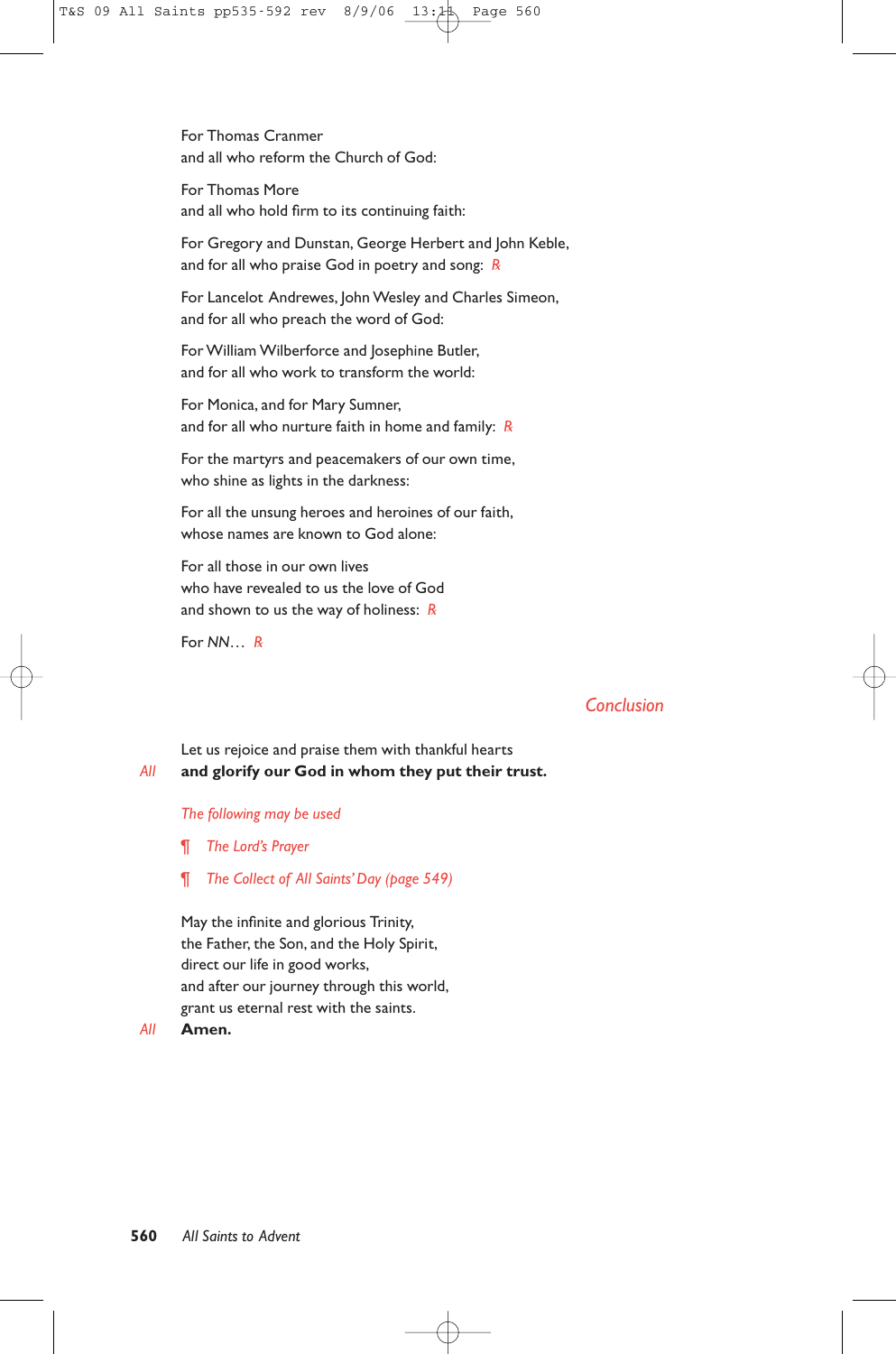

# **The Eucharist of the Commemoration of the Faithful Departed (All Souls' Day)**

# *Structure*

¶ The Gathering

The Greeting Prayers of Penitence The Collect

# **The Liturgy of the Word**

Readings Gospel Reading Sermon Prayers of Intercession

# **The Liturgy of the Sacrament**

The Peace Preparation of the Table Taking of the Bread and Wine The Eucharistic Prayer The Lord's Prayer Breaking of the Bread Giving of Communion

# **The Commemoration of the Faithful Departed**

Acclamation Commemoration Prayer(s) Prayer after Communion

# ¶ The Dismissal

The Blessing The Dismissal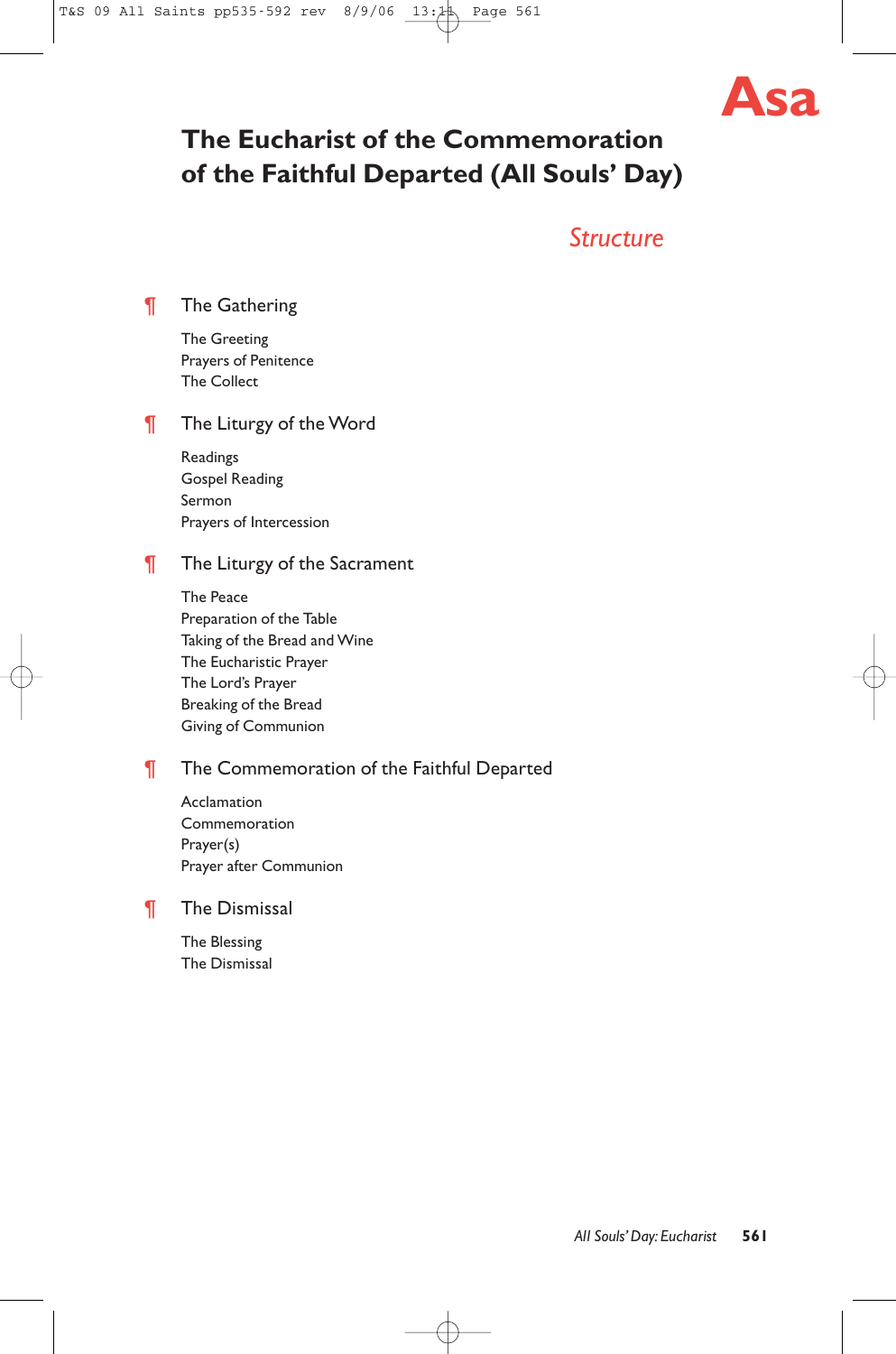# **The Eucharist of the Commemoration of the Faithful Departed (All Souls' Day)**

# ¶ *The Gathering*

*At the entry of the ministers a hymn may be sung.*

## *The president may say*

In the name of the Father, and of the Son, and of the Holy Spirit.

*All* **Amen.**

# **The Greeting**

Grace, mercy and peace from God our Father and the Lord Jesus Christ be with you *All* **and also with you.**

*Words of welcome or introduction may be said.*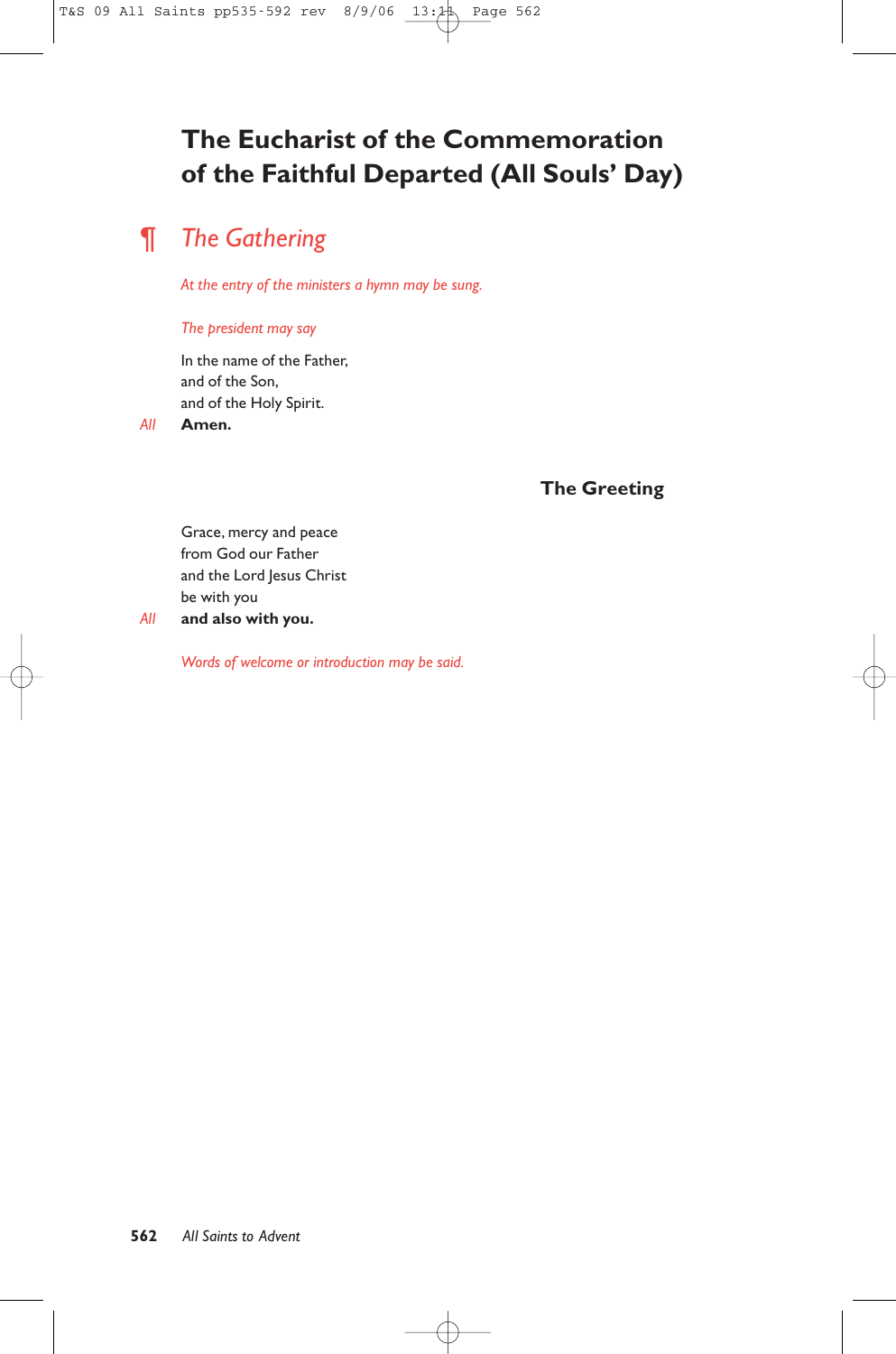

# **Prayers of Penitence**

#### *A minister uses this Invitation to Confession or other suitable words*

God has shone in our hearts to give the light of the knowledge of his glory in the face of Christ. But we have this treasure in earthen vessels to show that the transcendent power belongs to God and not to us.

As we acknowledge our human frailty, we call to mind our sins of word, deed and omission, and confess them before God our Father.

*All* **Father eternal, giver of light and grace, we have sinned against you and against our neighbour, in what we have thought, in what we have said and done, through ignorance, through weakness, through our own deliberate fault. We have wounded your love, and marred your image in us. We are sorry and ashamed, and repent of all our sins. For the sake of your Son Jesus Christ, who died for us, forgive us all that is past; and lead us out from darkness to walk as children of light. Amen.**

# *(or)*

You raise the dead to life in the Spirit: Lord, have mercy.

# *All* **Lord, have mercy.**

You bring pardon and peace to the broken in heart: Christ, have mercy.

## *All* **Christ, have mercy.**

You make one by your Spirit the torn and divided: Lord, have mercy.

# *All* **Lord, have mercy.**

May almighty God have mercy on *you*, forgive *you your* sins, and bring *you* to everlasting life.

#### *All* **Amen.**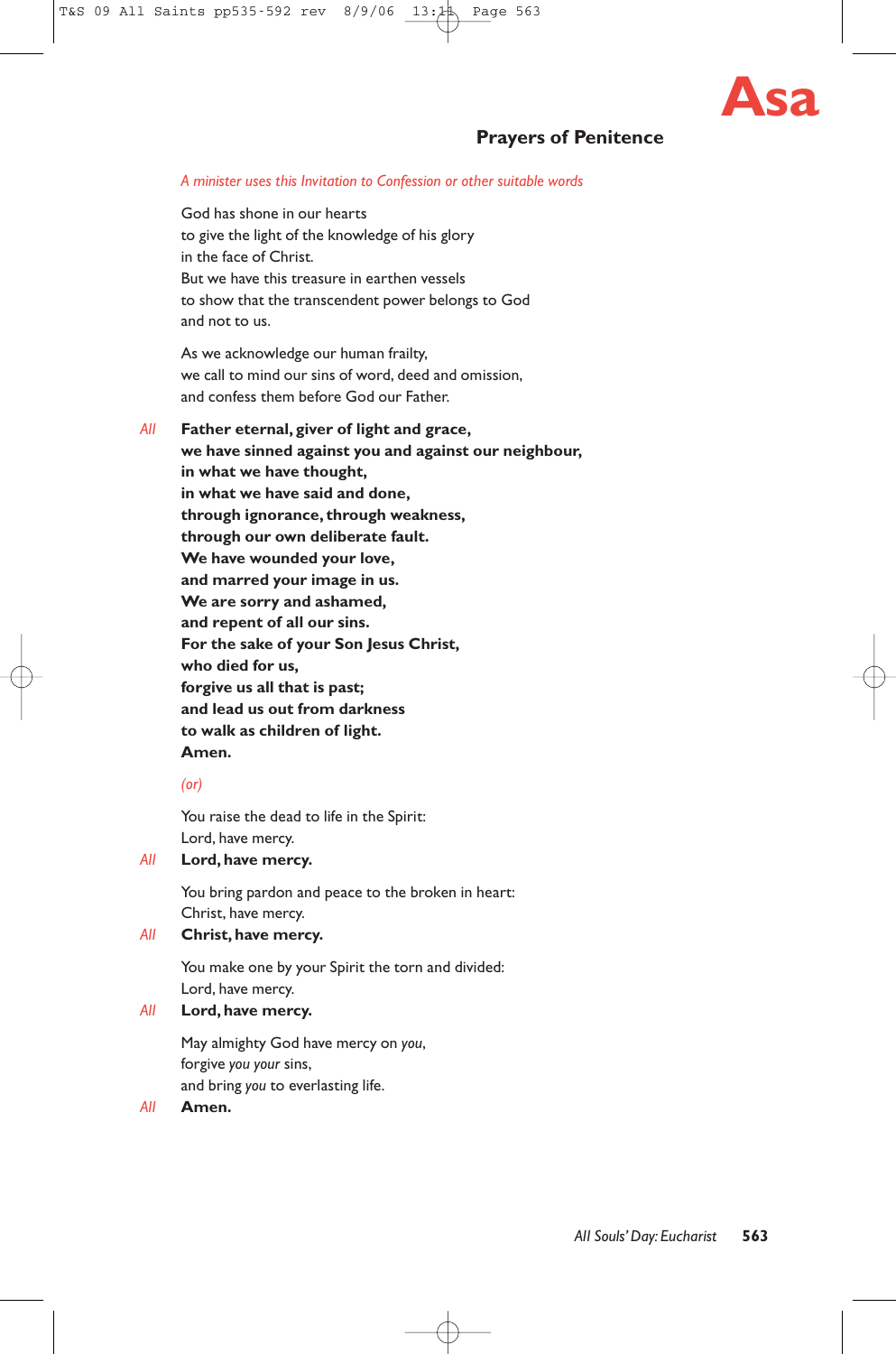#### *The president uses this or another authorized absolution*

Almighty God, who forgives all who truly repent, have mercy upon you, pardon and deliver you from all your sins, confirm and strengthen you in all goodness, and keep you in life eternal; through Jesus Christ our Lord.

*All* **Amen.**

# **The Collect**

#### *The president introduces a period of silent prayer with the words*

Let us pray for the peace and well-being of the whole Church.

#### *Silence is kept.*

Everlasting God, our maker and redeemer, grant us, with all the faithful departed, the sure benefits of your Son's saving passion and glorious resurrection, that, in the last day, when you gather up all things in Christ, we may with them enjoy the fullness of your promises; through Jesus Christ your Son our Lord, who is alive and reigns with you, in the unity of the Holy Spirit, one God, now and for ever.

# *All* **Amen.**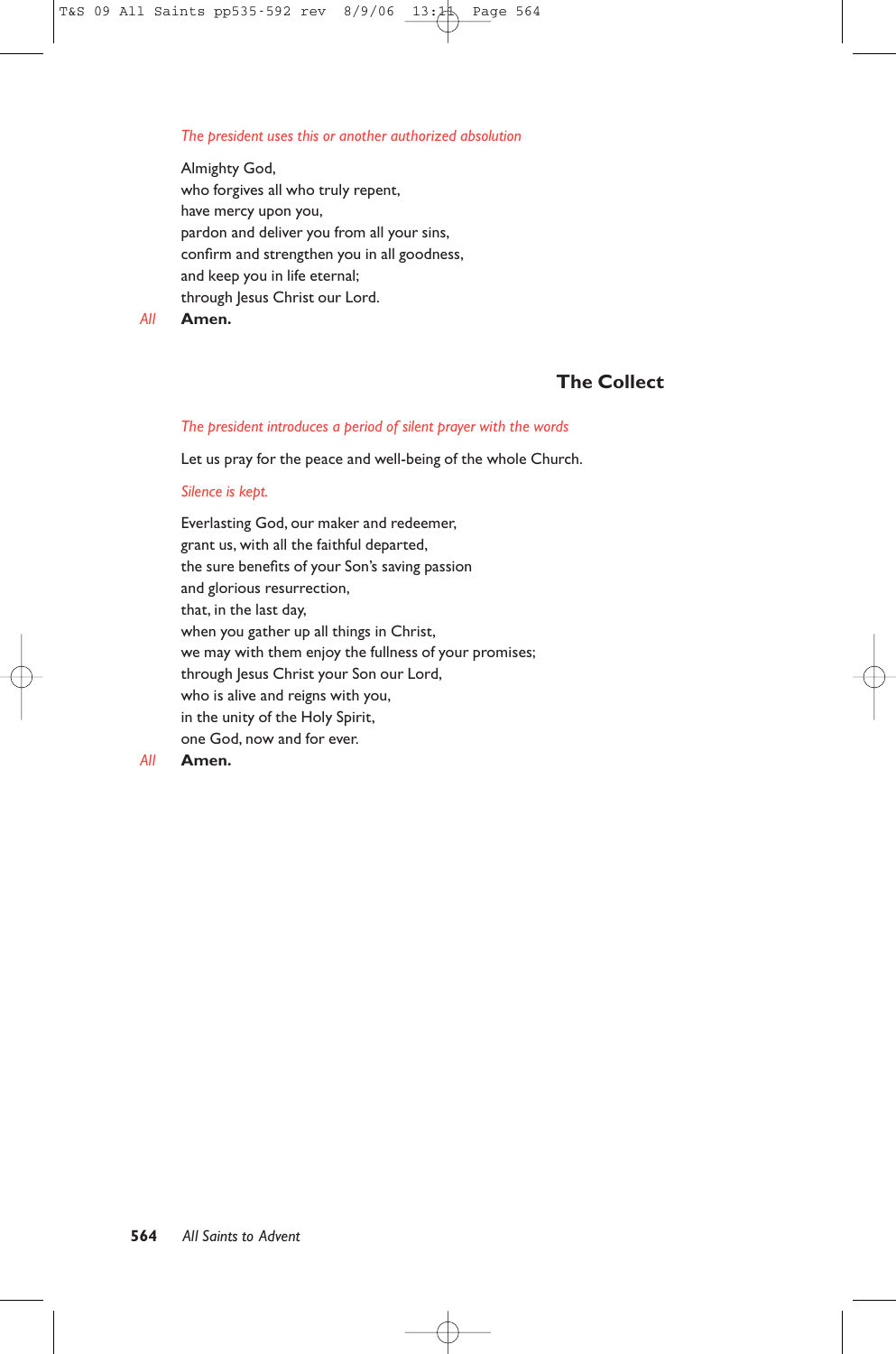# ¶ *The Liturgy of the Word*



# **Readings**

*Either one or two readings from Scripture precede the Gospel reading.*

*At the end of each the reader may say*

This is the word of the Lord.

*All* **Thanks be to God.**

*The psalm or canticle follows the first reading; other hymns and songs may be used between the readings.*

# **Gospel Reading**

## *This acclamation may herald the Gospel reading*

Alleluia, alleluia. 'It is the will of him who sent me,' says the Lord, 'that I should lose none of all that he has given me, but raise them up on the last day.' *cf John 6.39*

*All* **Alleluia.**

## *When the Gospel is announced the reader says*

Hear the Gospel of our Lord Jesus Christ according to *N.*

*All* **Glory to you, O Lord.**

# *At the end*

This is the Gospel of the Lord.

*All* **Praise to you, O Christ.**

**Sermon**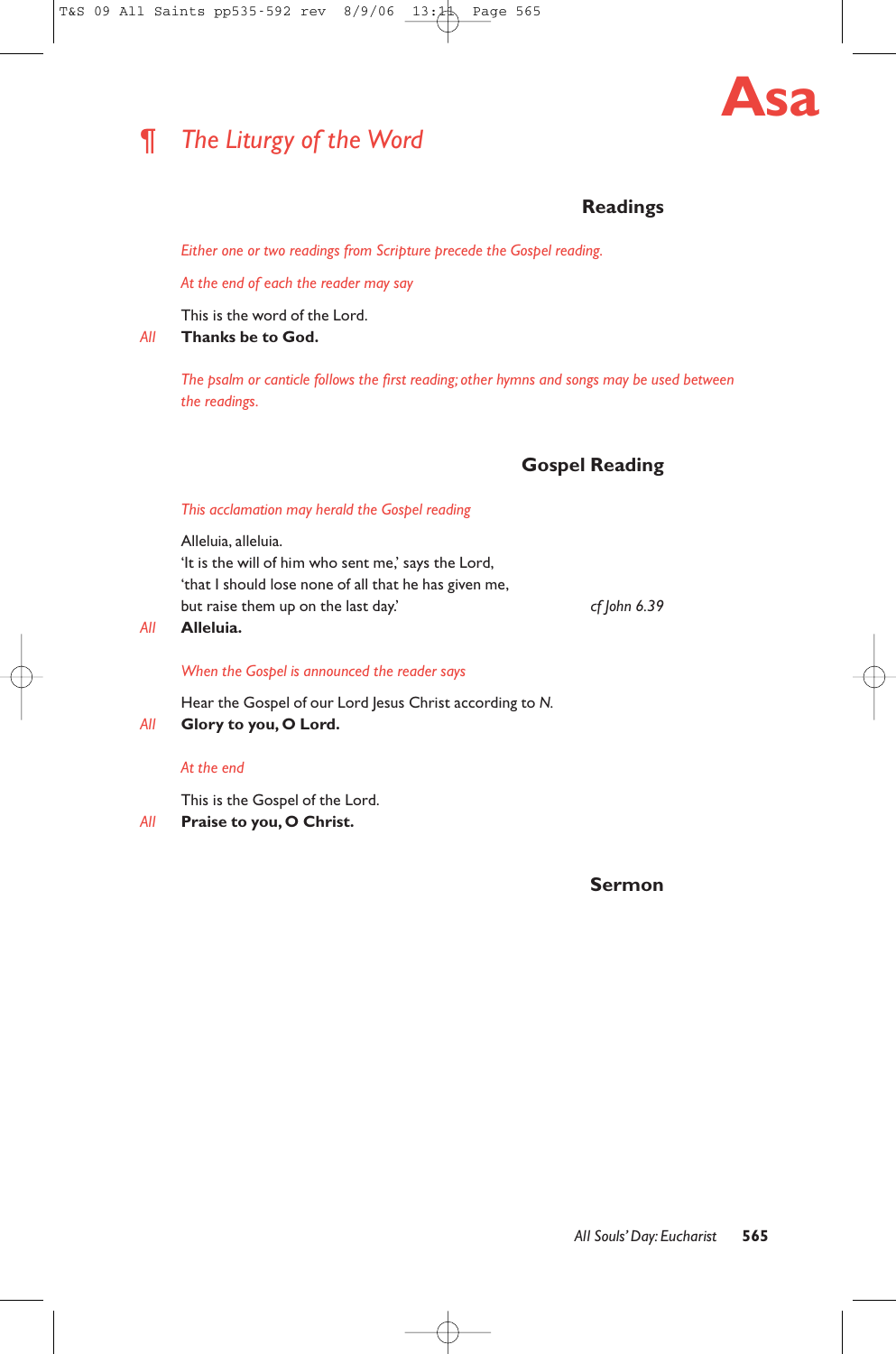# **Prayers of Intercession**

Let us pray to the Lord, who has conquered death.

Jesus, bread from heaven, you satisfy the hungry with good things: grant us a share with all the faithful departed in the banquet of your kingdom.

Hear us, risen Lord,

#### *All* **our resurrection and our life.**

Jesus, the light of the world, you gave the man born blind the gift of sight: open the eye of faith and bring us from darkness to your eternal light and glory.

Hear us, risen Lord,

# *All* **our resurrection and our life.**

Jesus, Son of the living God, you summoned your friend Lazarus from death to life: raise us at the last to full and eternal life with you.

Hear us, risen Lord,

## *All* **our resurrection and our life.**

Jesus, crucified Saviour, in your dying you entrusted each to the other, Mary your mother and John your beloved disciple: sustain and comfort all who mourn.

Hear us, risen Lord,

# *All* **our resurrection and our life.**

Jesus, our way and truth and life, you drew your disciple Thomas from doubt to faith: reveal the resurrection faith to the doubting and the lost.

Hear us, risen Lord,

# *All* **our resurrection and our life.**

May God in his infinite love and mercy bring the whole Church, living and departed in the Lord Jesus, to a joyful resurrection and the fulfilment of his eternal kingdom.

*All* **Amen.**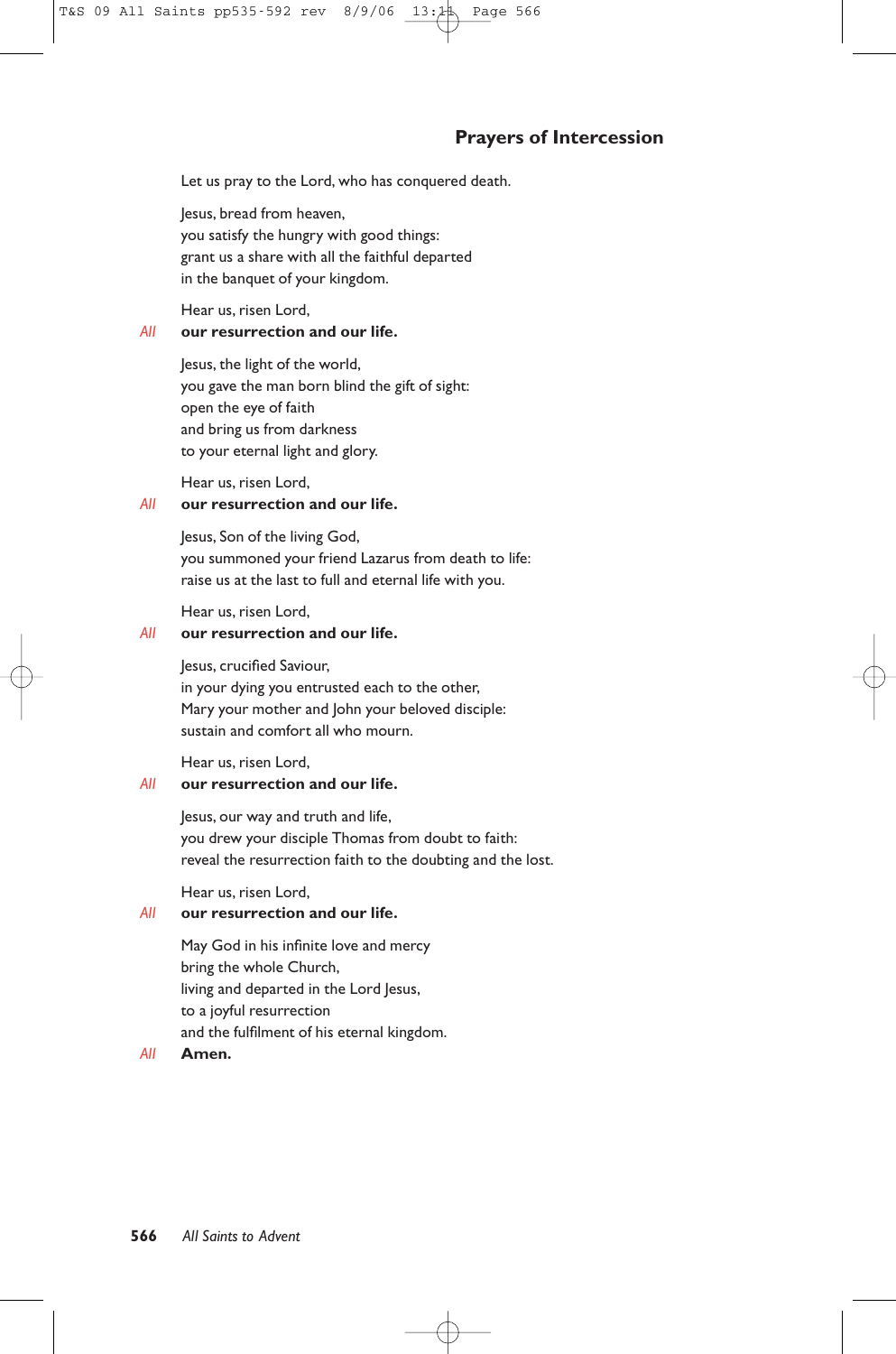# ¶ *The Liturgy of the Sacrament*



# **The Peace**

Jesus says: Peace I leave with you; my peace I give to you. Not as the world gives do I give you. Do not let your hearts be troubled, neither let them be afraid.

The peace of the risen Lord be always with you *All* **and also with you.**

*These words may be added*

Let us offer one another a sign of peace.

*All may exchange a sign of peace.*

# **Preparation of the Table Taking of the Bread and Wine**

*A hymn may be sung.*

*The gifts of the people may be gathered and presented.*

*The table is prepared and bread and wine are placed upon it.*

*This prayer may be said*

Look upon us in mercy not in judgement; draw us from hatred to love; make the frailty of our praise a dwelling place for your glory.

*All* **Amen.**

*The president takes the bread and wine.*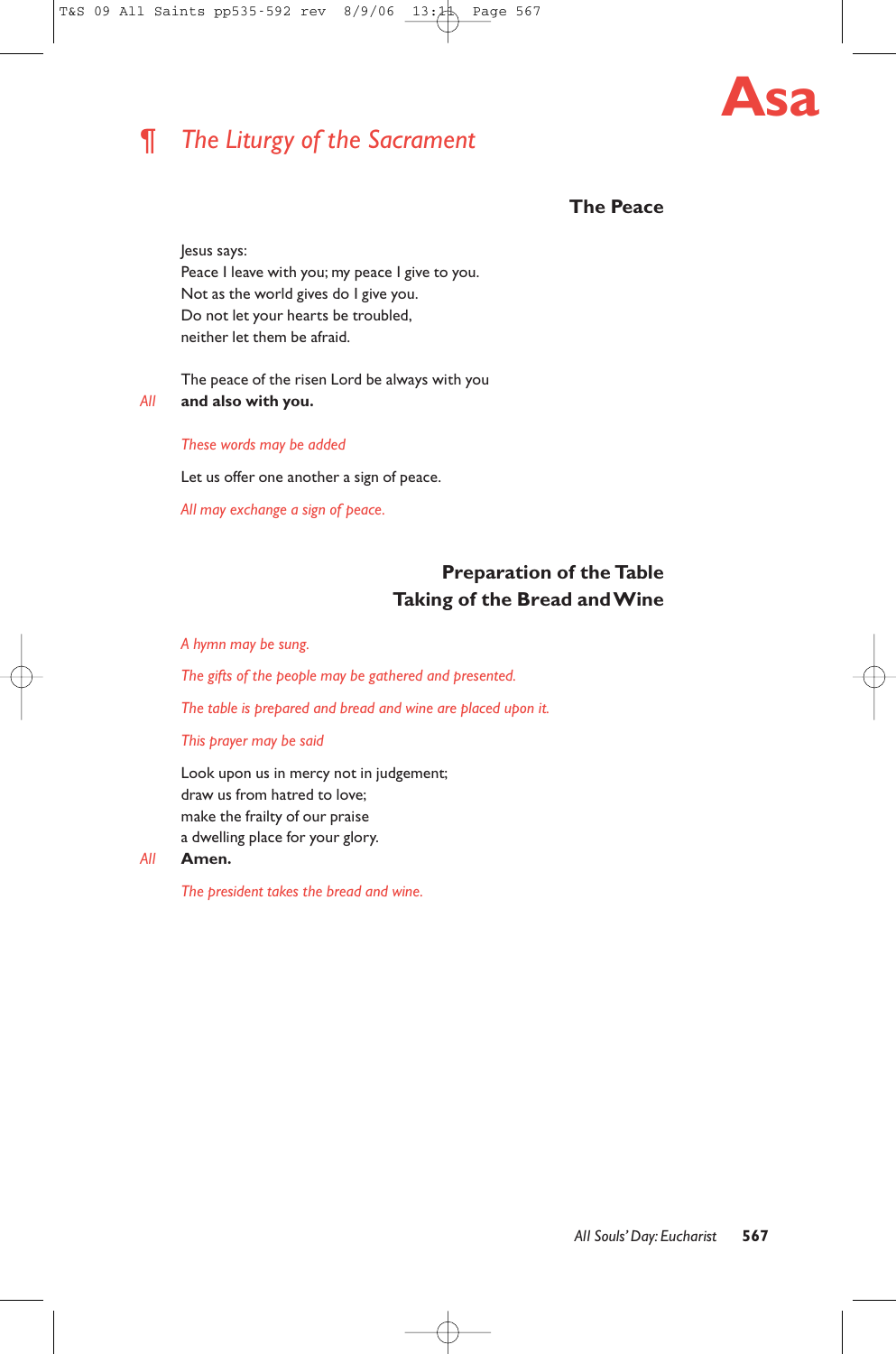*The president uses one of the authorized Eucharistic Prayers.*

*One of the following Proper Prefaces may be used where appropriate*

And now we give you thanks through Jesus Christ our Lord. In him who rose from the dead our hope of resurrection dawned. The sting of death has been removed by the glorious promise of his risen life.

## *(or)*

Blessed are you, gracious God, creator of heaven and earth, giver of life and conqueror of death. By his death on the cross, your Son Jesus Christ offered the one true sacrifice for sin, breaking the power of evil and putting death to flight. Through his resurrection from the dead you have given us new birth into a living hope, into an inheritance which is imperishable, undefiled and unfading. The joy of resurrection fills the universe, and so we join with angels and archangels, with all your faithful people, evermore praising you and *saying*:

# **The Lord's Prayer**

Uniting our prayers with the whole company of heaven, as our Saviour taught us, so we pray

# *All* **Our Father in heaven …**

# *(or)*

Uniting our prayers with the whole company of heaven, let us pray with confidence as our Saviour has taught us

# *All* **Our Father, who art in heaven …**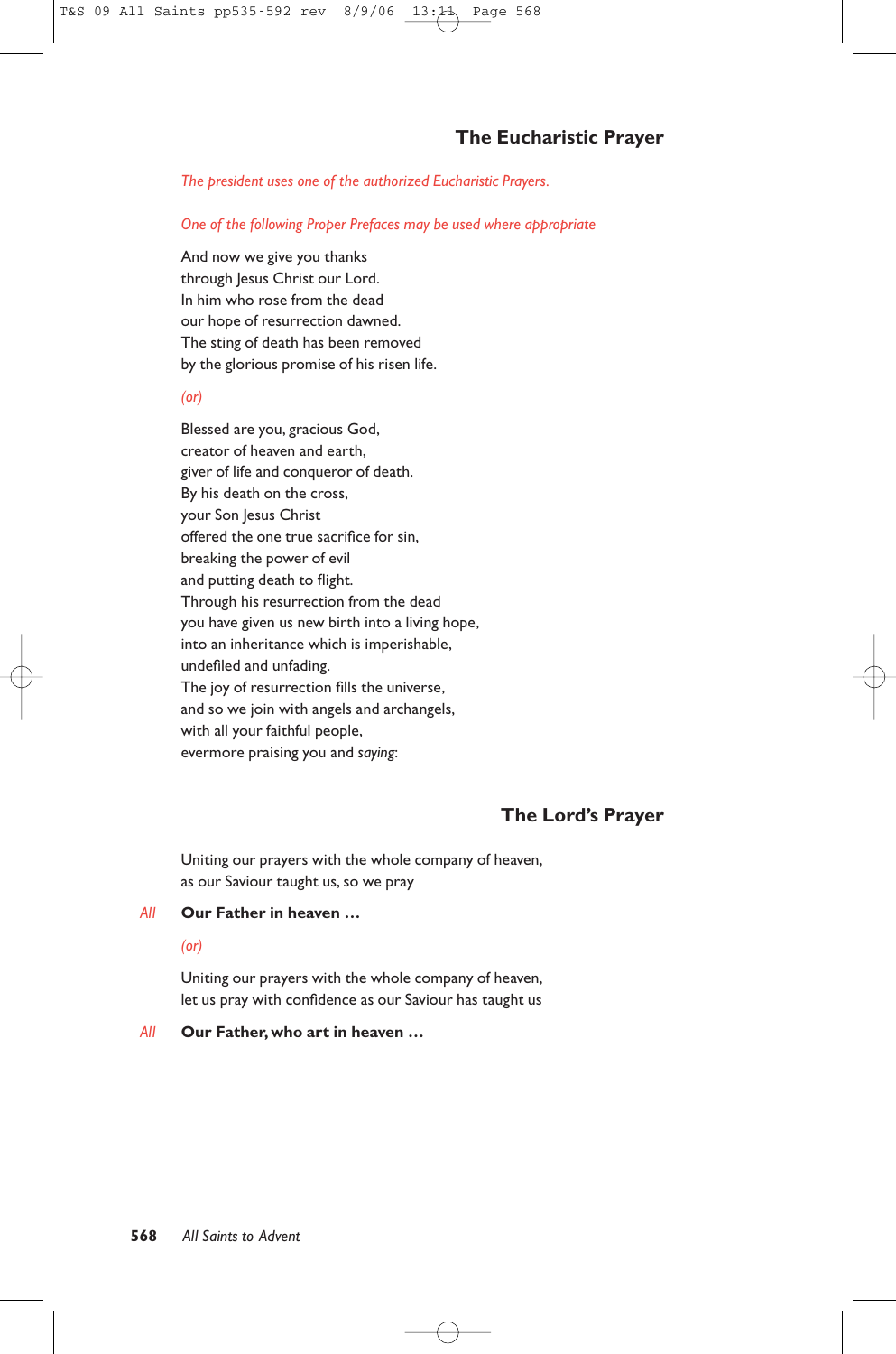

# **Breaking of the Bread**

#### *The president breaks the consecrated bread.*

Jesus is the living bread which came down from heaven: if anyone eats of this bread, they will live for ever.

*All* **Lord, give us this bread always.**

*The Agnus Dei may be used as the bread is broken.*

# **Giving of Communion**

#### *The president says this or another invitation to confession*

'I am the bread of life,' says the Lord; 'whoever comes to me will never hunger; whoever believes in me will never thirst.'

'I am the vine: you are the branches.'

# *All* **May we dwell in him as he lives in us.**

*The Prayer of Humble Access may be used* (Common Worship: Services and Prayers for the Church of England, *page 181*).

*The president and people receive communion.*

*Authorized words of distribution are used and the communicant replies*

#### **Amen.**

*During the distribution hymns and anthems may be sung.*

*The Common Worship provision is followed for consecration of additional bread and wine and for disposing of what remains* (Common Worship: Services and Prayers for the Church of England, *page 182*)*.*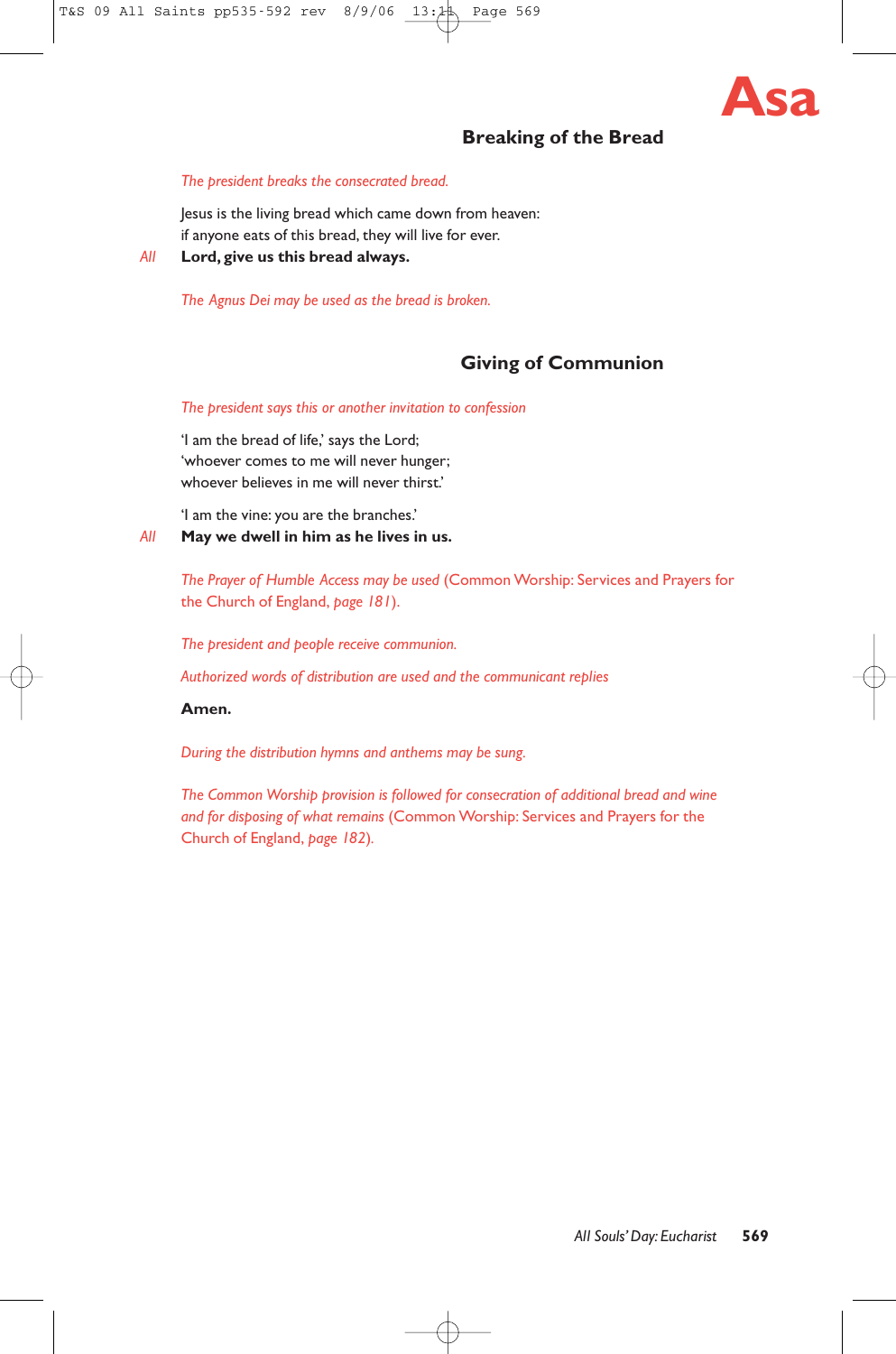# ¶ *The Commemoration of the Faithful Departed*

You are worthy, our Lord and God, to receive glory and honour and power.

*All* **For you have created all things, and by your will they have their being.**

> You are worthy, O Lamb, for you were slain, and by your blood you ransomed for God saints from every tribe and language and nation.

# *All* **You have made them to be a kingdom and priests serving our God, and they will reign with you on earth.**

*The names of those to be remembered may be read aloud. Silence may be kept after each name, or group of names, or after all the names have been read.*

#### *These words are used*

## **Either**

This is the will of him that sent me, that I should lose nothing of all that he has given me,

# *All* **and I will raise them up at the last day.**

Lord God, creator of all,

you have made us creatures of this earth, but have also promised us a share in life eternal. According to your promises, may all who have died in the peace of Christ come with your saints to the joys of your kingdom, where there will be neither sorrow nor pain, but life everlasting.

#### *All* **Alleluia. Amen.**

Grant to us, Lord God, to trust you not for ourselves alone, but for those also whom we love and who are hidden from us by the shadow of death; that, as we believe your power to have raised our Lord Jesus Christ from the dead, so may we trust your love to give eternal life to all who believe in him; through Jesus Christ our Lord, who is alive and reigns with you and the Holy Spirit, one God, now and for ever.

## *All* **Amen.**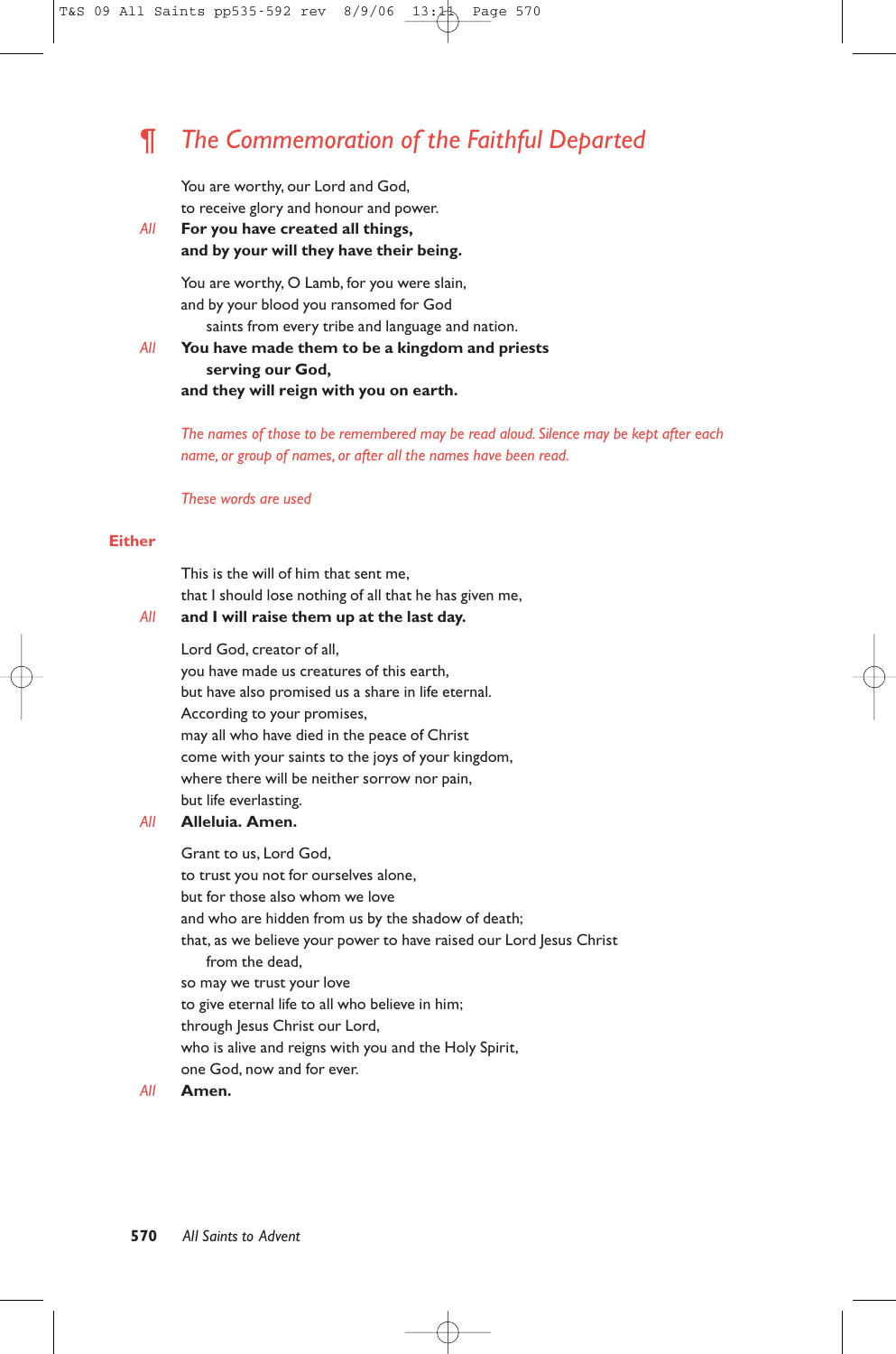# **Asa**

- *All* **Give rest, O Christ, to your servant with the saints: where sorrow and pain are no more, neither sighing, but life everlasting.** You only are immortal, the creator and maker of all: and we are mortal, formed from the dust of the earth, and unto earth shall we return. For so you ordained when you created me, saying: 'Dust you are and to dust you shall return.' All of us go down to the dust, yet weeping at the grave, we make our song: Alleluia, alleluia, alleluia. *All* **Give rest, O Christ, to your servant with the saints: where sorrow and pain are no more, neither sighing, but life everlasting.**
	- Hear us, O merciful Father, as we remember in love those whom we have placed in your hands. Acknowledge, we pray, the sheep of your own fold, lambs of your own flock, sinners of your own redeeming. Enfold them in the arms of your mercy, in the blessed rest of everlasting peace, and in the glorious company of the saints in light.

#### *All* **Amen.**

**Or**

# **Prayer after Communion**

#### *Silence is kept.*

#### *This Post Communion or another suitable prayer is said*

God of love,

may the death and resurrection of Christ which we have celebrated in this eucharist bring us, with the faithful departed, into the peace of your eternal home. We ask this in the name of Jesus Christ, our rock and our salvation, to whom be glory for time and for eternity.

#### *All* **Amen.**

*All may say one of the prayers on page 86.*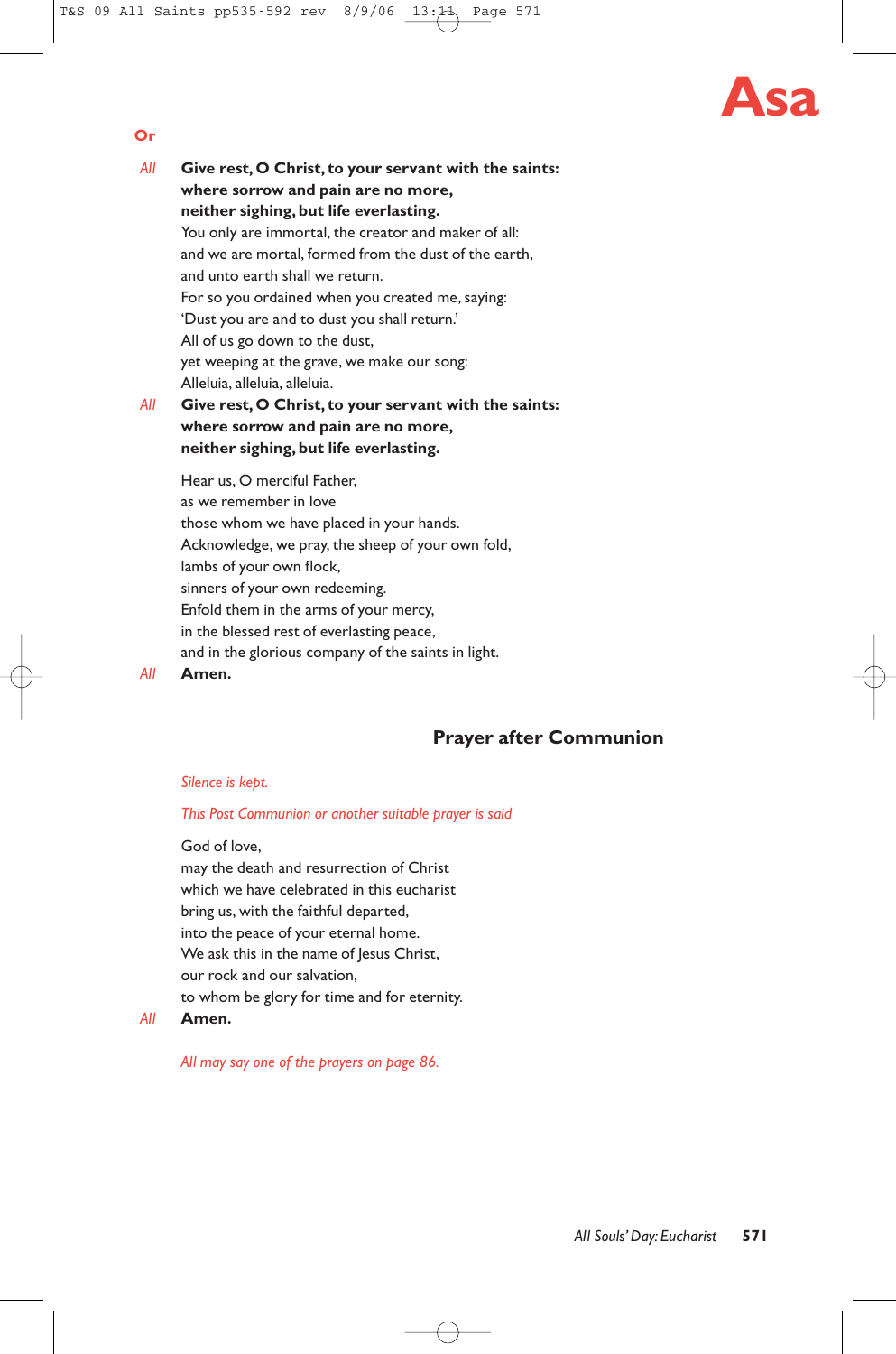

*A hymn may be sung.*

# **The Blessing**

## *The president says one of these blessings*

May God give you his comfort and his peace, his light and his joy, in this world and the next; and the blessing …

#### *(or)*

The God of peace, who brought again from the dead our Lord Jesus, that great shepherd of the sheep, make you perfect in every good work to do his will; and the blessing …

#### *(or)*

God the Father, by whose love Christ was raised from the dead, open to you who believe the gates of everlasting life.

## *All* **Amen.**

God the Son, who in bursting the grave has won a glorious victory, give you joy as you share the Easter faith.

# *All* **Amen.**

God the Holy Spirit, whom the risen Lord breathed into his disciples, empower you and fill you with Christ's peace.

# *All* **Amen.**

And the blessing …

# **The Dismissal**

#### Go in the peace of Christ.

#### *All* **Thanks be to God.**

*(or)*

Neither death nor life can separate us from the love of God in Jesus Christ our Lord.

## *All* **Thanks be to God.**

*The ministers and people depart.*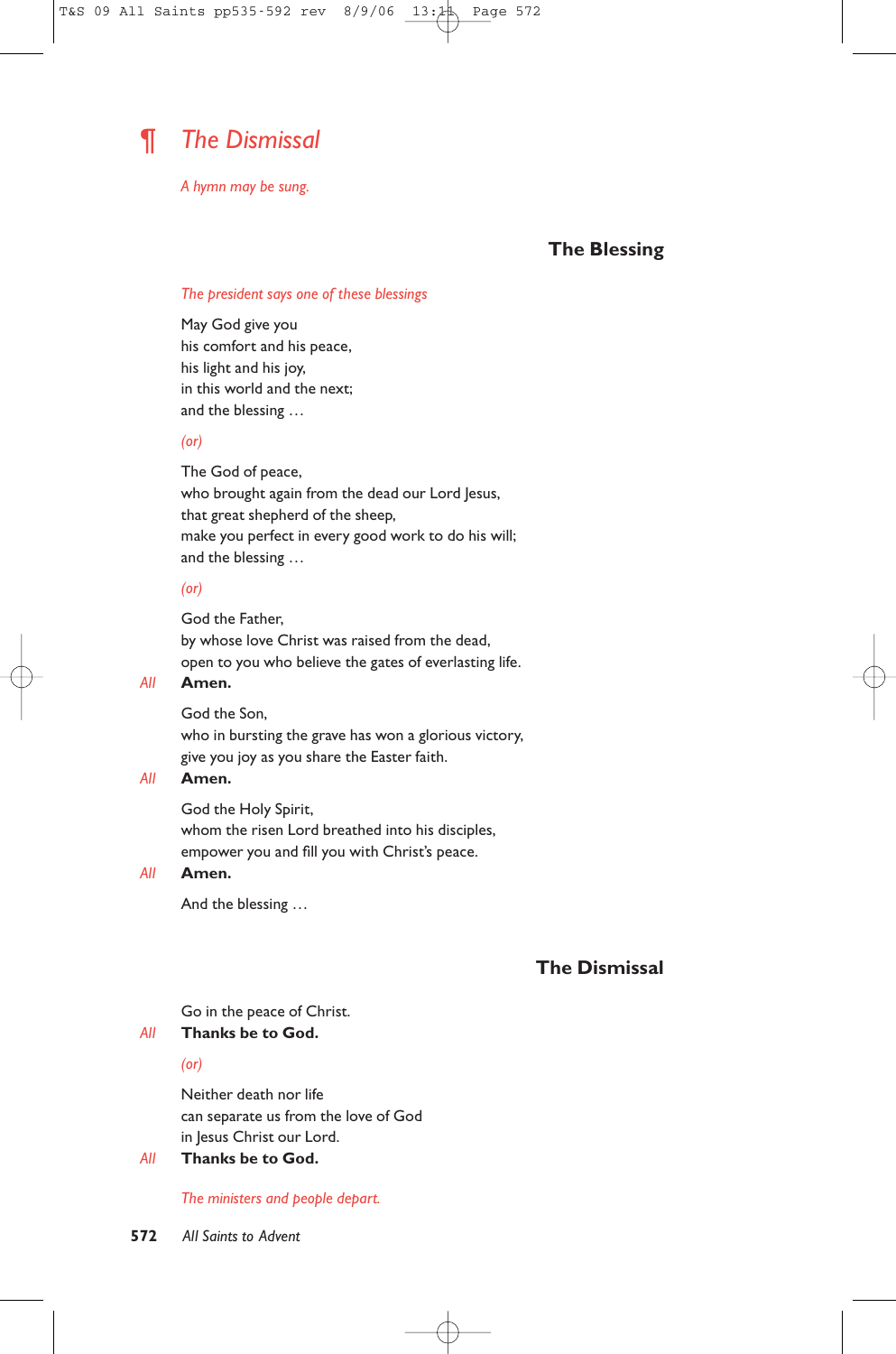

# **An Order of Service for Remembrance Sunday**

Remembrance Sunday is observed on the second Sunday in November, generally the Sunday nearest to 11 November.

An Order of Service for Remembrance Sunday has been prepared by a group representing the churches and convened through Churches Together in Britain and Ireland (CTBI), working in partnership with the Royal British Legion and the Joint Liturgical Group. It is commended on behalf of the churches by the presidents of CTBI and replaces the service that has been in use since 1968. It has been approved by the Archbishops of Canterbury and York under Canon B 4 for use in their respective provinces.

# **Notes**

## **1 Act of Public Remembrance**

Advice on the use of this service as an act of public remembrance may be found in the booklet published by Churches Together in Britain and Ireland – in the Introduction and in the Notes to the section 'Responding in Hope and Commitment'.The booklet also contains a Note on Music.

# **2 The Gathering**

Local custom will determine whether standards are to be brought and presented. If so, this should happen before any words are spoken.

If several sentences are used, they may be interspersed with silence or music. The amount of material used will need to take account of the time available. If used in full, the Gathering section takes roughly four minutes. If the two-minute silence is to be observed at 11 a.m., the service should therefore be scheduled to begin at 10.55 a.m.

#### **3 Binyon's Lines**

When the service begins other than shortly before 11 a.m., local custom may suggest that the Remembering section should come later in the service, immediately prior to the laying of wreaths and other tokens. If so, before Binyon's words 'They shall grow not old …' an introductory sentence will be required: 'In peace let us remember.' It will often be appropriate for the younger person reading the second sentence to be a relative – perhaps the grandchild – of the older reader. In some places local custom will require that both sets of words are said by the same reader.

#### **4 The Silence**

The beginning of the Silence may be signalled by the chimes of a clock or bell, playing of the Last Post, or some other aural signal. In some places the radio broadcast of the chimes of Big Ben is used.

The completion of the Silence may be signalled by the chimes of a bell, playing of reveille and/or a lament, the reading of the Kohima Epitaph (if it is not to be used later), or some other aural signal.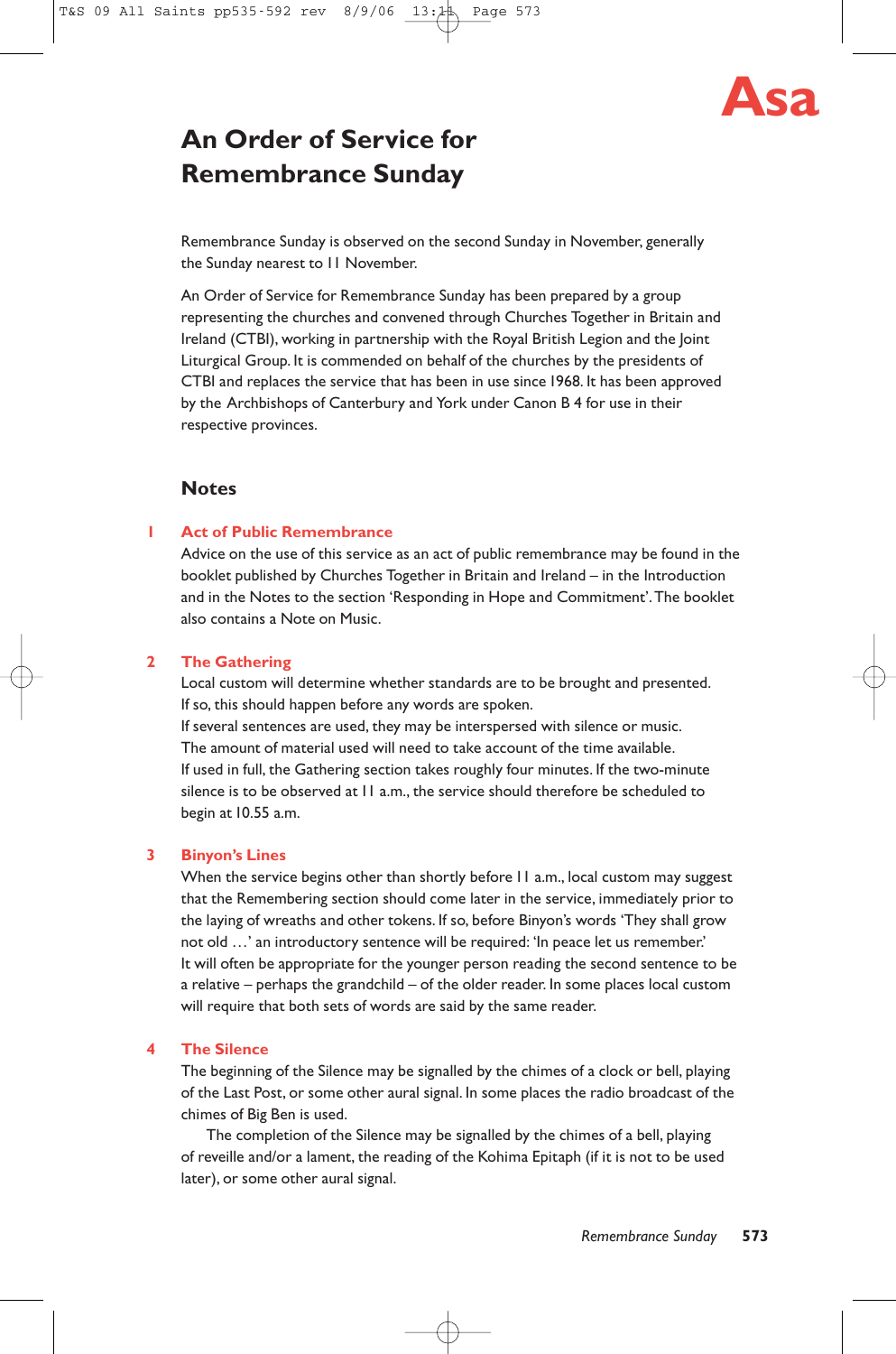# **5 Penitence**

A note of penitence runs throughout the service. If, however, a specific act of penitence is required, it would fit most naturally after the prayer 'Ever-living God'. For the Act of Penitence from the 1968 service, see pages 582–583.

#### **6 Readings**

In introducing the readings, the book may be named, e.g. 'Hear these words from the Gospel of John … and these words from the Letter of James.' According to local circumstances, it may be appropriate to substitute one of the following for the reading set:

| Psalm 23                | The Lord is my Shepherd                                  |
|-------------------------|----------------------------------------------------------|
| John 14.1-8             | Do not let your heart be troubled                        |
| John 15.9-17            | Love one another, as I have loved you                    |
| Romans 8.31-39          | Nothing will be able to separate us from the love of God |
| 1 Thessalonians 4.13-18 | You need not grieve like those who have no hope          |
| 2 Thessalonians 2.13-16 | Stand firm                                               |
| Revelation 21.1-7       | Death will be no more                                    |

# **7 Hymn**

The hymn before the Act of Commitment should be an expression of commitment to service in the cause of justice and peace, of the kind expressed in the traditional hymn 'I vow to thee my country'.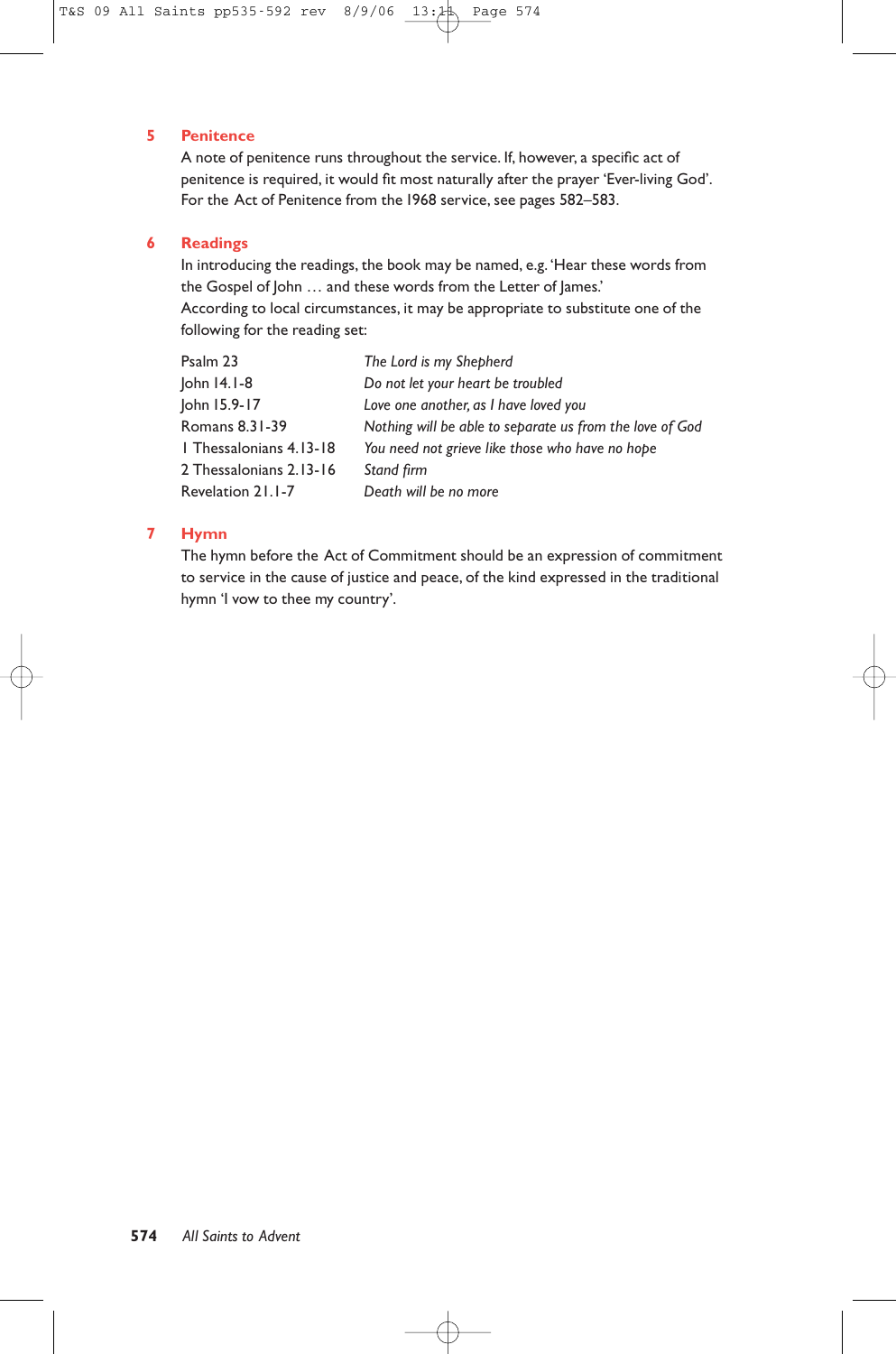

# **An Order of Service for Remembrance Sunday**

# ¶ *The Gathering*

# *All gather in silence.The presiding minister reads one or more of the following sentences*

| God is our refuge and strength; a very present help in trouble.                                                                                                             | Psalm 46.1           |
|-----------------------------------------------------------------------------------------------------------------------------------------------------------------------------|----------------------|
| l lift up my eyes to the hills – from whence will my help come?<br>My help comes from the Lord, who made heaven and earth.                                                  | Psalm $121.1,2$      |
| This I call to mind, and therefore I have hope:<br>the steadfast love of the Lord never ceases.<br>his mercies never come to an end;<br>they are new every morning.         | Lamentations 3.21-23 |
| Those who wait for the Lord shall renew their strength,<br>they shall mount up with wings like eagles,<br>they shall run and not be weary<br>they shall walk and not faint. | Isaiah 40.31         |
| What does the Lord require of you but to do justice,<br>and to love kindness,<br>and to walk humbly with your God?                                                          | Micah 6.8            |
| The presiding minister continues                                                                                                                                            |                      |
| We meet in the presence of God.                                                                                                                                             |                      |
| We commit ourselves to work<br>in penitence and faith<br>for reconciliation between the nations.<br>that all people may, together,<br>live in freedom, justice and peace.   |                      |
| We pray for all<br>who in bereavement, disability and pain<br>continue to suffer the consequences of fighting and terror.                                                   |                      |
| We remember with thanksgiving and sorrow<br>those whose lives.<br>in world wars and conflicts past and present,<br>have been given and taken away.                          |                      |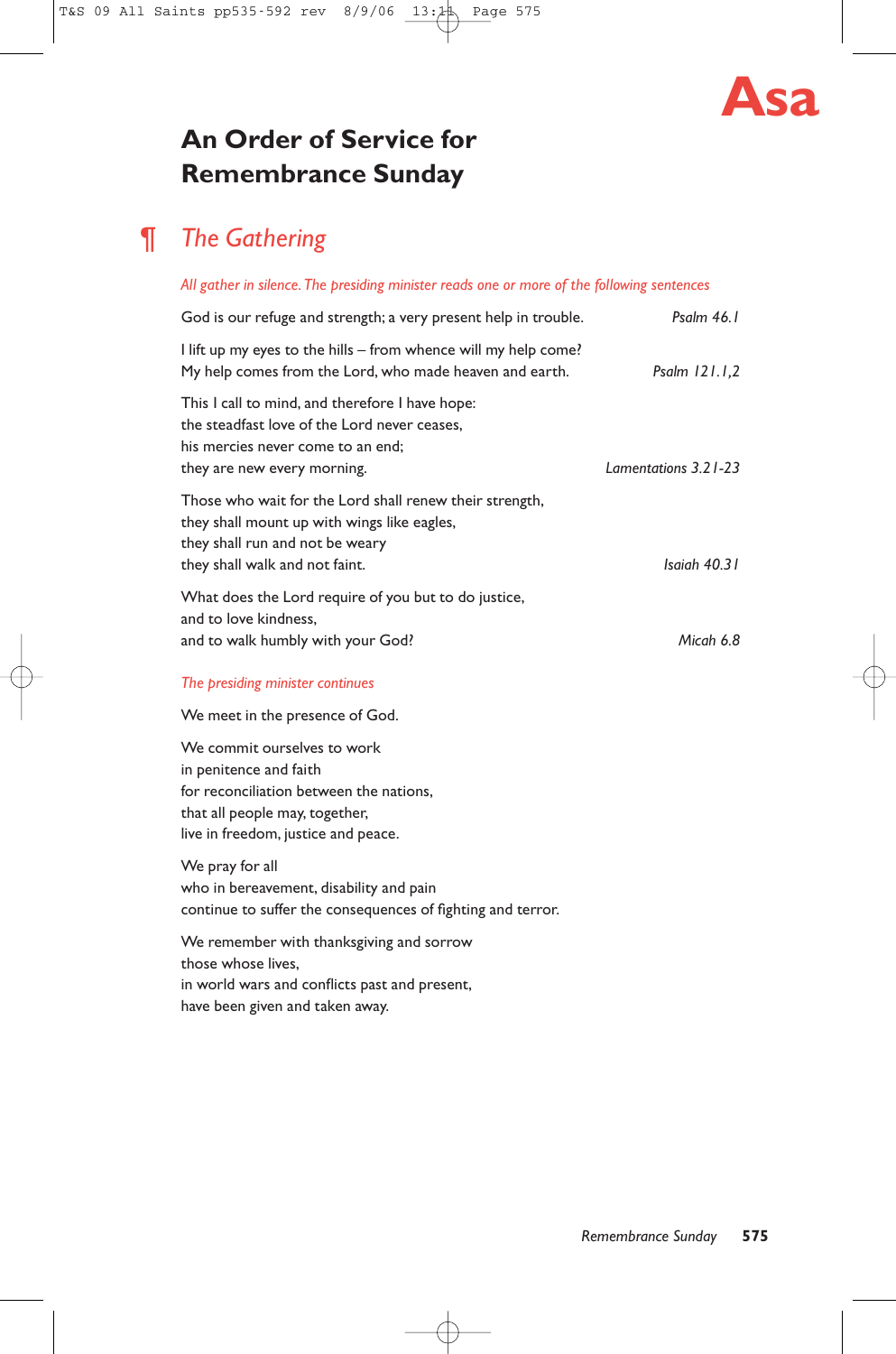# ¶ *Remembering*

#### *An older person says*

They shall grow not old, as we that are left grow old; age shall not weary them, nor the years condemn.

# *A younger person may reply*

At the going down of the sun and in the morning, we will remember them.

#### *All affirm*

## *All* **We will remember them.**

*The beginning of the two-minute silence may be signalled.*

*Silence is kept.*

*The completion of the silence may be signalled.*

*The following prayer is said (for an alternative Prayer of Commemoration, see page 582)*

Ever-living God, we remember those whom you have gathered from the storm of war into the peace of your presence; may that same peace calm our fears, bring justice to all peoples and establish harmony among the nations, through Jesus Christ our Lord.

## *All* **Amen.**

*An Act of Penitence may follow (see Note 5 and pages 582–583).*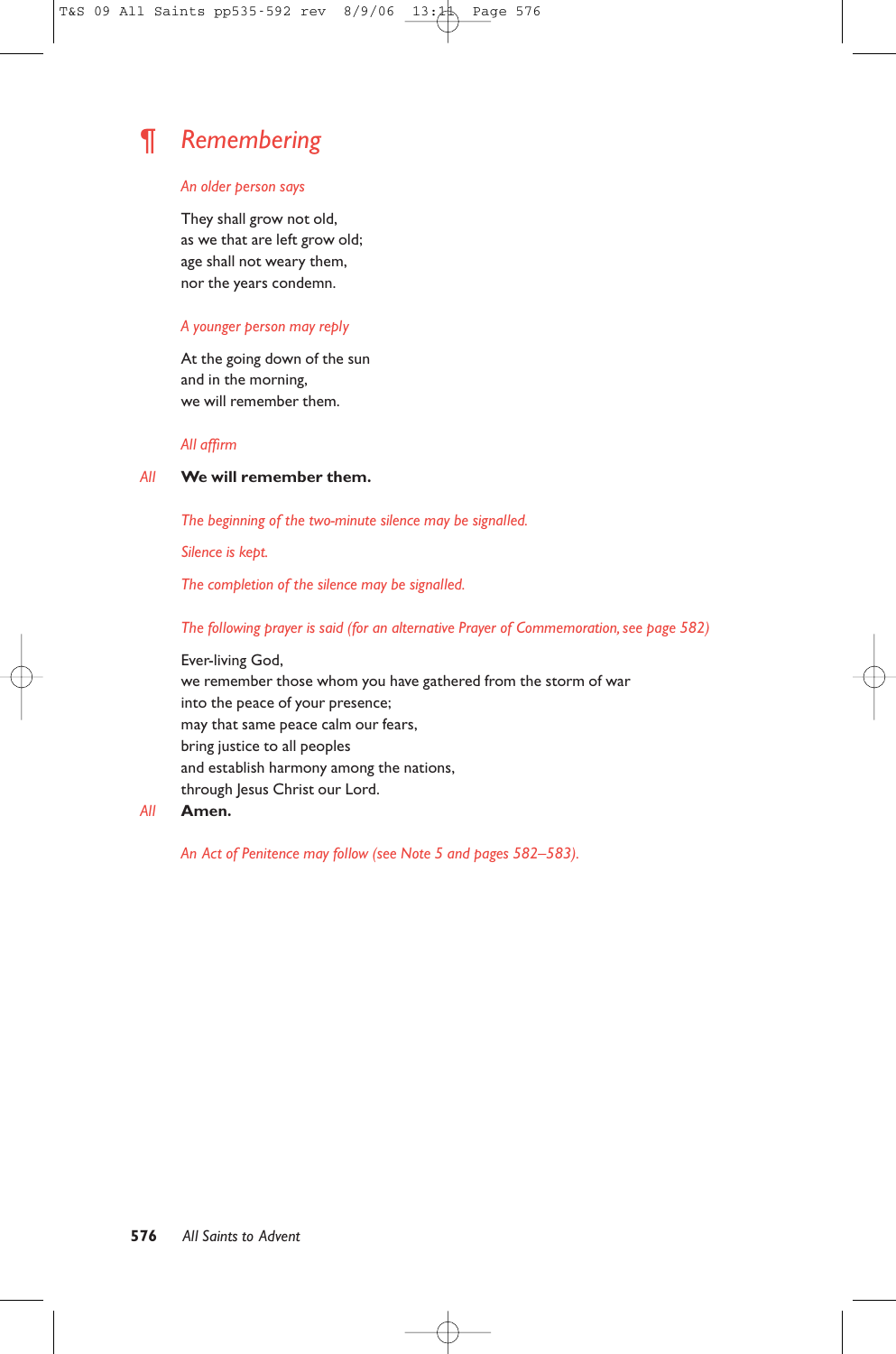

# *The following hymn, or another that similarly expresses hope in God and trust for the future, may be sung*

O God, our help in ages past, our hope for years to come, our shelter from the stormy blast, and our eternal home;

Under the shadow of thy throne thy saints have dwelt secure; sufficient is thine arm alone, and our defence is sure.

Before the hills in order stood, or earth received her frame, from everlasting thou art God, to endless years the same.

A thousand ages in thy sight are like an evening gone; short as the watch that ends the night before the rising sun.

Time, like an ever-rolling stream, bears all its sons away; they fly forgotten, as a dream dies at the opening day.

O God, our help in ages past, our hope for years to come, be thou our guard while troubles last, and our eternal home.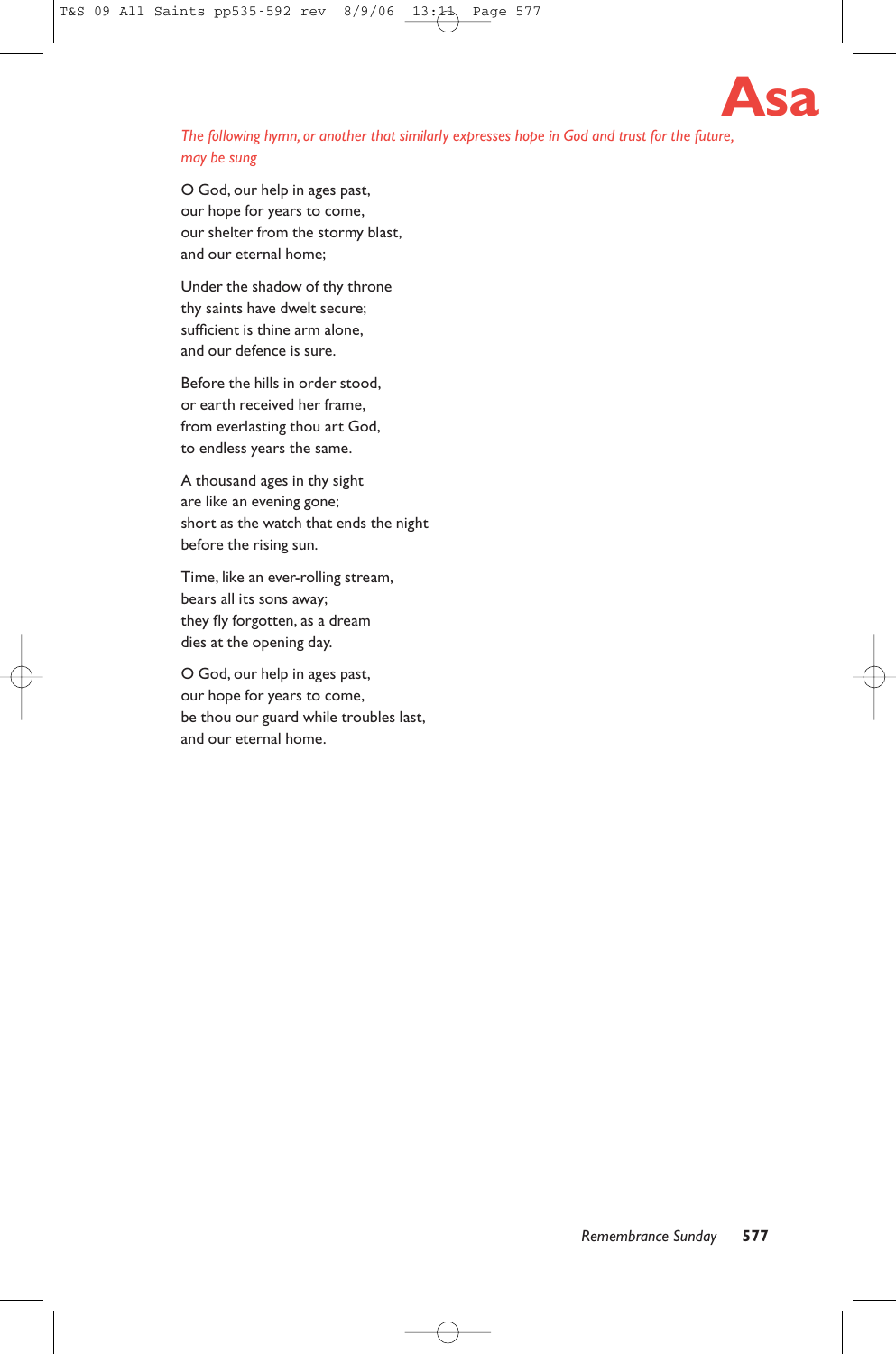# ¶ *Listening for the Word from God*

#### *The reader says*

Hear these words from the New Testament.

#### *Either one or more of the following are read*

Peace I leave with you; my peace I give to you. I do not give to you as the world gives. Do not let your hearts be troubled, and do not let them be afraid. *John 14.27*

The wisdom from above is first pure, then peaceable, gentle, willing to yield, full of mercy and good fruits, without a trace of partiality or hypocrisy. And a harvest of righteousness is sown in peace for those who make peace. *James 3.17,18*

This is the message we have heard from him and proclaim to you, that God is light and in him there is no darkness at all. *1 John 1.5*

#### *Or the following is read*

When Jesus saw the crowds, he went up the mountain, and after he sat down his disciples came to him.Then he began to speak, and taught them, saying:

'Blessed are the poor in spirit, for theirs is the kingdom of heaven. Blessed are those who mourn, for they will be comforted. Blessed are the meek, for they will inherit the earth. Blessed are those who hunger and thirst for righteousness, for they will be filled. Blessed are the merciful, for they will receive mercy. Blessed are the pure in heart, for they will see God. Blessed are the peacemakers, for they will be called children of God. Blessed are those who are persecuted for righteousness' sake, for theirs is the kingdom of heaven. Blessed are you when people revile you and persecute you and utter all kinds of evil against you falsely on my account.

Rejoice and be glad, for your reward is great in heaven, for in the same way they persecuted the prophets who were before you.' *Matthew 5.1-12*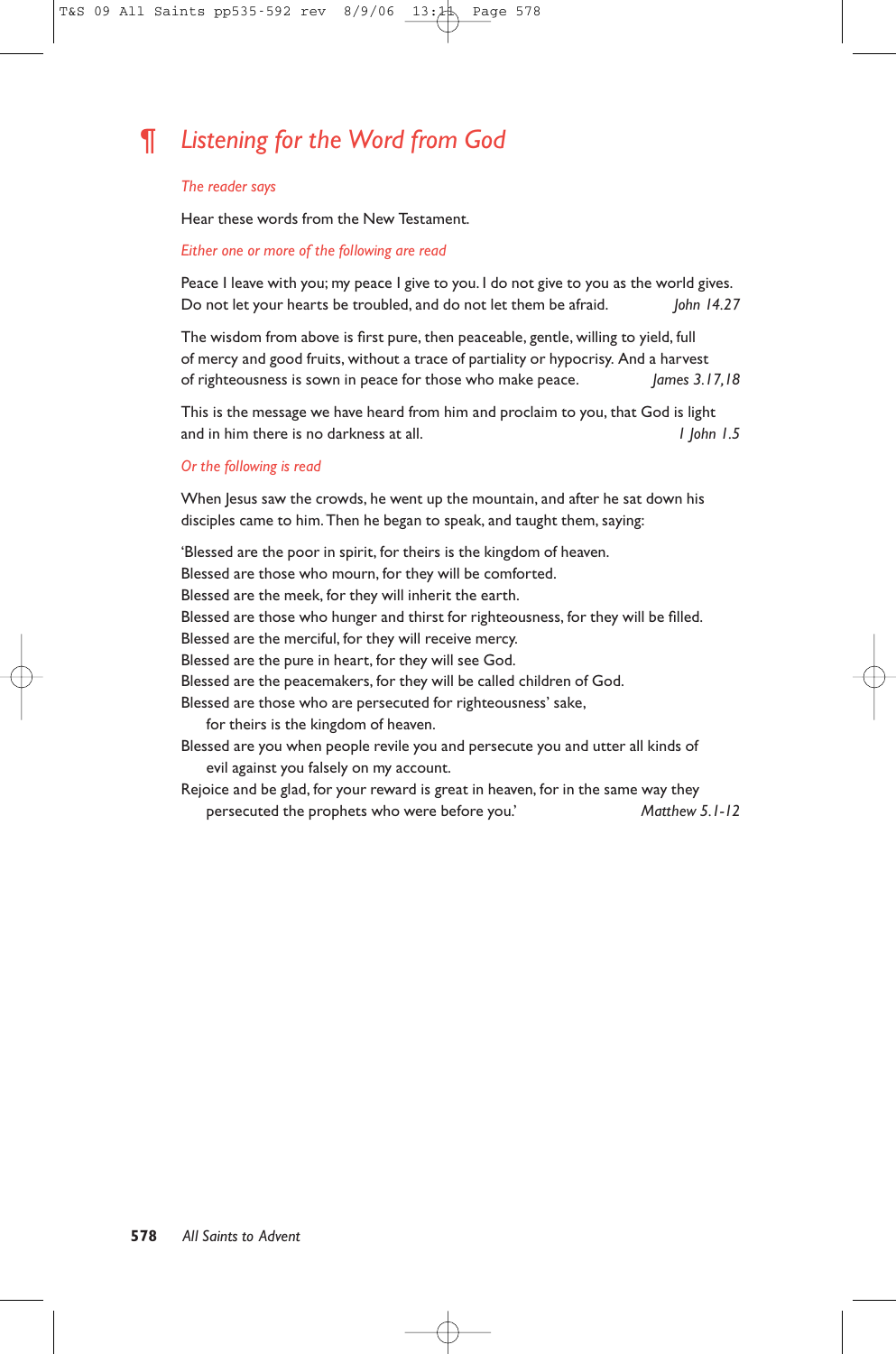# ¶ *Praying Together*

# **Asa**

#### *Prayer is led (for alternative Intercessions, see page 583)*

Let us pray for all who suffer as a result of conflict, and ask that God may give us peace:

for the service men and women who have died in the violence of war, each one remembered by and known to God;

may God give peace.

# *All* **God give peace.**

For those who love them in death as in life, offering the distress of our grief and the sadness of our loss;

may God give peace.

# *All* **God give peace.**

For all members of the armed forces who are in danger this day, remembering family, friends and all who pray for their safe return;

may God give peace.

## *All* **God give peace.**

For civilian women, children and men whose lives are disfigured by war or terror, calling to mind in penitence the anger and hatreds of humanity;

may God give peace.

# *All* **God give peace.**

For peacemakers and peacekeepers, who seek to keep this world secure and free;

may God give peace.

## *All* **God give peace.**

For all who bear the burden and privilege of leadership, political, military and religious; asking for gifts of wisdom and resolve in the search for reconciliation and peace;

may God give peace.

#### *All* **God give peace.**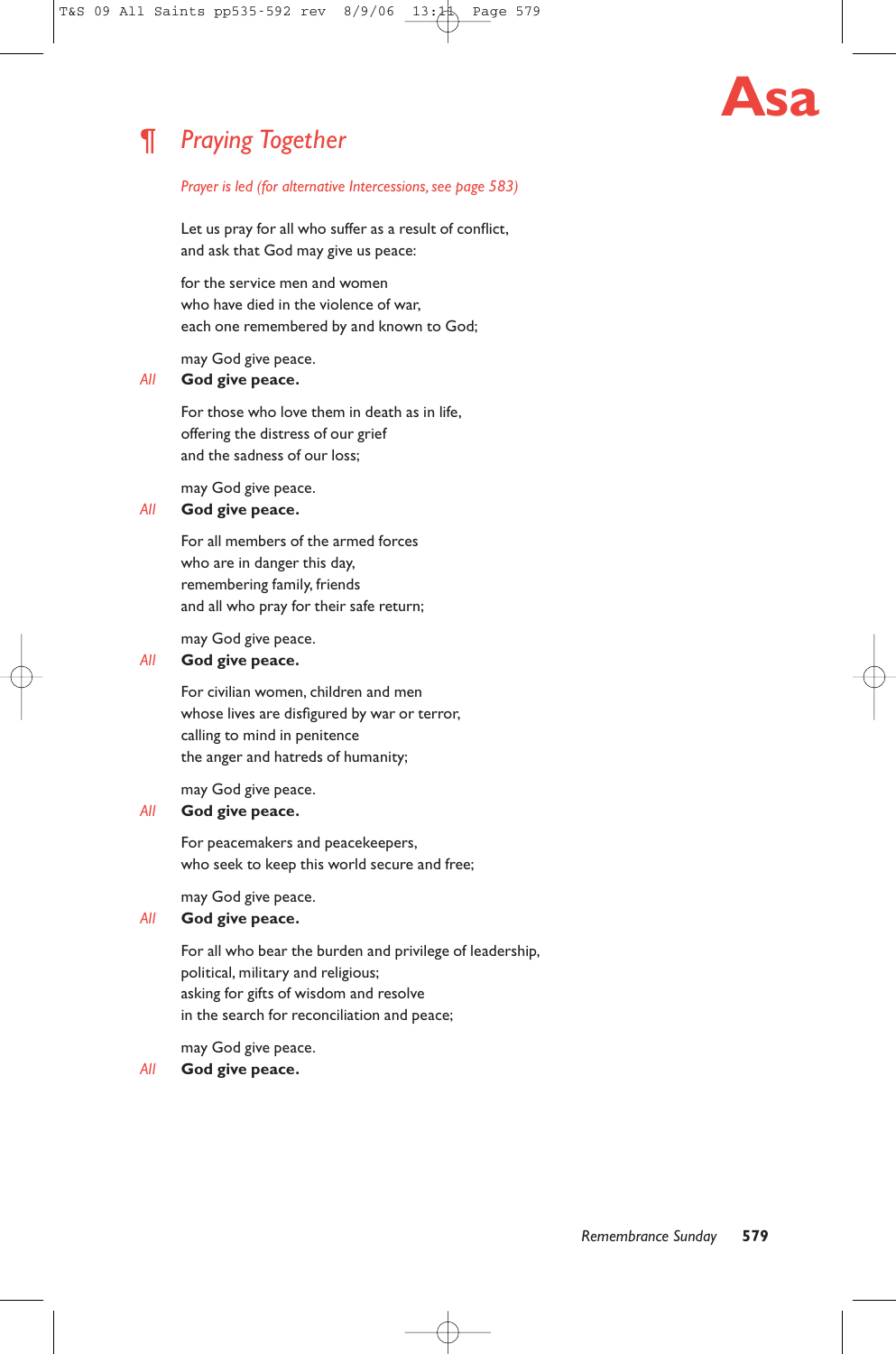O God of truth and justice, we hold before you those whose memory we cherish, and those whose names we will never know. Help us to lift our eyes above the torment of this broken world, and grant us the grace to pray for those who wish us harm. As we honour the past, may we put our faith in your future; for you are the source of life and hope, now and for ever.

*All* **Amen.**

#### *All join together in the Lord's Prayer*

*All* **Our Father, who art in heaven, hallowed be thy name; thy kingdom come; thy will be done; on earth as it is in heaven. Give us this day our daily bread. And forgive us our trespasses, as we forgive those who trespass against us. And lead us not into temptation; but deliver us from evil. For thine is the kingdom, the power and the glory, for ever and ever. Amen.**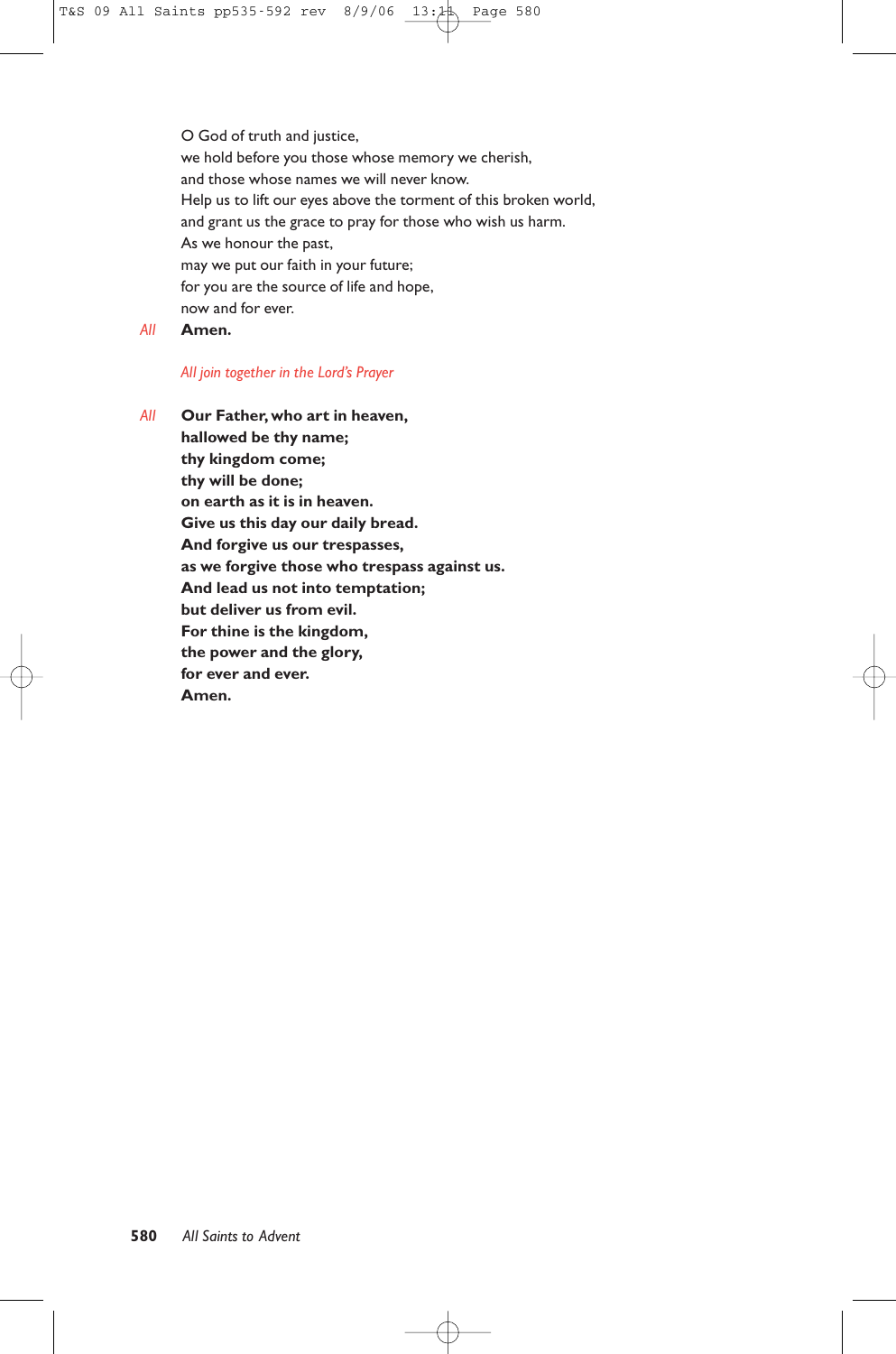

# ¶ *Responding in Hope and Commitment*

*Representatives and other members of the public come forward to lay wreaths, light candles or offer other symbols of remembrance and hope, such as single flowers or crosses.*

#### *The Kohima Epitaph is said*

When you go home tell them of us and say, for your tomorrow we gave our today.

## *A hymn may be sung.*

*The Act of Commitment is made (for an alternative Act of Commitment, see page 584)*

Let us commit ourselves to responsible living and faithful service.

Will you strive for all that makes for peace?

#### *All* **We will.**

Will you seek to heal the wounds of war?

#### *All* **We will.**

Will you work for a just future for all humanity?

#### *All* **We will.**

Merciful God, we offer to you the fears in us that have not yet been cast out by love: may we accept the hope you have placed in the hearts of all people, and live lives of justice, courage and mercy; through Jesus Christ our risen redeemer.

#### *All* **Amen.**

#### *The National Anthem is sung.*

#### *The following blessing is used*

God grant to the living grace, to the departed rest, to the Church, the Queen, the Commonwealth and all people, unity, peace and concord, and to us and all God's servants, life everlasting; and the blessing of God almighty, the Father, the Son and the Holy Spirit, be among you and remain with you always.

#### *All* **Amen.**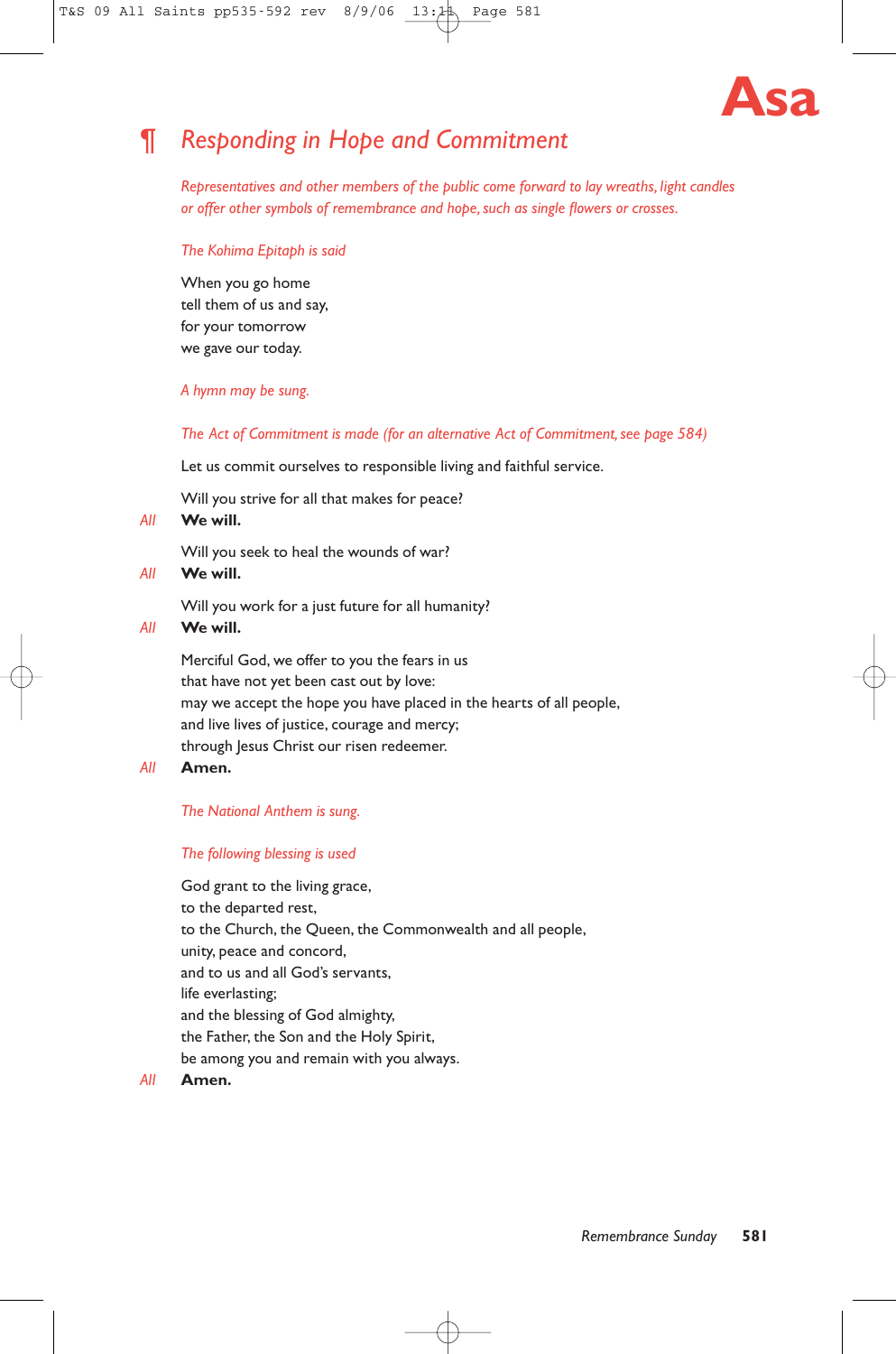# **Additional Resources**

# ¶ *Texts appended to An Order for Remembrance Sunday*

*The following texts from the 1968 service may be used at the points indicated in the present order.*

# **A Prayer of Commemoration**

Almighty and eternal God, from whose love in Christ we cannot be parted, either by death or life: hear our prayers and thanksgivings for all whom we remember this day; fulfil in them the purpose of your love; and bring us all, with them, to your eternal joy; through Jesus Christ our Lord. **Amen.**

# **An Act of Penitence**

Let us confess to God the sins and shortcomings of the world; its pride, its selfishness, its greed; its evil divisions and hatreds. Let us confess our share in what is wrong, and our failure to seek and establish that peace which God wills for his children.

#### *After a short silence, all say*

**Most merciful God, Father of our Lord Jesus Christ, we confess that we have sinned in thought, word and deed. We have not loved you with our whole heart. We have not loved our neighbours as ourselves. In your mercy forgive what we have been, help us to amend what we are, and direct what we shall be; that we may do justly, love mercy, and walk humbly with you, our God. Amen.**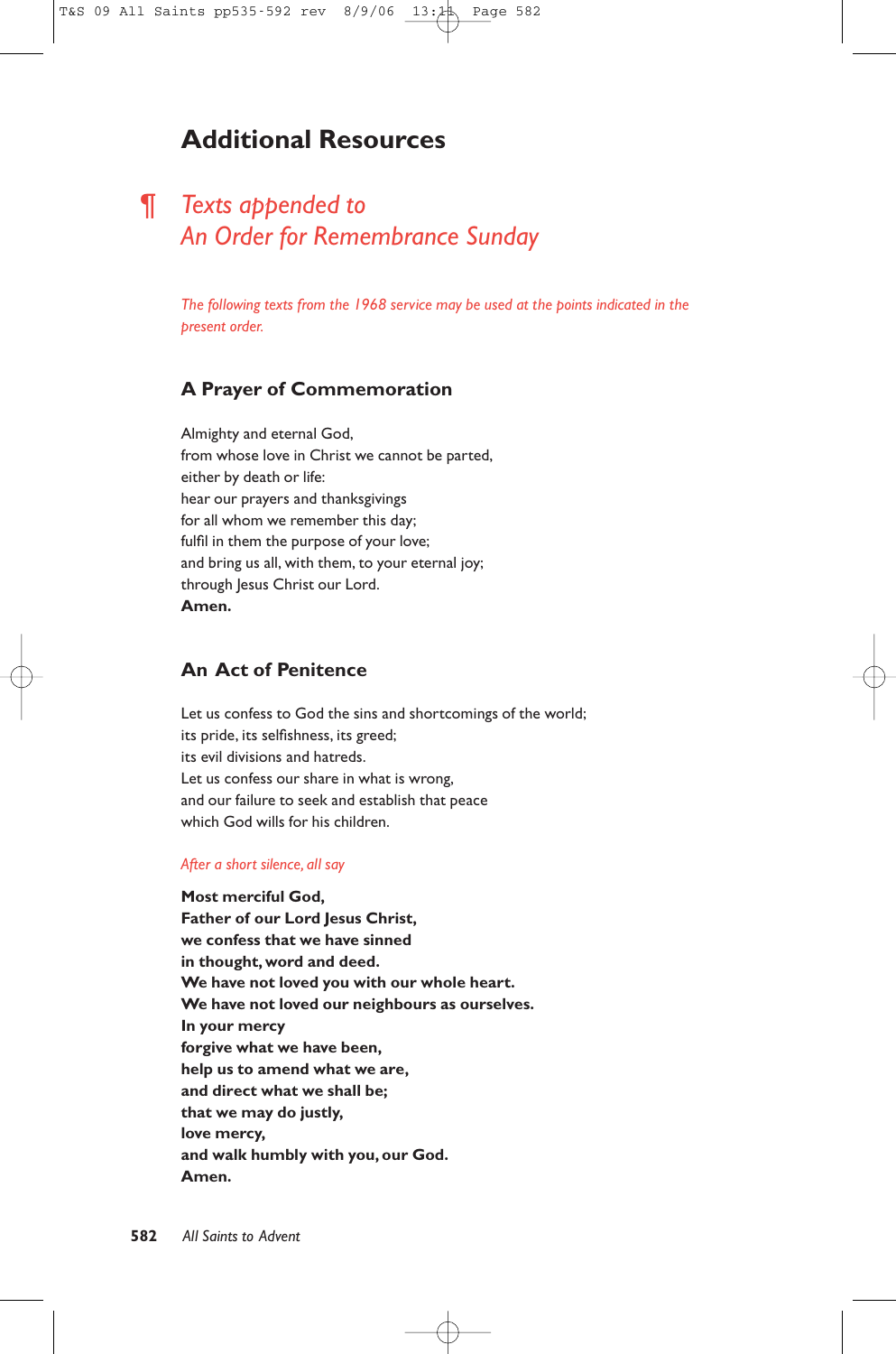

Almighty God, who forgives all who truly repent, have mercy upon *you*, pardon and deliver *you* from all *your* sins, confirm and strengthen *you* in all goodness, and keep *you* in life eternal; through Jesus Christ our Lord. **Amen.**

# **Alternative Intercessions**

In peace let us pray to the Lord.

We pray for the leaders of the nations, that you will guide them in the ways of freedom, justice and truth.

Lord, in your mercy **hear our prayer.**

We pray for those who bear arms on behalf of the nation, that we may have discipline and discernment, courage and compassion.

Lord, in your mercy **hear our prayer.**

We pray for our enemies, and those who wish us harm, that you will turn the hearts of all to kindness and friendship.

Lord, in your mercy **hear our prayer.**

We pray for the wounded and the captive, the grieving and the homeless, that in all their trials they may know your love and support.

Lord, in your mercy **hear our prayer.**

Most holy God and Father, hear our prayers for all who strive for peace and all who fight for justice. Help us, who today remember the cost of war, to work for a better tomorrow; and, as we commend to you lives lost in terror and conflict, bring us all, in the end, to the peace of your presence; through Christ our Lord. **Amen.**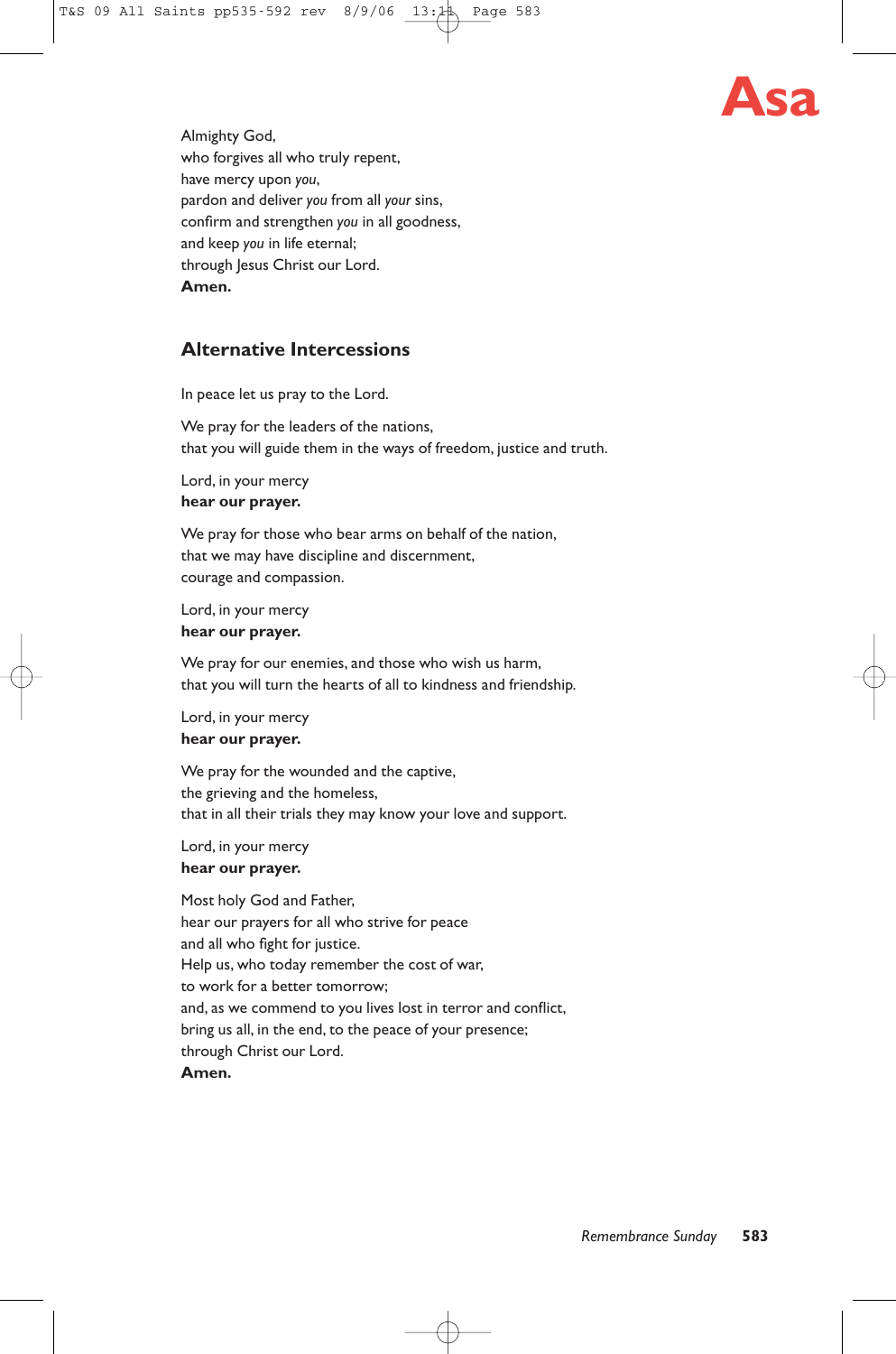# **An Act of Commitment**

Let us pledge ourselves anew to the service of God and our fellow men and women: that we may help, encourage and comfort others, and support those working for the relief of the needy and for the peace and welfare of the nations.

## **Lord God our Father,**

**we pledge ourselves to serve you and all humankind, in the cause of peace, for the relief of want and suffering, and for the praise of your name. Guide us by your Spirit; give us wisdom; give us courage; give us hope; and keep us faithful now and always. Amen.**

# **A Prayer for the Armed Forces**

Almighty God, stretch forth your mighty arm to strengthen and protect the armed forces: grant that meeting danger with courage and all occasions with discipline and loyalty, they may truly serve the cause of justice and peace; to the honour of your holy name, through Jesus Christ our Lord. **Amen.**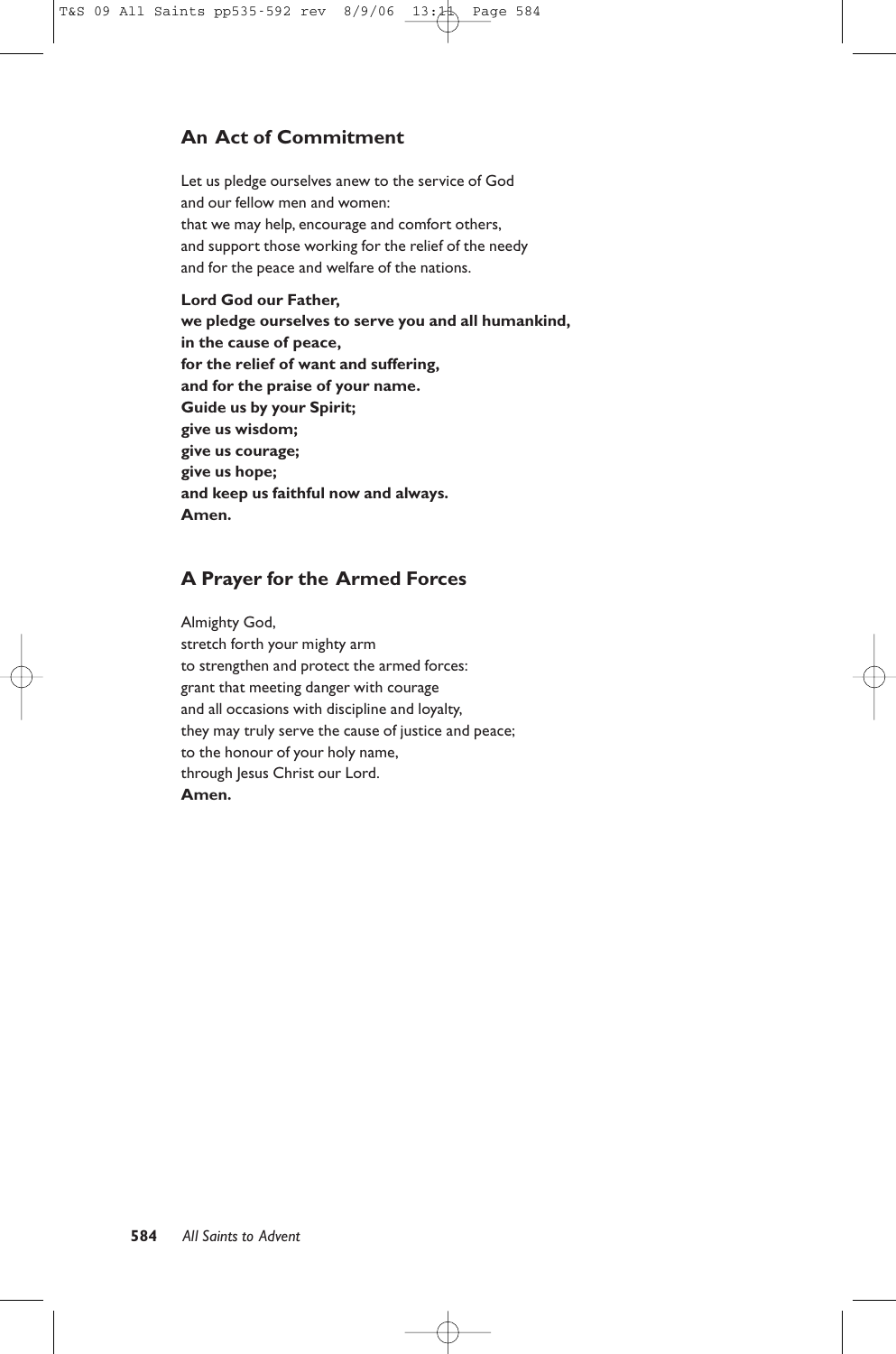

# ¶ *Supplementary Resources*

*The following supplementary resources are provided for use in services on Remembrance Sunday in the Church of England.*

# **Introduction to an Act of Remembrance**

Let us remember before God, and commend to his safe keeping, those who have died for their country in war; [those whom we knew, and whose memory we treasure;] and all who have lived and died in the service of the peoples of the world.

*A list of those to be remembered by name may then be read.*

# **Introduction to the Peace**

Jesus said, 'Peace I leave with you; my peace I give to you. I do not give to you as the world gives.' *John 14.27*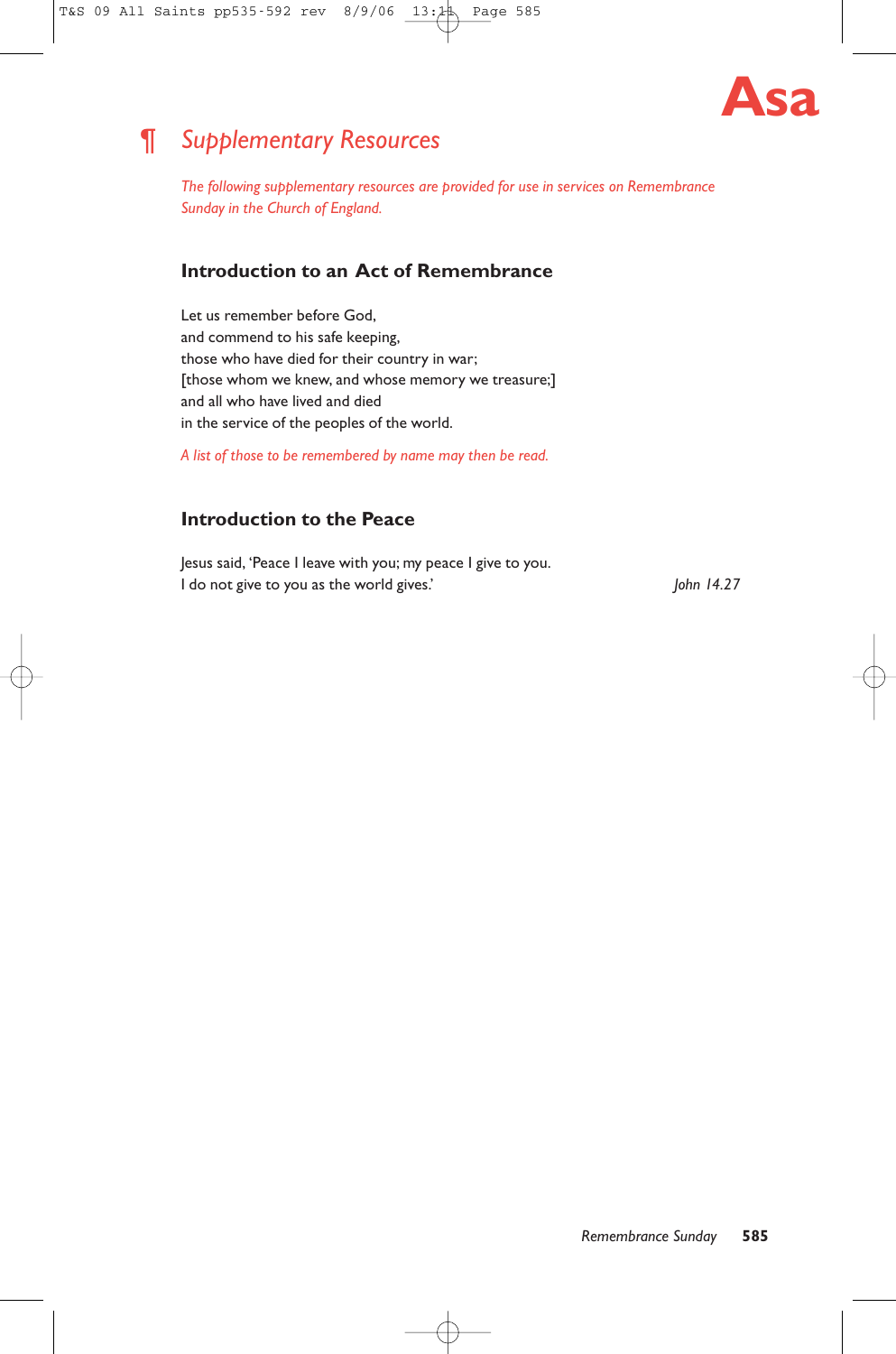# **Christ the King**

# **Invitation to Confession**

**A***1* Jesus says, 'Repent, for the kingdom of heaven is close at hand.' So let us turn away from sin and turn to Christ, confessing our sins in penitence and faith. *cf Matthew 4.17* 

# **Kyrie Confession**

**B***1* The kingdom is yours, but we turn away from your just rule: Lord, have mercy. **Lord, have mercy.**

> The power is yours, but we trust in our own power and strength: Christ, have mercy. **Christ, have mercy.**

The glory is yours, but we fall short of the glory of God: Lord, have mercy. **Lord, have mercy.**

# **Confession**

**C***1* **O King enthroned on high, filling the earth with your glory: holy is your name, Lord God almighty. In our sinfulness we cry to you to take our guilt away, and to cleanse our lips to speak your word, through Jesus Christ our Lord. Amen.**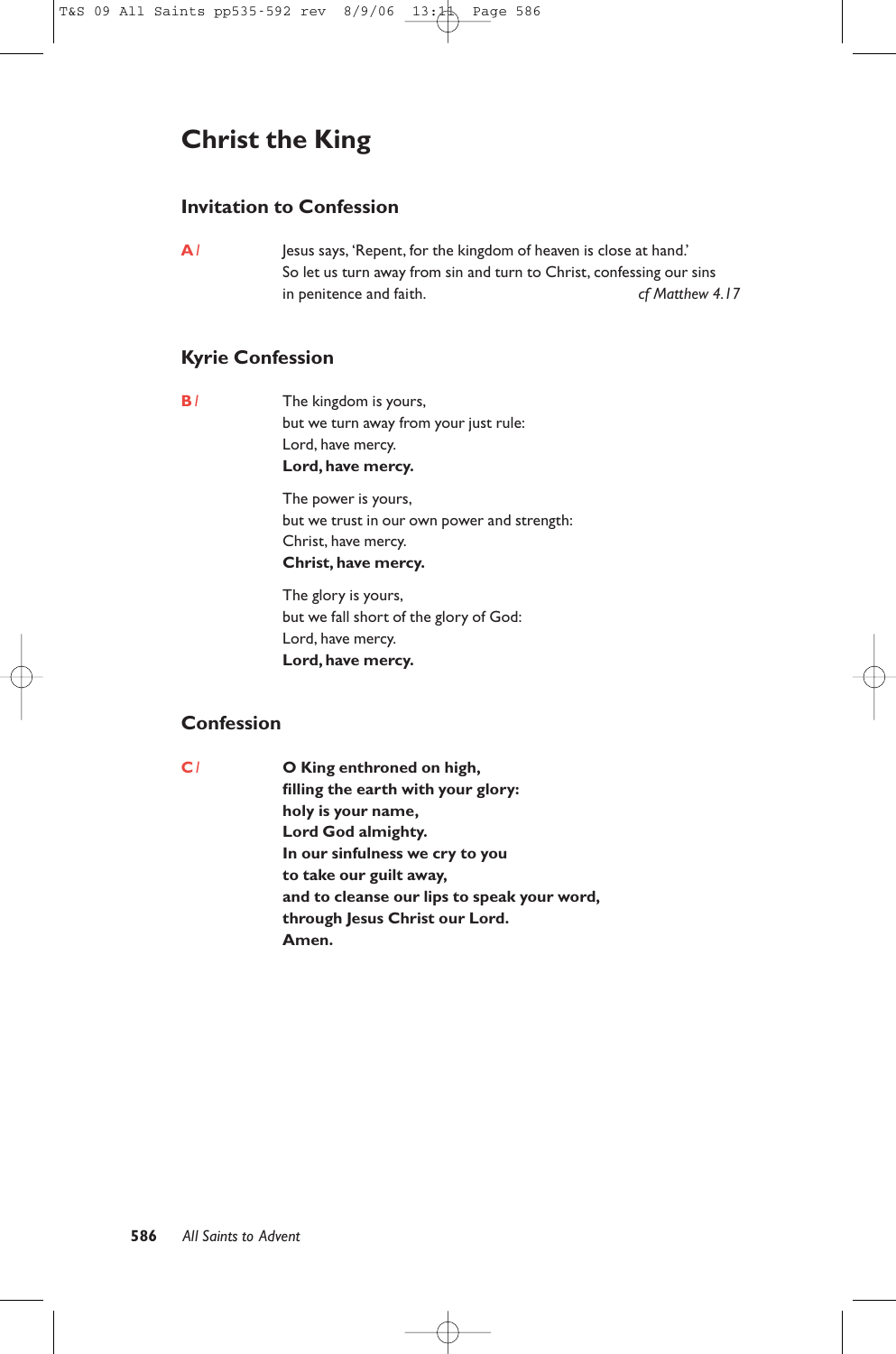# **CK**

# **Collects**

| FΙ             | Eternal Father,                                           |  |  |
|----------------|-----------------------------------------------------------|--|--|
|                | whose Son Jesus Christ ascended to the throne of heaven   |  |  |
|                | that he might rule over all things as Lord and King:      |  |  |
|                | keep the Church in the unity of the Spirit                |  |  |
|                | and in the bond of peace,                                 |  |  |
|                | and bring the whole created order to worship at his feet; |  |  |
|                | who is alive and reigns with you,                         |  |  |
|                | in the unity of the Holy Spirit,                          |  |  |
|                | one God, now and for ever.                                |  |  |
|                | Amen.                                                     |  |  |
| F <sub>2</sub> | God the Father.                                           |  |  |
|                | help us to hear the call of Christ the King               |  |  |
|                | and to follow in his service.                             |  |  |
|                | whose kingdom has no end;                                 |  |  |
|                | for he reigns with you and the Holy Spirit,               |  |  |
|                | one God, one glory.                                       |  |  |
|                | Amen.                                                     |  |  |

# **Gospel Acclamations**

- **G***1* Alleluia, alleluia. Blessed is the King who comes in the name of the Lord. Peace in heaven and glory in the highest heaven. *Luke 19.38* **Alleluia.**
- **G***2* Alleluia, alleluia. You, Christ, are the King of glory, the eternal Son of the Father. **Alleluia.**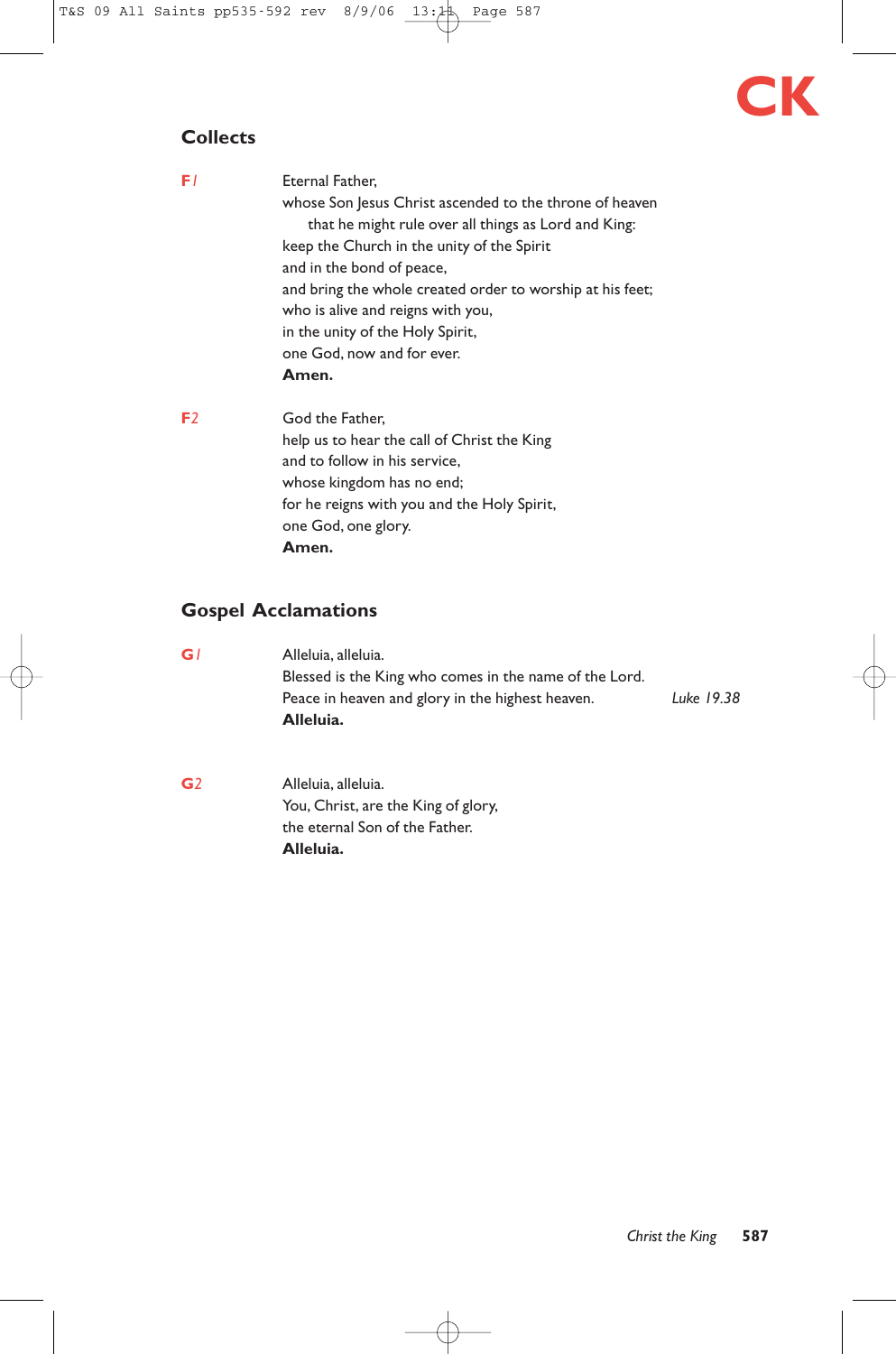# **Intercession**

**H***1* Let us with confidence present our prayers and supplications to the throne of grace.

> We pray for all those in positions of power, that they may govern with wisdom and integrity, serving the needs of their people. May your reign come; **Lord, hear our prayer.**

We pray for the Church, the sign of your reign, that it may extend your welcome to people of every race and background. May your kingdom come;

# **Lord, hear our prayer.**

We pray for Christians of every denomination, that together we may come to understand the royal priesthood you bestowed on us in baptism. May your dominion come; **Lord, hear our prayer.**

We pray for those whose commitment to truth brings them into conflict with earthly powers, that they may have the courage to endure. May your rule come; **Lord, hear our prayer.**

We pray for this community of faith, that attentive to your word we may always worship in spirit and in truth. May your reign come; **Lord, hear our prayer.**

#### *Here other intercessions may be offered.*

Loving God,

you have taught us that the power of the heart is greater than the power of wealth and might. Hear us as we pray for the fulfilment of your reign. We ask this through Jesus Christ our King; to him be glory and power for ever. **Amen.**

# **Introduction to the Peace**

**J***1* To crown all things there must be love, to bind all together and complete the whole. Let the peace of Christ rule in our hearts. *cf Colossians 3.14,15*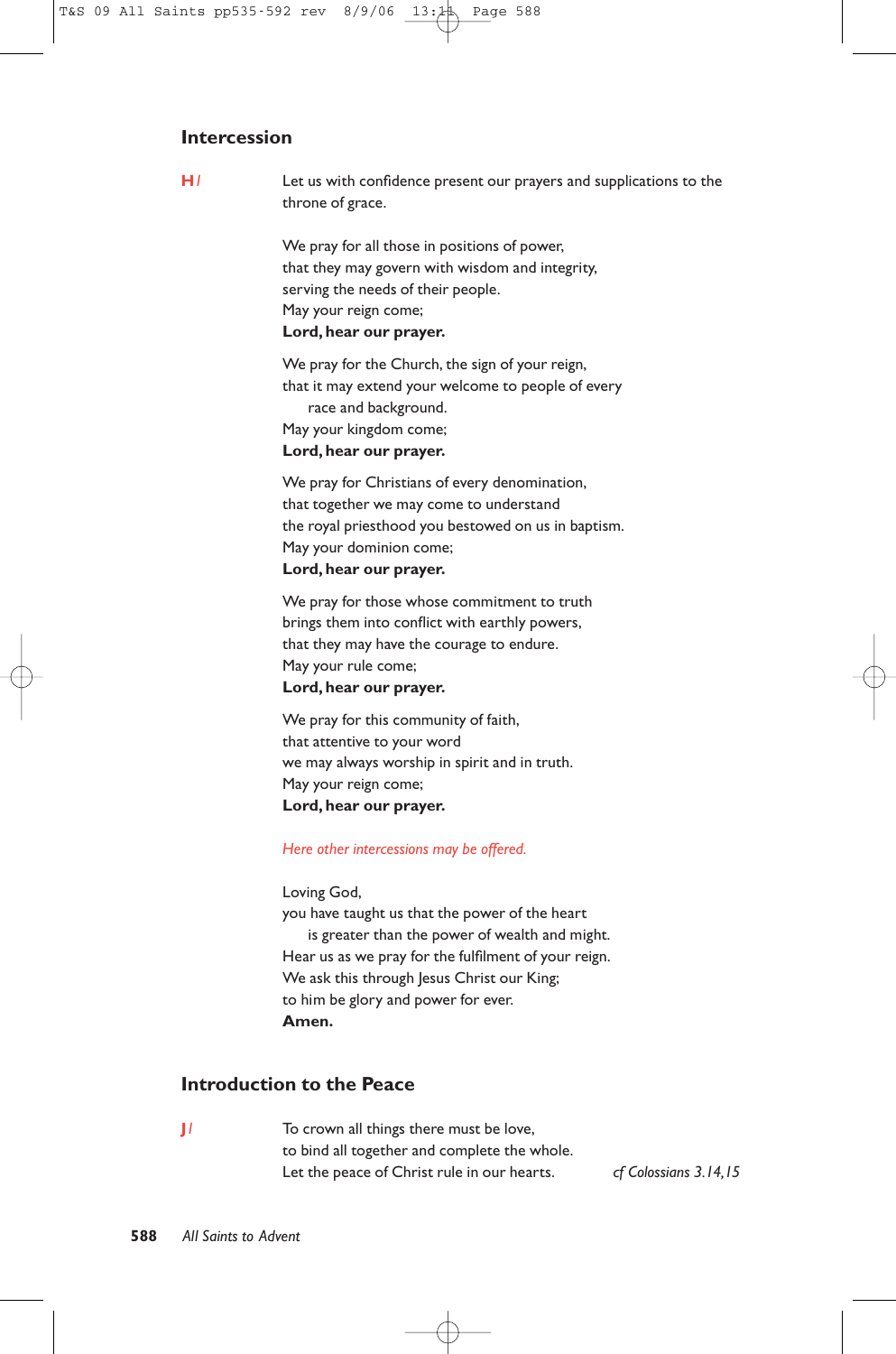# **CK**

# **Prayer at the Preparation of the Table**

**K***1* Blessed be God, who enthrones us with Christ in the heavenly realms. May we feed upon the bread of God and drink the royal wine of heaven. **Blessed be God for ever.**

# **Prefaces**

- **L***l* And now we give you thanks because you anointed Jesus Christ, your only Son, as priest and King. Crowned with thorns, he offered his life upon the cross, that he might draw all people into that kingdom where he now reigns in glory.
- **L***2* And now we give you thanks because you anointed Jesus Christ, your only Son, as the eternal priest and King of all. As a priest he offered up his life on the cross, that by his one sacrifice he might present to you an eternal kingdom; a kingdom of truth and life; a kingdom of justice, love and peace.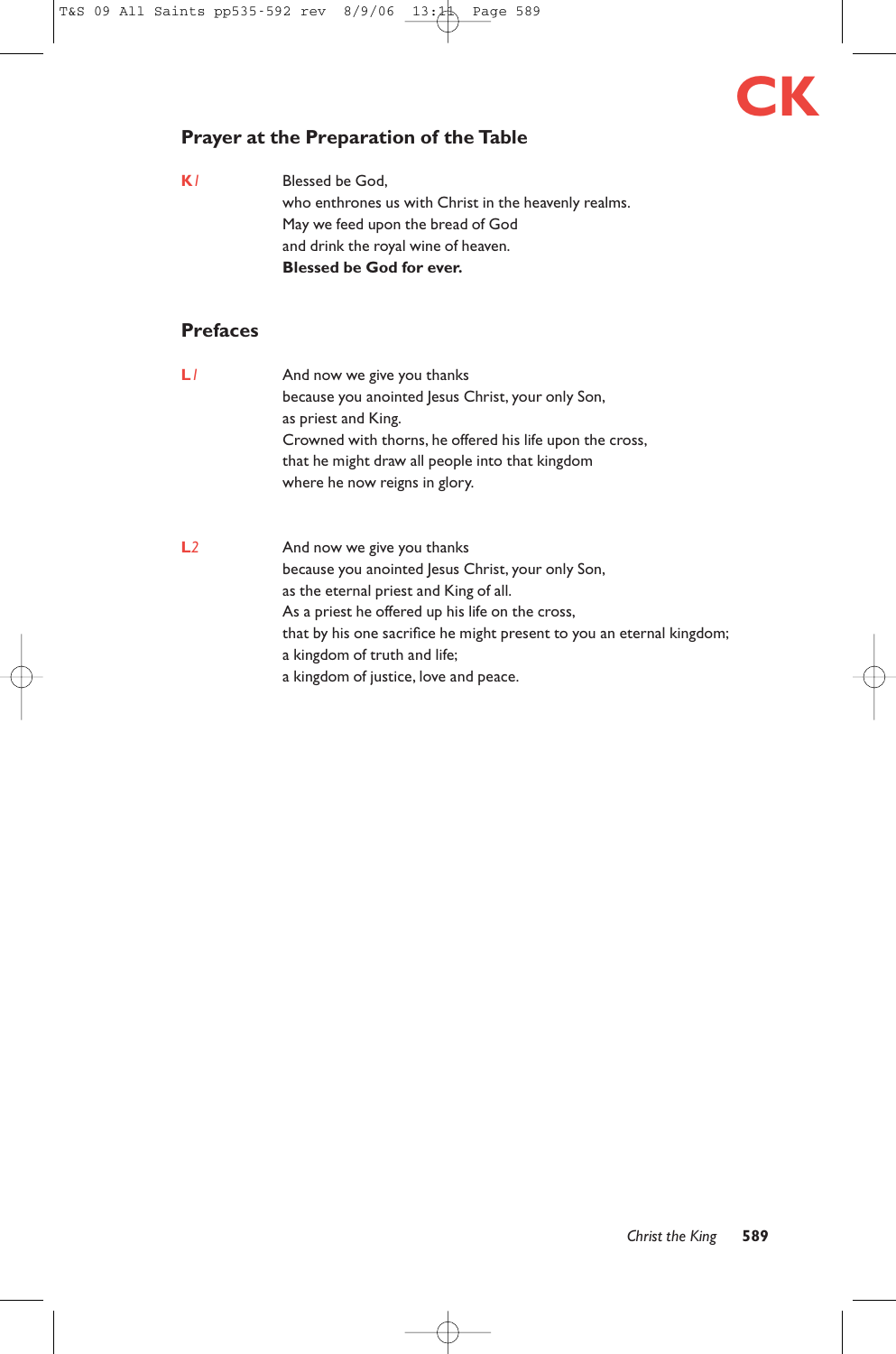# **Extended Preface**

**M***1* It is indeed right, our duty and our joy, always and everywhere to give you thanks, holy Father, almighty and eternal God. For with the oil of gladness you have anointed Christ the Lord, your only Son, to be our great high priest and king of all creation. As priest, he offered himself once for all upon the altar of the cross and redeemed the human race by this perfect sacrifice of peace. As king he claims dominion over all your creatures, that he may bring before your infinite majesty a kingdom of truth and life, a kingdom of holiness and grace, a kingdom of justice, love and peace. And so with angels and archangels and all the heavenly host, we proclaim your glory and join their unending hymn of praise:

# **Post Communion**

**N***1* Stir up, O Lord, the wills of your faithful people; that they, plenteously bringing forth the fruit of good works, may by you be plenteously rewarded; through Jesus Christ our Lord. **Amen.**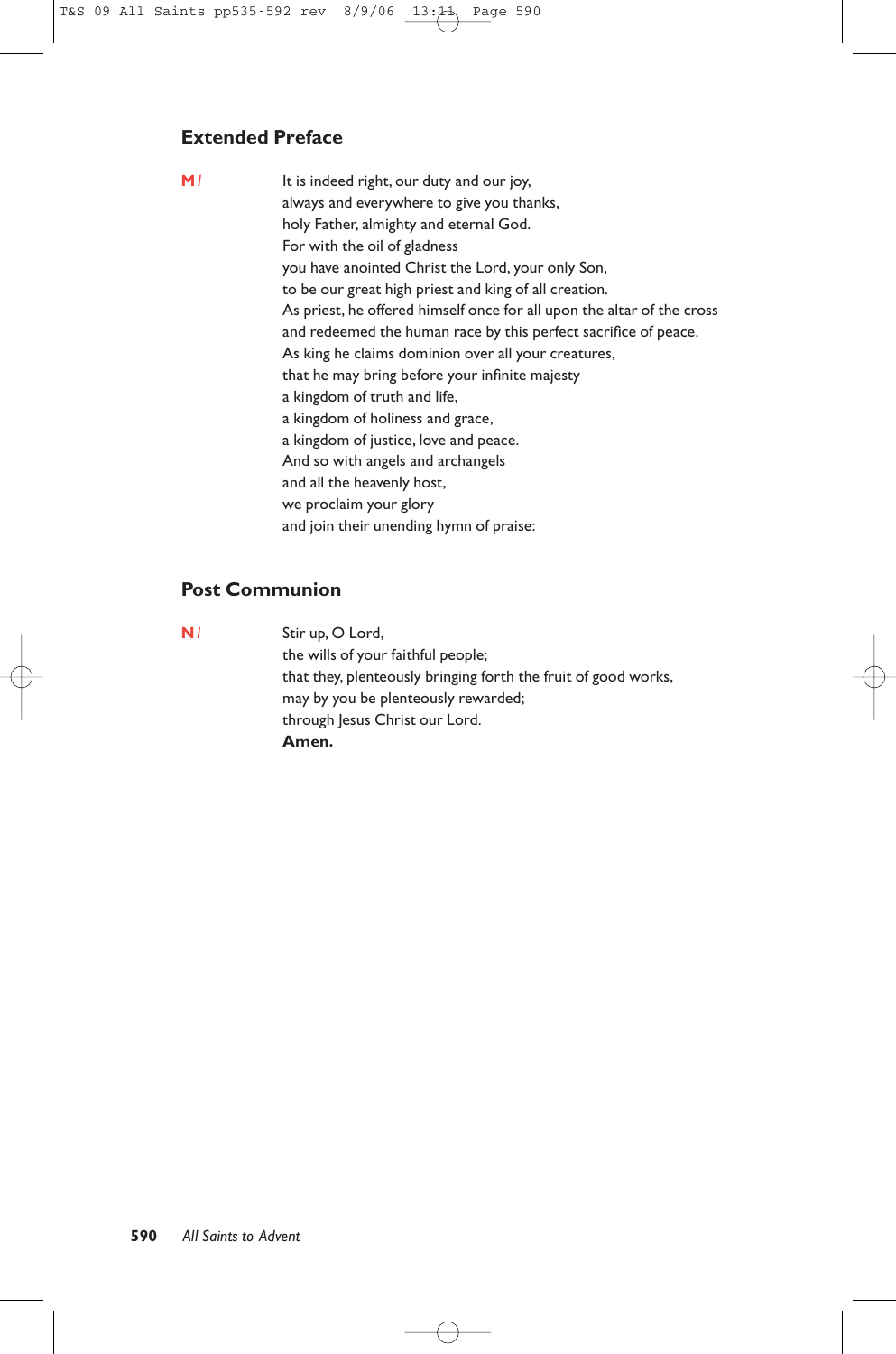# **CK**

# **Blessings**

| P/             | Christ our exalted King pour upon you his abundant gifts<br>and bring you to reign with him in glory;<br>and the blessing            |
|----------------|--------------------------------------------------------------------------------------------------------------------------------------|
| P <sub>2</sub> | Christ our King make you faithful and strong to do his will,<br>that you may reign with him in glory;<br>and the blessing            |
| P <sub>3</sub> | God the Father,<br>who has given to his Son the name above every name,<br>strengthen you to proclaim Christ Jesus as Lord.<br>Amen.  |
|                | God the Son.<br>who is our great high priest passed into the heavens,<br>plead for you at the right hand of the Father.<br>Amen.     |
|                | God the Holy Spirit,<br>who pours out his abundant gifts upon the Church,<br>make you faithful servants of Christ our King.<br>Amen. |
|                | And the blessing                                                                                                                     |

# **Acclamation**

**R***1* Lift up your heads, O gates; be lifted up, you everlasting doors; **and the King of glory shall come in.** 'Who is the King of glory?' **'The Lord, strong and mighty, the Lord who is mighty in battle.'**

> Lift up your heads, O gates; be lifted up, you everlasting doors; **and the King of glory shall come in.** 'Who is this King of glory?' **'The Lord of hosts, he is the King of glory.'**